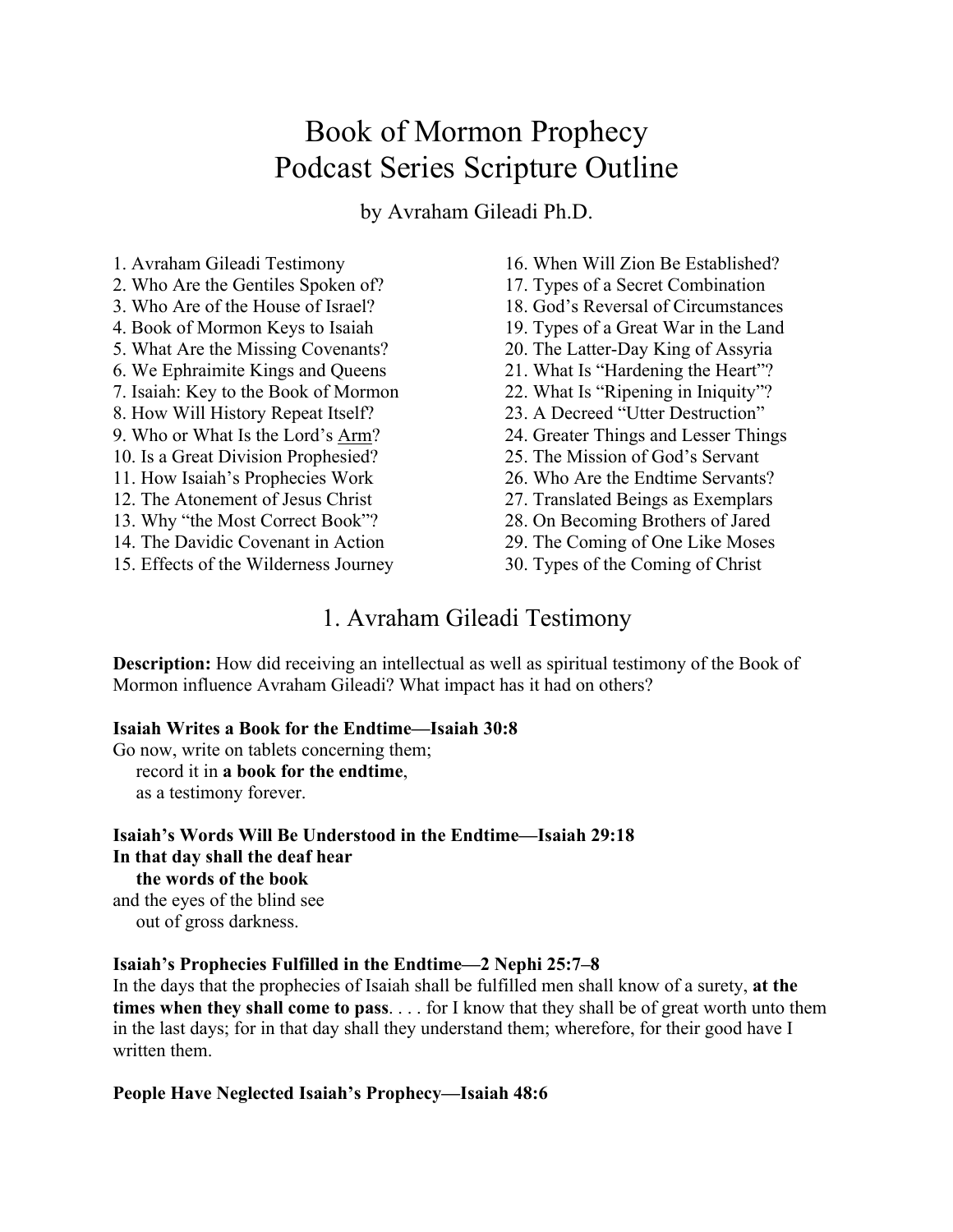#### You have heard **the whole vision**;

how is it you do not proclaim it?

## **A Commandment to Search the Words of Isaiah—3 Nephi 23:1–3**

Behold, I say unto you, that ye ought to **search these things**. Yea, a commandment I give unto you that ye search these things diligently; for great are the words of Isaiah. For surely he spake as touching all things concerning my people which are of the house of Israel; therefore it must needs be that he must speak also to the Gentiles. And **all things that he spake have been and shall be**, even according to the words which he spake.

# 2. Who Are the Gentiles Spoken of?

**Description:** Why is it important to know Latter-day Saints are called "the Gentiles" in the Book of Mormon? How does that impact our role toward the house of Israel?

## **The Book of Mormon Comes Through the Gentiles—Title Page**

Written to the Lamanites, who are **a remnant of the house of Israel**; and also to Jew and Gentile—Written by way of commandment, and also by the spirit of prophecy and of revelation—Written and sealed up, and hid up unto the Lord, that they might not be destroyed— To come forth by the gift and power of God unto the interpretation thereof—Sealed by the hand of Moroni, and hid up unto the Lord, **to come forth in due time by way of the Gentile**.

## **Latter-Day Saints Are Gentiles—Doctrine & Covenants 109:60**

Now these words, O Lord, we have spoken before thee, concerning the revelations and commandments which thou hast given unto us, **who are identified with the Gentiles.**

## **Ephraim's Descendants Assimilate into the Gentiles—Hosea 7:8**

Ephraim hath **assimilated among the nations**; Ephraim is a cake unturned.

## **Ephraim's Offspring "the Fulness of the Gentiles"—Genesis 48:19**

He [Manasseh] also shall become a people, and he also shall be great, but truly his younger brother [Ephraim] shall be greater than he, and **his offspring shall become the fulness of the Gentiles**.

## **To the Gentiles, Then the Jews—Doctrine & Covenants 19:26–27**

The Book of Mormon, which contains the truth and the word of God—Which is **my word to the Gentile, that soon it may go to the Jew**, of whom the Lamanites are a remnant, that they may believe the gospel, and look not for a Messiah to come who has already come.

## **First to the Gentiles, Then to the Jews—1 Nephi 13:42**

The time cometh that he shall manifest himself unto all nations, both unto the Jews and also unto the Gentiles; and after he has manifested himself unto the Jews and also unto the Gentiles, **then he shall manifest himself unto the Gentiles and also unto the Jews**, and the last shall be first, and the first shall be last.

## **From the Gentiles to the House of Israel—1 Nephi 15:13–14**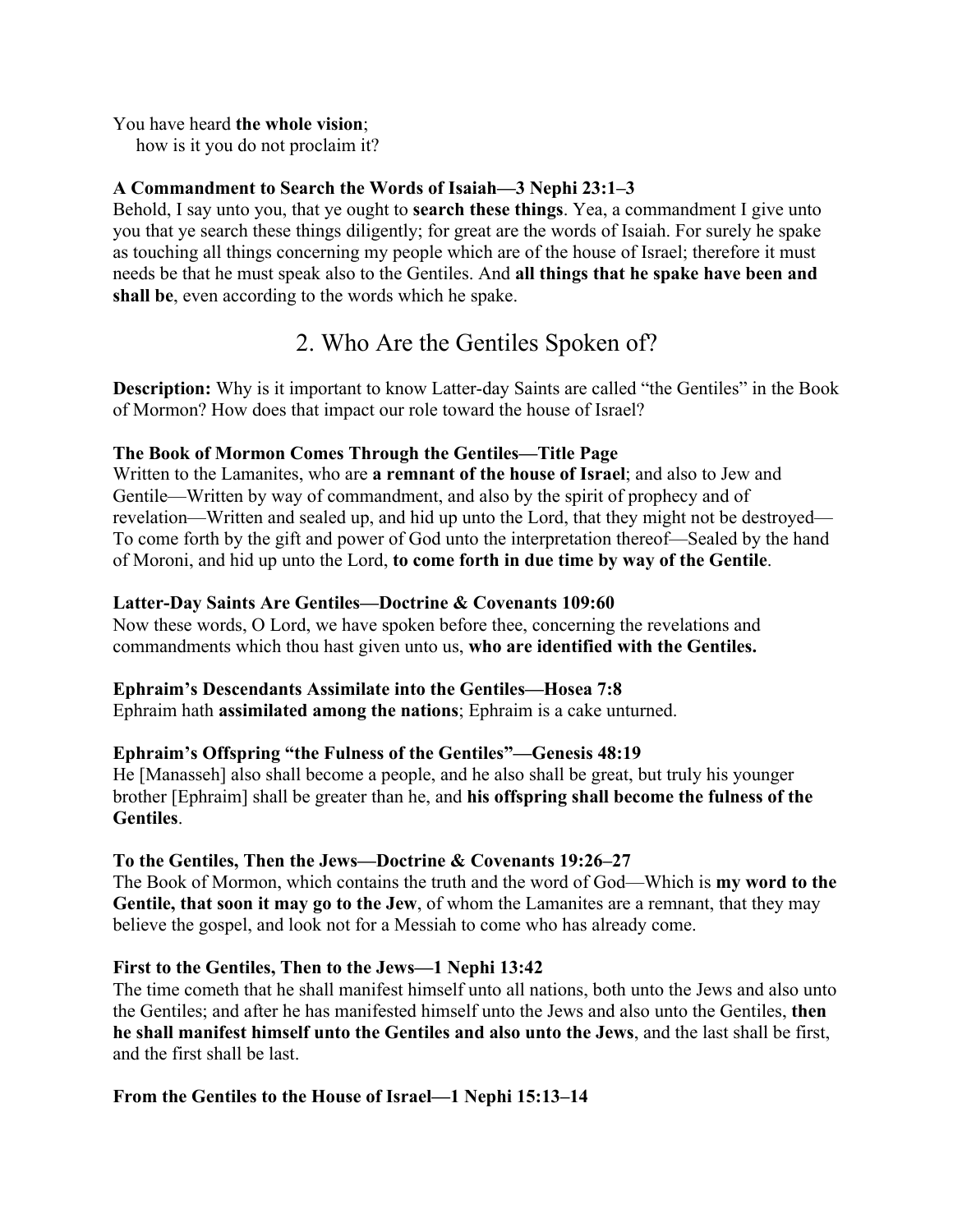In the latter days, when our seed shall have dwindled in unbelief, . . . then shall the fulness of the gospel of the Messiah come unto the Gentiles, and **from the Gentiles unto the remnant of our seed**—And at that day shall the remnant of our seed know that they are of the house of Israel, and that they are the covenant people of the Lord.

#### **Through "the Fulness of the Gentiles"—3 Nephi 16:4–5**

These sayings which ye shall write shall be kept and shall be **manifested unto the Gentiles, that through the fulness of the Gentiles**, the remnant of their seed, who shall be scattered forth upon the face of the earth because of their unbelief, may be brought in, or may be brought to a knowledge of me, their Redeemer. And then will I gather them in **from the four quarters of the earth**; and then will I fulfil the covenant which the Father hath made unto all the people of the house of Israel.

**Kings and Queens of the Gentiles Restore the House of Israel —Isaiah 49:22–23; cf. 1 Nephi 21:22–23; 2 Nephi 6:6–7; 10:9** Thus says my Lord Jehovah:  **I will lift up my hand to the Gentiles**, raise my ensign to the peoples; and they will bring your sons in their bosoms and carry your daughters on their shoulders. **Kings shall be your foster fathers, queens your nursing mothers.**

# 3. Who Are the House of Israel?

**Description:** Why is it important to know whom the Book of Mormon identifies as the "house of Israel"? What role do Latter-day Saints have toward the house of Israel?

#### **Israel Is Like a Tame Olive Tree—Jacob 5:1–3**

Do ye not remember to have read **the words of the prophet Zenos**, which he spake unto the house of Israel, saying: Hearken, O ye house of Israel, and hear the words of me, a prophet of the Lord. For behold, thus saith the Lord, **I will liken thee, O house of Israel, like unto a tame olive-tree**.

#### **Natural Branches Are Grafted Back In—1 Nephi 10:12, 14**

My father spake much concerning the Gentiles, and also concerning **the house of Israel, that they should be compared like unto an olive-tree**, whose branches should be broken off and should be scattered upon all the face of the earth. . . . And after the house of Israel should be scattered they should be gathered together again; or, in fine, **after the Gentiles had received the fulness of the Gospel, the natural branches of the olive-tree, or the remnants of the house of Israel, should be grafted in, or come to the knowledge of the true Messiah,** their Lord and their Redeemer.

#### **The Gentiles Nourish the House of Israel—1 Nephi 22:8–9**

After our seed is scattered the Lord God will proceed to do a marvelous work among the Gentiles, which shall be **of great worth unto our seed**; wherefore, it is likened unto their being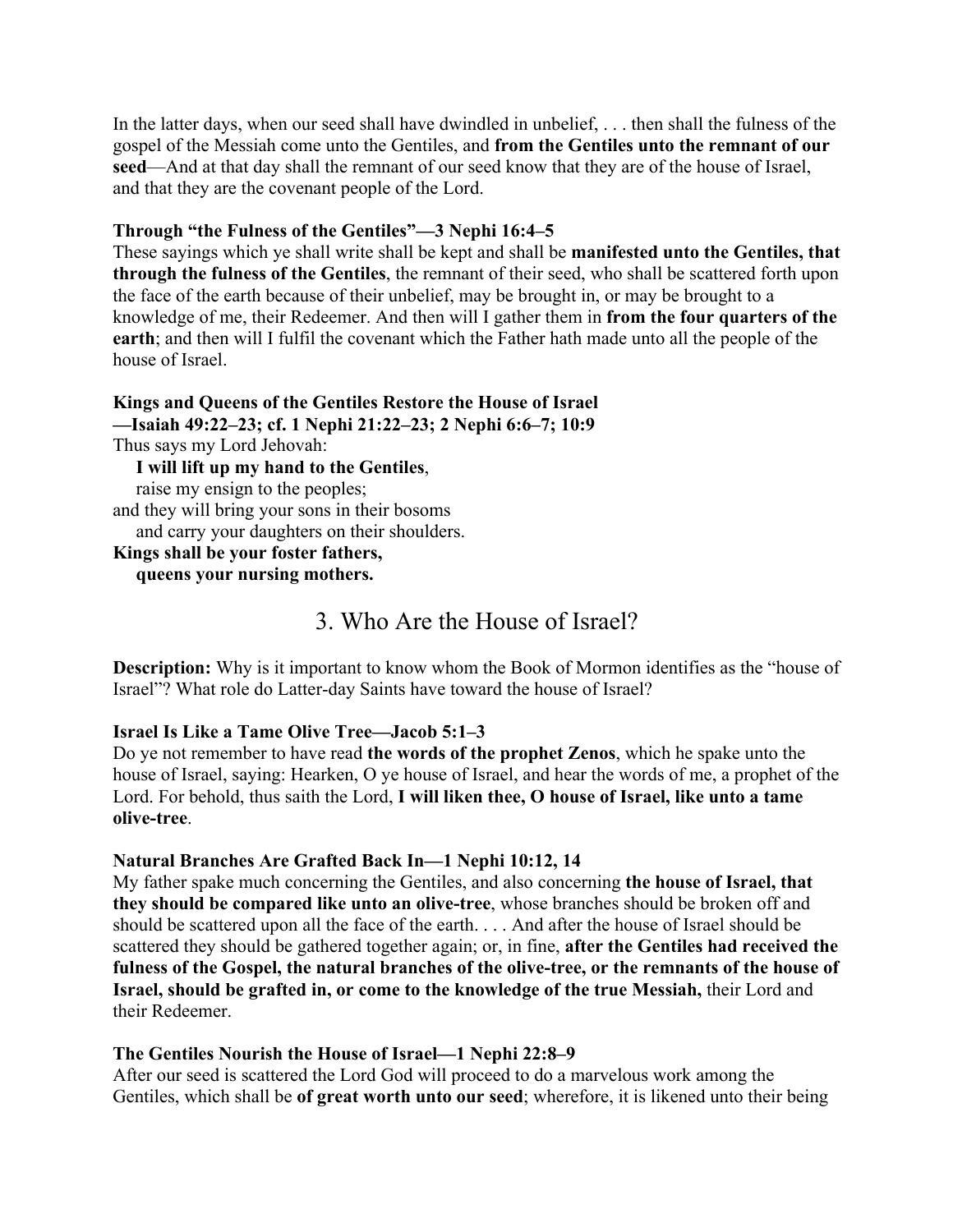**nourished by the Gentiles and being carried in their arms and upon their shoulders**. And it shall also be of worth unto the Gentiles; and not only unto the Gentiles but unto **all the house of Israel**, unto the making known of the covenants of the Father of heaven unto Abraham, saying: In thy seed shall all the kindreds of the earth be blessed.

## **The Lord Bares His Arm to All Nations—1 Nephi 22:11–12**

The Lord God will proceed to **make bare his arm in the eyes of all the nations**, in bringing about his covenants and his gospel **unto those who are of the house of Israel**. Wherefore, he will bring them again out of captivity, and they shall be gathered together to the lands of their inheritance; and they shall be brought **out of obscurity and out of darkness**; and they shall know that the Lord is their Savior and their Redeemer, the Mighty One of Israel.

## **Isaiah Prophesies Concerning the House of Israel—2 Nephi 6:5**

There are many things which have been spoken by Isaiah which may be likened unto you, because **ye are of the house of Israel**.

## **The House of Israel Believes and Gathers Home—2 Nephi 9:1–2**

I have read these things that ye might know concerning the covenants of the Lord that he has **covenanted with all the house of Israel**—That he has **spoken unto the Jews**, by the mouth of his holy prophets, even from the beginning down, from generation to generation, until the time comes that they shall be restored to the true church and fold of God; when they shall be **gathered home to the lands of their inheritance**, and shall be established in all their lands of promise.

## **Three Main Branches of the House of Israel—2 Nephi 29:12**

I shall speak unto **the Jews** and they shall write it; and I shall also speak unto **the Nephites** and they shall write it; and I shall also speak unto **the other tribes of the house of Israel**, which I have led away, and they shall write it; and I shall also speak unto **all nations** of the earth and they shall write it.

# **God Fulfills His Covenant with Abraham—3 Nephi 20:25**

Ye are the children of the prophets; and **ye are of the house of Israel**; and ye are of the covenant which the Father made with your fathers, saying unto Abraham: And **in thy seed shall all the kindreds of the earth be blessed**.

## **The Saints' Ministry to the Jews—Doctrine & Covenants 98:16–17**

Seek diligently to turn the hearts of the children to their fathers, and the hearts of the fathers to the children; and again, **the hearts of the Jews unto the prophets, and the prophets unto the Jews**; lest I come and smite the whole earth with a curse, and all flesh be consumed before me.

# 4. Book of Mormon Keys to Isaiah

**Description:** Why is it important to apply the Book of Mormon's keys to understanding Isaiah? Have Latter-day Saints been confused because they haven't done this?

# **Obtaining the Spirit of Prophecy—2 Nephi 25:4**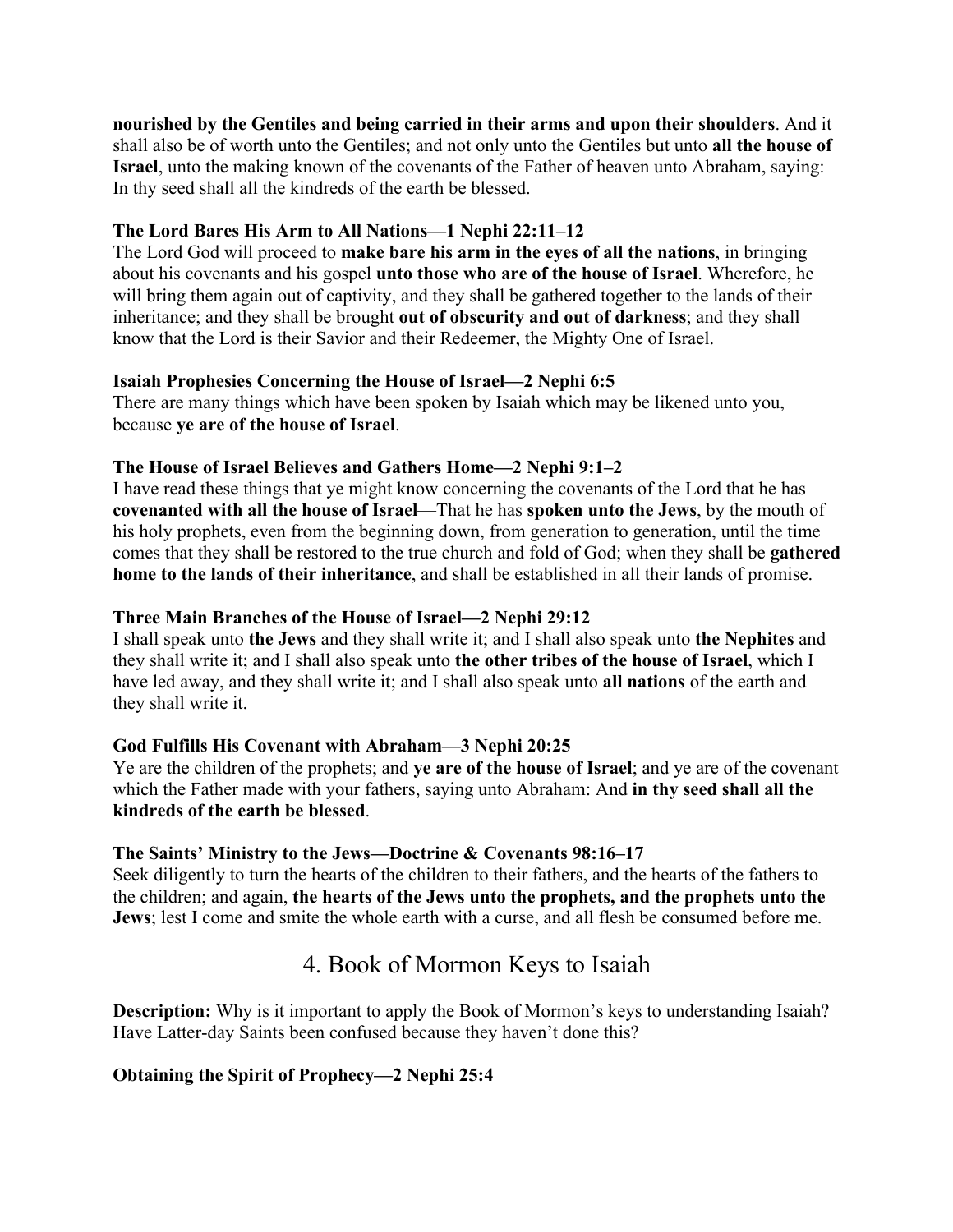Hearken, O my people, which are of the house of Israel, and give ear unto my words; for **because the words of Isaiah are not plain unto you, nevertheless they are plain unto all those that are filled with the spirit of prophecy**.

## **What Is the Spirit of Prophecy—Revelation 19:10**

The testimony of Jesus is **the spirit of prophecy**.

## **Learning the Letter of Prophecy—2 Nephi 25:5**

Yea, and my soul delighteth in the words of Isaiah, for I came out from Jerusalem, and mine eyes hath beheld the things of the Jews, and I know that the Jews do understand the things of the prophets, and **there is none other people that understand the things which were spoken unto the Jews like unto them, save it be that they are taught after the manner of the things of the Jews**.

## **Isaiah's Prophecies Are of Great Worth—2 Nephi 25:7–8**

In the days that the prophecies of Isaiah shall be fulfilled men shall know of a surety, at the times when they shall come to pass. Wherefore, they are of worth unto the children of men, and he that supposeth that they are not, unto them will I speak particularly, and confine the words unto mine own people; for **I know that they shall be of great worth unto them in the last days; for in that day shall they understand them**; wherefore, for their good have I written them.

## **A Commandment to Search Isaiah's Words—3 Nephi 23:1–3**

I say unto you, that ye ought to search these things. Yea, **a commandment I give unto you that ye search these things diligently**; for great are the words of Isaiah. For surely he spake as touching all things concerning my people which are of the house of Israel; therefore it must needs be that he must speak also to the Gentiles. And **all things that he spake have been and shall be, even according to the words which he spake**.

## **Ancient History Repeats Itself in the Endtime—Ecclesiastes 1:9**

The thing that has been, **it is that which shall be; and that which has been done is what shall be done**: and there is no new thing under the sun.

# 5. What Are the Missing Covenants?

**Description:** Do Latter-day Saints realize that many plain and precious parts removed from the scriptures consist of the covenants God made with the house of Israel?

## **The Gentiles Receive the Bible in its Purity—1 Nephi 13:24–25**

Thou hast beheld that the book proceeded forth from the mouth of a Jew; and when it proceeded forth from the mouth of a Jew **it contained the fulness of the gospel of the Lord**, of whom the twelve apostles bear record; and they bear record according to the truth which is in the Lamb of God. Wherefore, **these things go forth from the Jews in purity unto the Gentiles**, according to the truth which is in God. . . .

## **Plain and Precious Parts Are Removed—1 Nephi 13:26–27**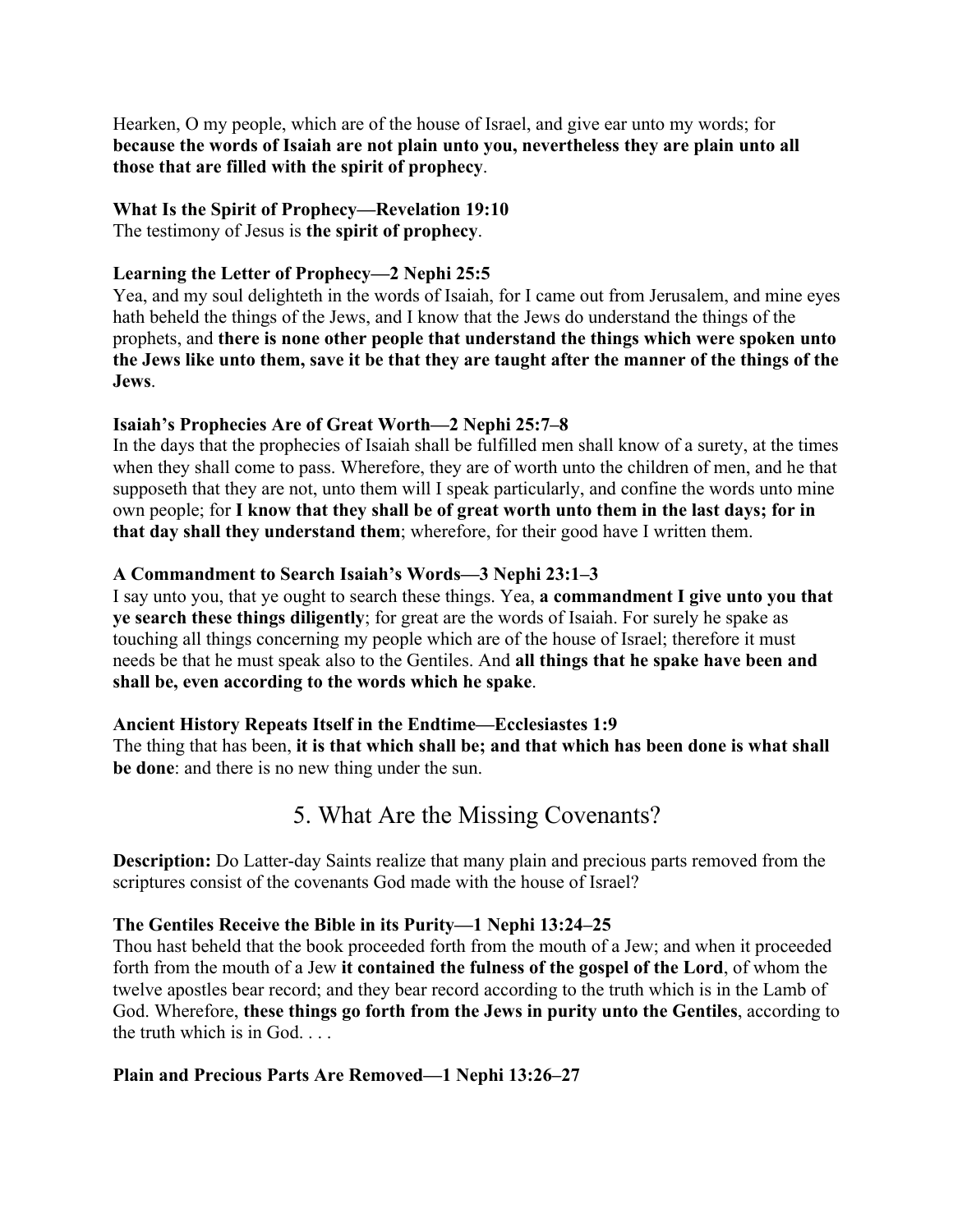And after they go forth by the hand of the twelve apostles of the Lamb, from the Jews unto the Gentiles, thou seest the formation of that great and abominable church, which is most abominable above all other churches; for behold, **they have taken away from the gospel of the Lamb many parts which are plain and most precious; and also many covenants of the Lord have they taken away**. And all this have they done that they might pervert the right ways of the Lord, that they might blind the eyes and harden the hearts of the children of men.

### **The Lord's Covenant with Abraham—1 Nephi 15:18**

Our father hath not spoken of our seed alone, but also of all the house of Israel, pointing to the covenant which should be fulfilled in the latter days; **which covenant the Lord made to our father Abraham**, saying: In thy seed shall all the kindreds of the earth be blessed.

## **The Lord God Makes Bare his Arm—1 Nephi 22:10–12**

I would, my brethren, that ye should know that **all the kindreds of the earth cannot be blessed unless he shall make bare his arm in the eyes of the nations**. Wherefore, the Lord God will proceed to make bare his arm in the eyes of all the nations, **in bringing about his covenants and his gospel unto those who are of the house of Israel**. Wherefore, he will bring them again out of captivity, and they shall be gathered together to the lands of their inheritance; and they shall be brought out of obscurity and out of darkness.

### **The Endtime Gentiles Reject the Gospel—3 Nephi 16:10–11**

If they [the Gentiles] shall do all those things, and **shall reject the fulness of my gospel**, behold, saith the Father, I will bring the fulness of my gospel from among them. And then will I remember my covenant which I have made unto my people, O house of Israel, and **I will bring my gospel unto them**.

#### **The House of Israel Believes and Gathers—2 Nephi 10:7–9**

When the day cometh that **they shall believe in me**, that I am Christ, then have I **covenanted with their fathers** that they shall be restored in the flesh, upon the earth, unto the lands of their inheritance. And it shall come to pass that they shall be **gathered in from their long dispersion, from the isles of the sea, and from the four parts of the earth**; and the nations of the Gentiles shall be great in the eyes of me, saith God, in carrying them forth to the lands of their inheritance. Yea, the kings of the Gentiles shall be nursing fathers unto them, and their queens shall become nursing mothers.

#### **The "Fulness of the Gentiles" Ministers to Israel—3 Nephi 16:4–5**

These sayings which ye shall write shall be kept and shall be manifested unto the Gentiles, that **through the fulness of the Gentiles**, the remnant of their seed, who shall be scattered forth upon the face of the earth because of their unbelief, may be brought in, or may be brought to a knowledge of me, their Redeemer. And then will I **gather them in from the four quarters of the earth**; and then will I **fulfill the covenant which the Father hath made unto all the people of the house of Israel**.

#### **Deliverance and Destruction Occur Together—1 Nephi 14:17**

When the day cometh **that the wrath of God is poured out upon the mother of harlots**, which is the great and abominable church of all the earth, whose founder is the devil, then, at that day,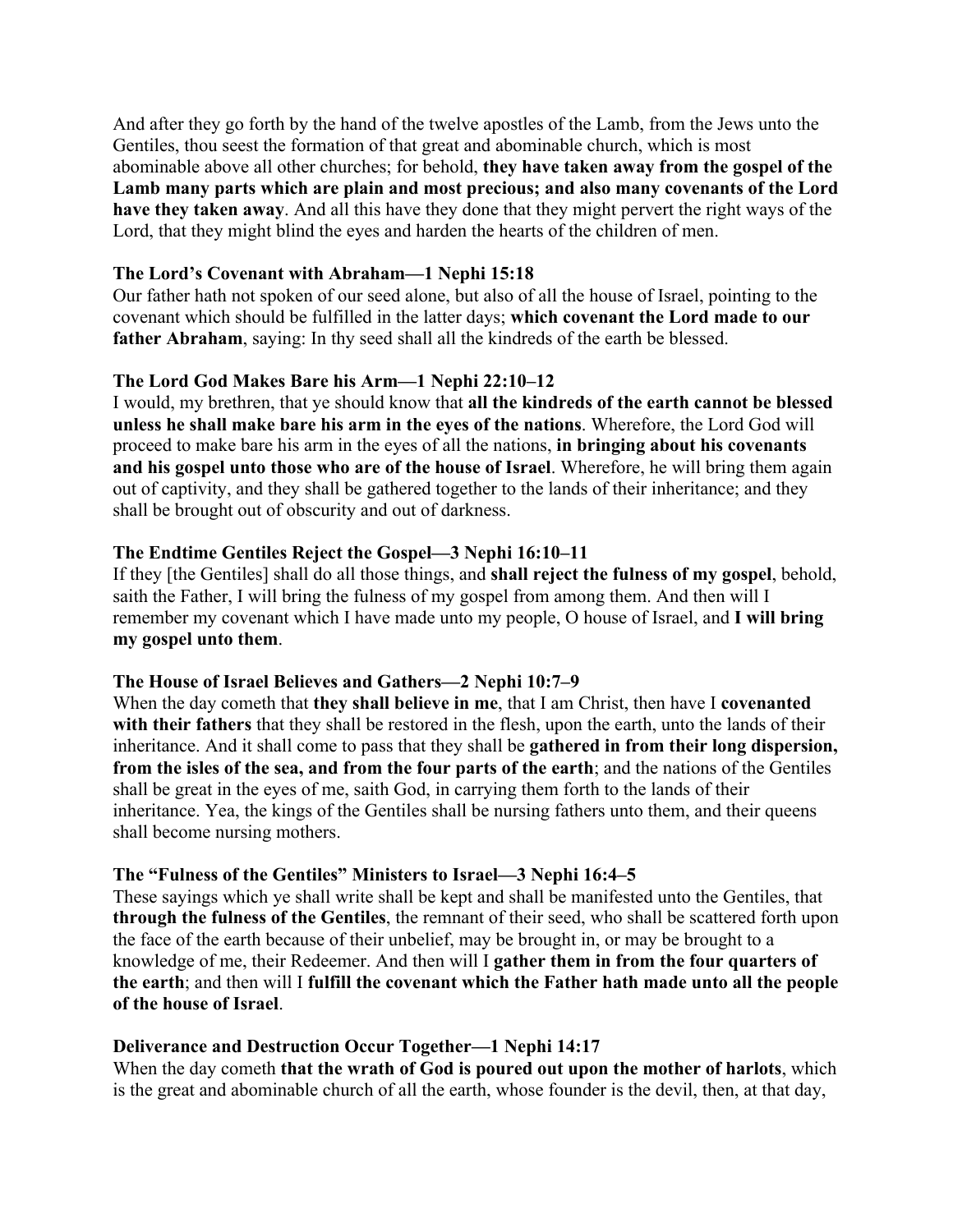the work of the Father shall commence, in **preparing the way for the fulfilling of his covenants**, which he hath made to his people who are of **the house of Israel**.

### **Opposition to the Lord's Fulfilling His Covenant—3 Nephi 29:9**

Ye need not suppose that ye can turn the right hand of the Lord unto the left, that he may not execute judgment **unto the fulfilling of the covenant which he hath made unto the house of Israel**.

### **The New Jerusalem, a Land of Inheritance—3 Nephi 20:22**

This people will I establish in this land, **unto the fulfilling of the covenant** which I made with your father Jacob; and **it shall be a New Jerusalem**. And the powers of heaven shall be in the midst of this people; yea, even I will be in the midst of you.

## **The Old Jerusalem, a Land of Inheritance—3 Nephi 20:29**

And I will **remember the covenant which I have made with my people**; and I have covenanted with them that I would gather them together in mine own due time, that I would give unto them again the land of their fathers for their inheritance, which is **the land of Jerusalem, which is the promised land unto them forever**, saith the Father.

### **The Lord's Covenants Are a Delight to the Soul—2 Nephi 11:5**

**My soul delighteth in the covenants of the Lord** which he hath made to our fathers; yea, my soul delighteth in his grace, and in his justice, and power, and mercy in the great and eternal plan of deliverance from death.

# 6. We Ephraimite Kings and Queens

**Description:** What does it mean for Latter-day Saints to serve as kings and queens? Who are the spiritual kings and queens of the Gentiles who restore the house of Israel?

#### **The Gentiles' Kings and Queens Nurture Israel—2 Nephi 6:4, 6–7**

I will read you the words of Isaiah. And they are the words which my brother has desired that I should speak unto you. . . . **I will lift up mine hand to the Gentiles, and set up my standard to the people**; and they shall bring thy sons in their arms, and thy daughters shall be carried upon their shoulders. And **kings shall be thy nursing fathers, and their queens thy nursing mothers**; they shall bow down to thee with their faces towards the earth, and **lick up the dust of thy feet**.

**The Gentiles' Kings and Queens Nurture and Gather Israel —Isaiah 49:22–23; cf. 1 Nephi 21:22–23; 2 Nephi 6:6–7; 10:9** Thus says my Lord Jehovah: I will **lift up my hand to the Gentiles**, raise my ensign to the peoples; and they will bring your sons in their bosoms and carry your daughters on their shoulders. **Kings shall be your foster fathers,**

 **queens your nursing mothers.**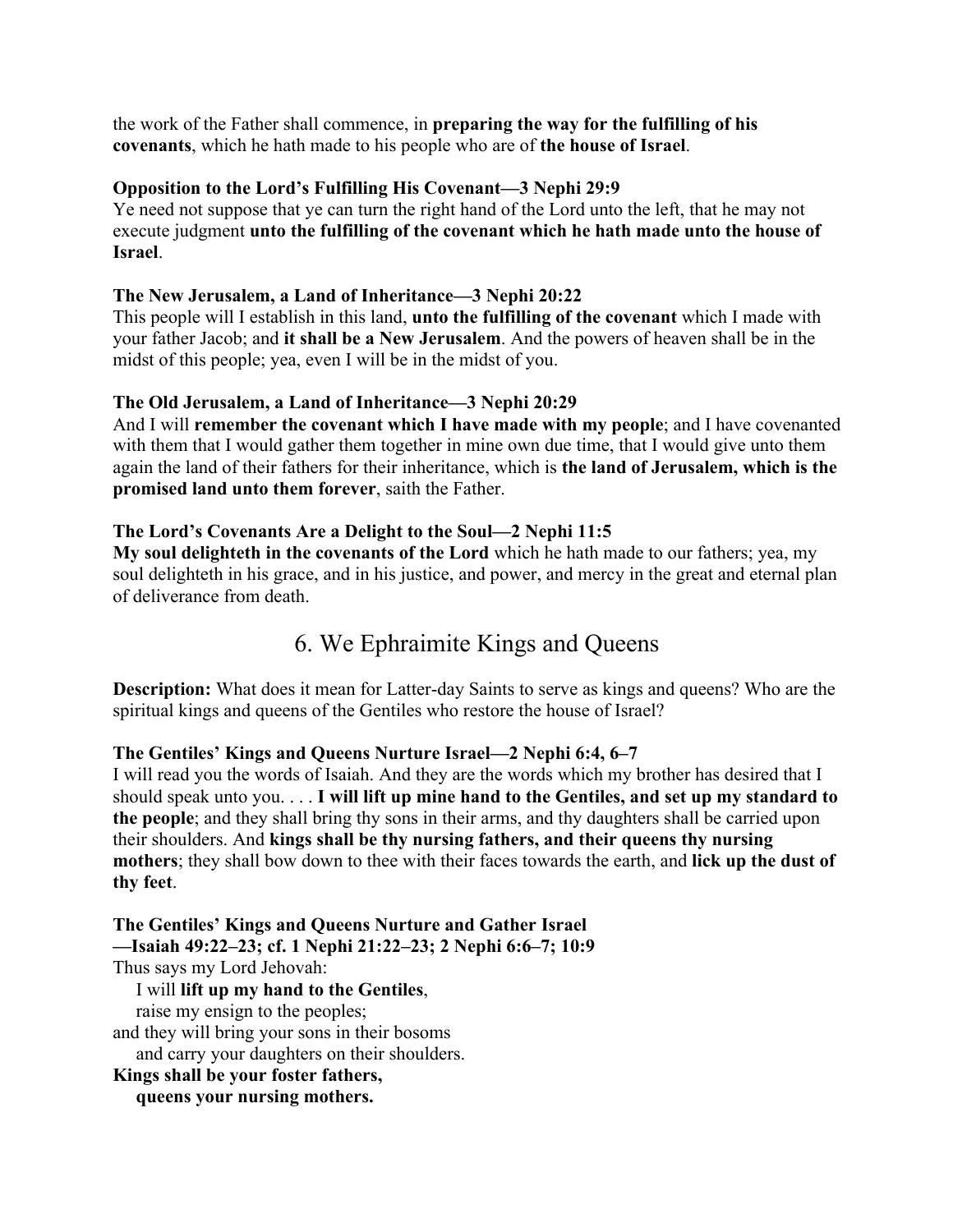They will bow down before you, their faces to the ground; **they will lick the dust of your feet**.

### **Gentiles Unite with the Abominable Church—2 Nephi 6:12–13**

Blessed are the Gentiles, they of whom the prophet has written; for behold, **if it so be that they shall repent and fight not against Zion, and do not unite themselves to that great and abominable church**, they shall be saved; for the Lord God will fulfil his covenants which he has made unto his children; and for this cause the prophet has written these things. Wherefore, they that fight against Zion and the covenant people of the Lord shall **lick up the dust of their feet**.

### **A Marvelous Work Among the Gentiles—1 Nephi 22:8–9**

And after our seed is scattered the Lord God will proceed to **do a marvelous work among the Gentiles**, which shall be of great worth unto our seed; wherefore, **it is likened unto their being nourished by the Gentiles and being carried in their arms and upon their shoulders**. And it shall also be of worth unto the Gentiles; and not only unto the Gentiles but unto all the house of Israel, **unto the making known of the covenants of the Father of heaven** unto Abraham, saying: In thy seed shall all the kindreds of the earth be blessed.

#### **The House of Israel Gathers from the Four Parts of the Earth —1 Nephi 19:15–17; cf. Isaiah 11:10–12**.

When that day cometh, saith the prophet, that they no more turn aside their hearts against the Holy One of Israel, **then will he remember the covenants which he made to their fathers**. Yea, then will he remember the isles of the sea; yea, and all the people who are of **the house of Israel, will I gather in**, saith the Lord, according to the words of the prophet Zenos, **from the four quarters of the earth**. Yea, and all the earth shall see the salvation of the Lord, saith the prophet; every nation, kindred, tongue and people shall be blessed.

#### **The Tribe of Joseph Is the Birthright Tribe—1 Chronicles 5:2**

Judah prevailed above his brethren, and **of him came the chief ruler; but the birthright was Joseph's**.

#### **Endtime Kings from the House of David—Jeremiah 17:25**

There shall enter into the gates of this city **kings and princes sitting upon the throne of David**, riding in chariots and on horses.

#### **God Promises Kings from Jacob's Lineage—Genesis 35:10–11**

God said to him, Your name shall not be called Jacob anymore but Israel will be your name. **And he called his name Israel**. And God said to him, I am God Almighty, be fruitful and multiply. A nation and a company of nations will come from you and **kings will come out of your loins**.

## **The House of Israel Believes and Gathers—2 Nephi 10:7–9**

When the day cometh that **they shall believe in me, that I am Christ**, then have I covenanted with their fathers that they shall be restored in the flesh, upon the earth, unto the lands of their inheritance. And it shall come to pass that they shall be gathered in from their long dispersion, from the isles of the sea, and from the four parts of the earth; and the nations of the Gentiles shall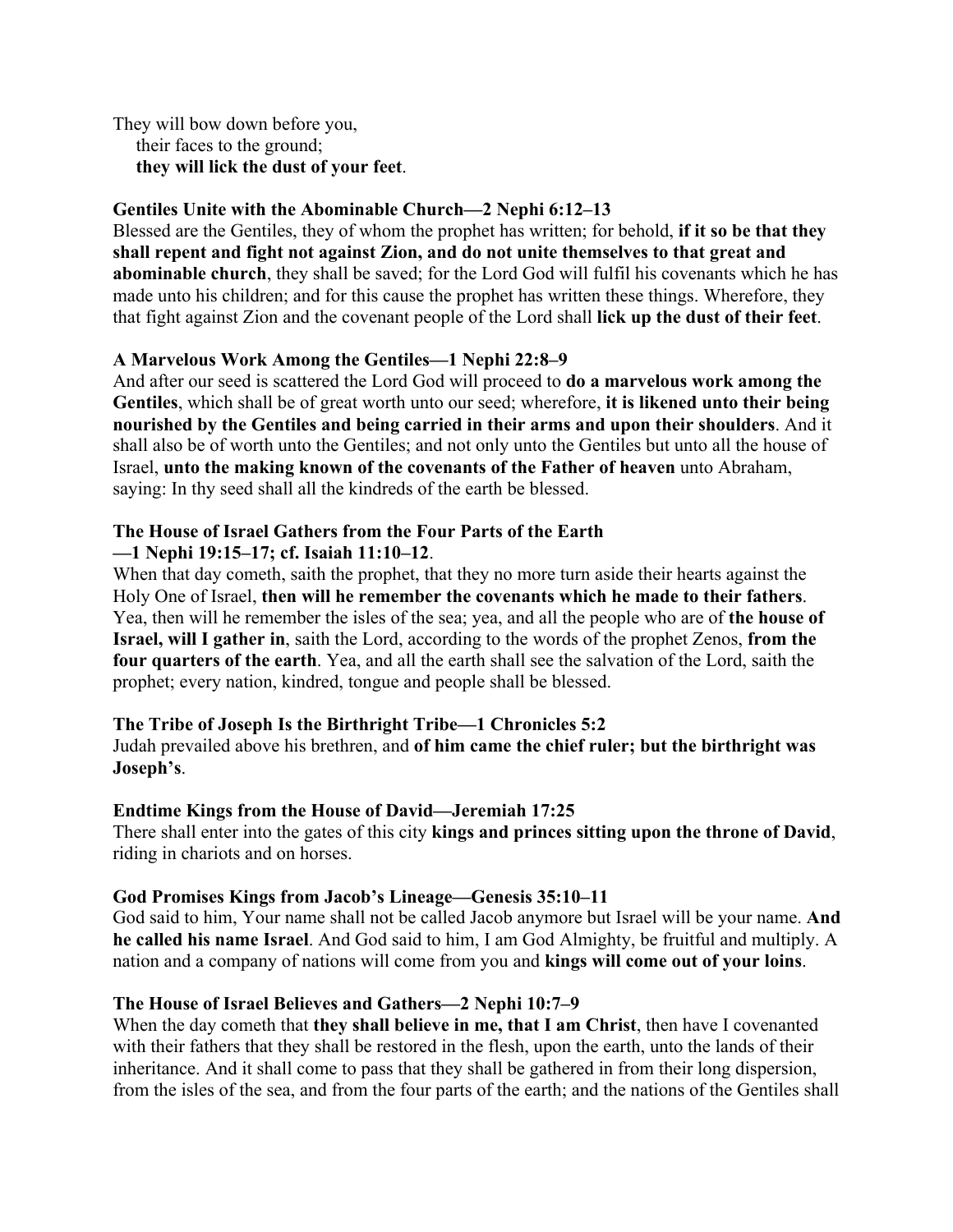be great in the eyes of me, saith God, in carrying them forth to the lands of their inheritance. Yea, **the kings of the Gentiles shall be nursing fathers unto them, and their queens shall become nursing mothers**; wherefore, the promises of the Lord are great unto the Gentiles.

#### **Endtime Kings Restore the House of Israel—Isaiah 60:3–4**

Nations will come to your light,

 **their kings to the brightness of your dawn**. Lift up your eyes and look about you! They have all assembled to come to you:

**your sons shall arrive from afar;**

 **your daughters shall return to your side**.

#### **Saviors or Savorless Salt—Doctrine & Covenants 103:9–10**

They were set to be a light unto the world, and to be the saviors of men; And **inasmuch as they are not the saviors of men, they are as salt that has lost its savor**, and is thenceforth good for nothing but to be cast out and trodden under foot of men.

# 7. Isaiah: Key to the Book of Mormon

**Description:** How does understanding the words of Isaiah help Latter-day Saints understand the Book of Mormon? Have we missed many central truths by not doing so?

#### **The Book of Isaiah Is an Endtime Prophecy—Isaiah 30:8**

Go now, write on tablets concerning them; **record it in a book for the endtime**, as a testimony forever.

#### **Jehovah's Endtime People Apostatize—Isaiah 1:4**

Alas, **a nation astray**, a people weighed down by sin, the offspring of wrongdoers,

### **perverse children**:

they have forsaken Jehovah, they have spurned the Holy One of Israel, **they have lapsed into apostasy**.

#### **Jehovah's Endtime People Resemble Sodom—Isaiah 3:9**

The look on their faces betrays them:

 **they flaunt their sin like Sodom**; they cannot hide it. Woe to their souls; they have brought disaster upon themselves!

#### **Jehovah's Endtime People Nullify His Covenant—Isaiah 24:5–6**

The earth lies polluted under its inhabitants:

**they have transgressed the laws**,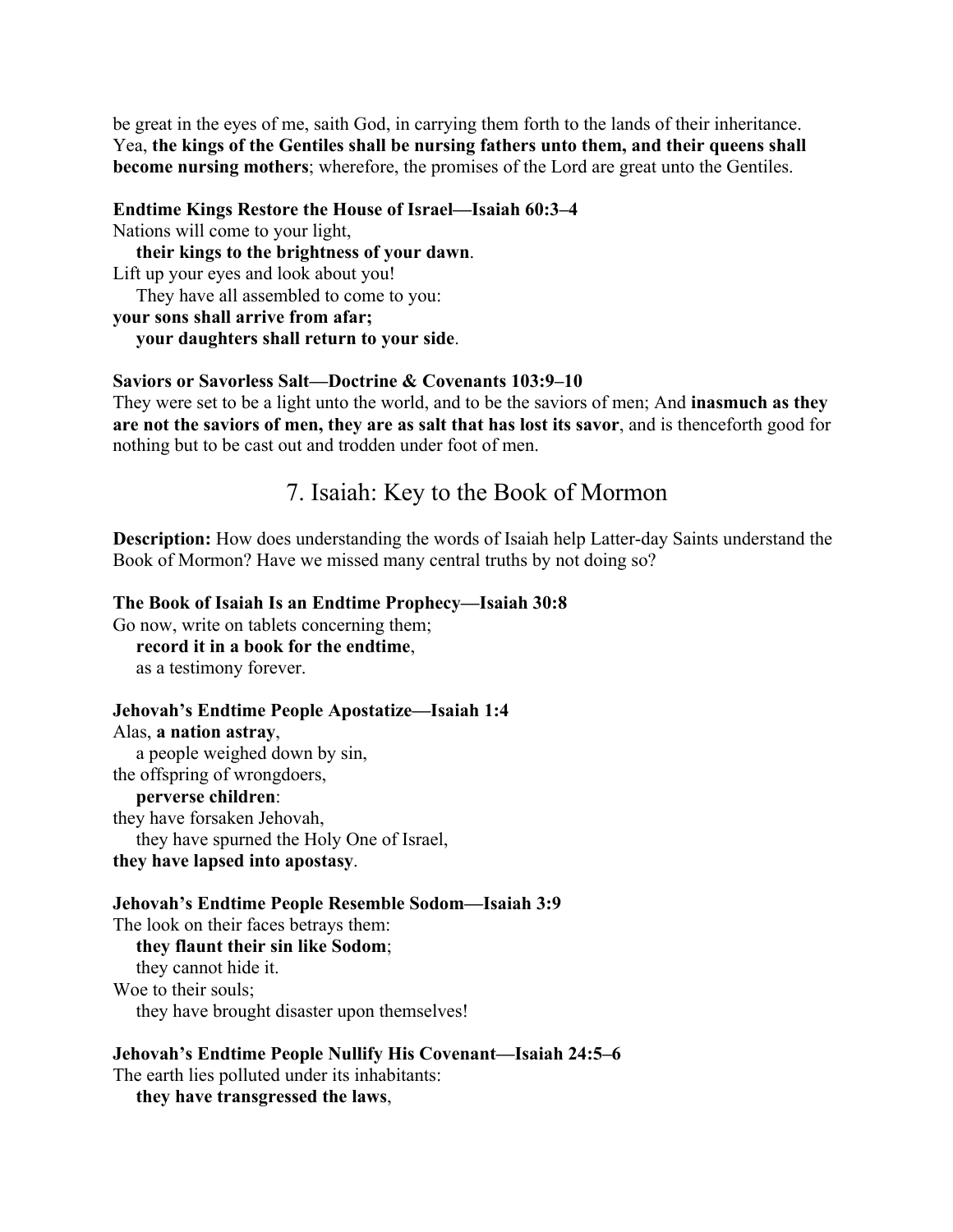changed the ordinances, set at nought the ancient covenant. **The curse devours the earth**, for those who dwell on it have incurred guilt; because of it the population of the earth shall be diminished and little of mankind remain.

### **The King of Assyria Punishes Jehovah's People—Isaiah 10:5–7**

Hail the Assyrian, the rod of my anger! He is a staff—my wrath in their hand. **I will commission him against a godless nation**, appoint him over the people deserving] of my vengeance, to pillage for plunder, to spoliate for spoil, to tread underfoot like mud in the streets. Nevertheless, it shall not seem so to him; this shall not be what he has in mind.

**His purpose shall be to annihilate and to exterminate nations not a few**.

#### **Foreign Armies Invade their Promised Land—Isaiah 13:4–6**

Hark! A tumult on the mountains, as of a vast multitude. Hark! An uproar among kingdoms, as of nations assembling: **Jehovah of Hosts is marshaling an army for war**. They come from a distant land beyond the horizon— Jehovah and the instruments of his wrath **to cause destruction throughout the earth**. Lament, for the Day of Jehovah is near; it shall come as a violent blow from the Almighty.

## **A Remnant of Jehovah's People Exits Babylon —Isaiah 48:20–21; cf. 1 Nephi 20:20–21**

**Go forth out of Babylon, flee from Chaldea!** Make this announcement with resounding voice; broadcast it to the end of the earth.

Say, Jehovah has redeemed his servant Jacob.

### **They thirsted not when he led them through arid places**:

 he caused water to flow for them from the rock; he cleaved the rock and water gushed out.

### **They Return from the Four Directions—Isaiah 43:5–7 I will bring your offspring from the east** and gather you **from the west**; I will say to **the north**, Give up! to **the south**, Withhold not! Bring my sons from afar and my daughters from the end of the earth—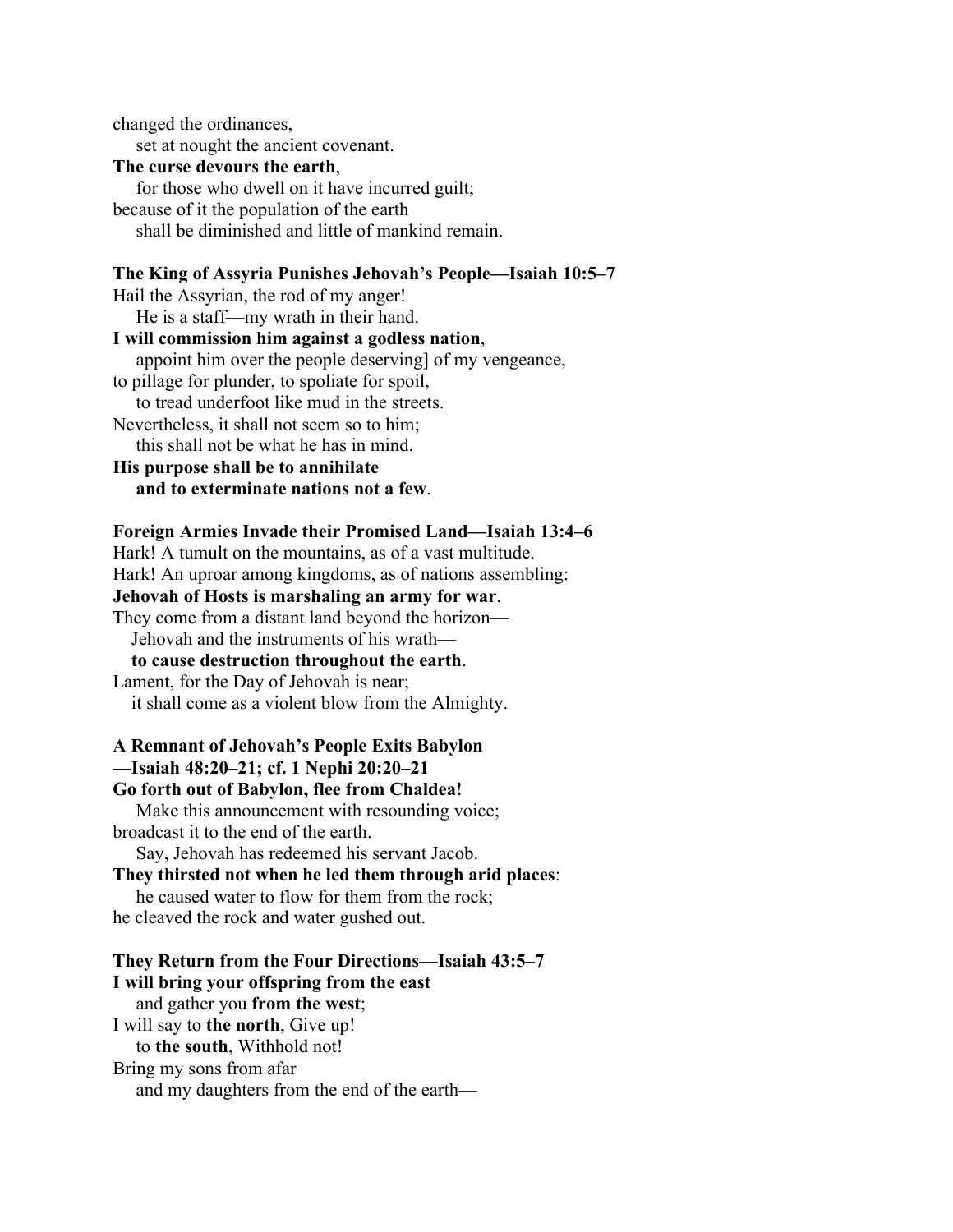all who are called by my name, whom I have formed, molded and wrought for my own glory.

#### **The Ransomed Return to Zion—Isaiah 51:11; cf. 2 Nephi 8:11**

Let the ransomed of Jehovah return!

**Let them come singing to Zion**,

their heads crowned with everlasting joy; let them obtain joy and gladness,

and sorrow and sighing flee away.

#### **No Elements Can Prevent Their Return Home—Isaiah 43:2**

When you **cross the waters**, I will be with you;

[when you traverse] the rivers,

you shall not be overwhelmed.

#### Though you **walk through the fire**,

you shall not be burned;

its flame shall not consume you.

# 8. How Will History Repeat Itself?

**Description:** Why does the Book of Mormon include only select portions of Nephite history and exclude so much else? What impact did Isaiah have on Nephite prophets?

#### **Book of Mormon History Was Selectively Written—Jacob 3:13**

**A hundredth part of the proceedings of this people**, which now began to be numerous, **cannot be written upon these plates**; but many of their proceedings are written upon the larger plates, and their wars, and their contentions, and the reigns of their kings.

#### **Less Than a Hundredth Part Written—Words of Mormon 1:5**

I chose these things, to finish my record upon them, which remainder of my record I shall take from the plates of Nephi; and **I cannot write the hundredth part** of the things of my people.

## **Less Than a Hundredth Part Written—Ether 15:33**

The hundredth part I have **not written**.

#### **Less Than a Hundredth Part Mentioned Seven Times**

Jacob 3:13; Words of Mormon 1:5; Helaman 3:14; 3 Nephi 5:8; 3 Nephi 26:6–7; Mormon 8:35– 36; Ether 15:33.

#### **Ancient History Is a Type of the Endtime—3 Nephi 23:1–3**

Great are the words of Isaiah. For surely **he spake as touching all things** concerning my people which are of the house of Israel; therefore it must needs be that he must speak also to the Gentiles. And **all things that he spake have been and shall be**, even according to the words which he spake.

#### **Ancient History Repeats Itself—Ecclesiastes 1:9**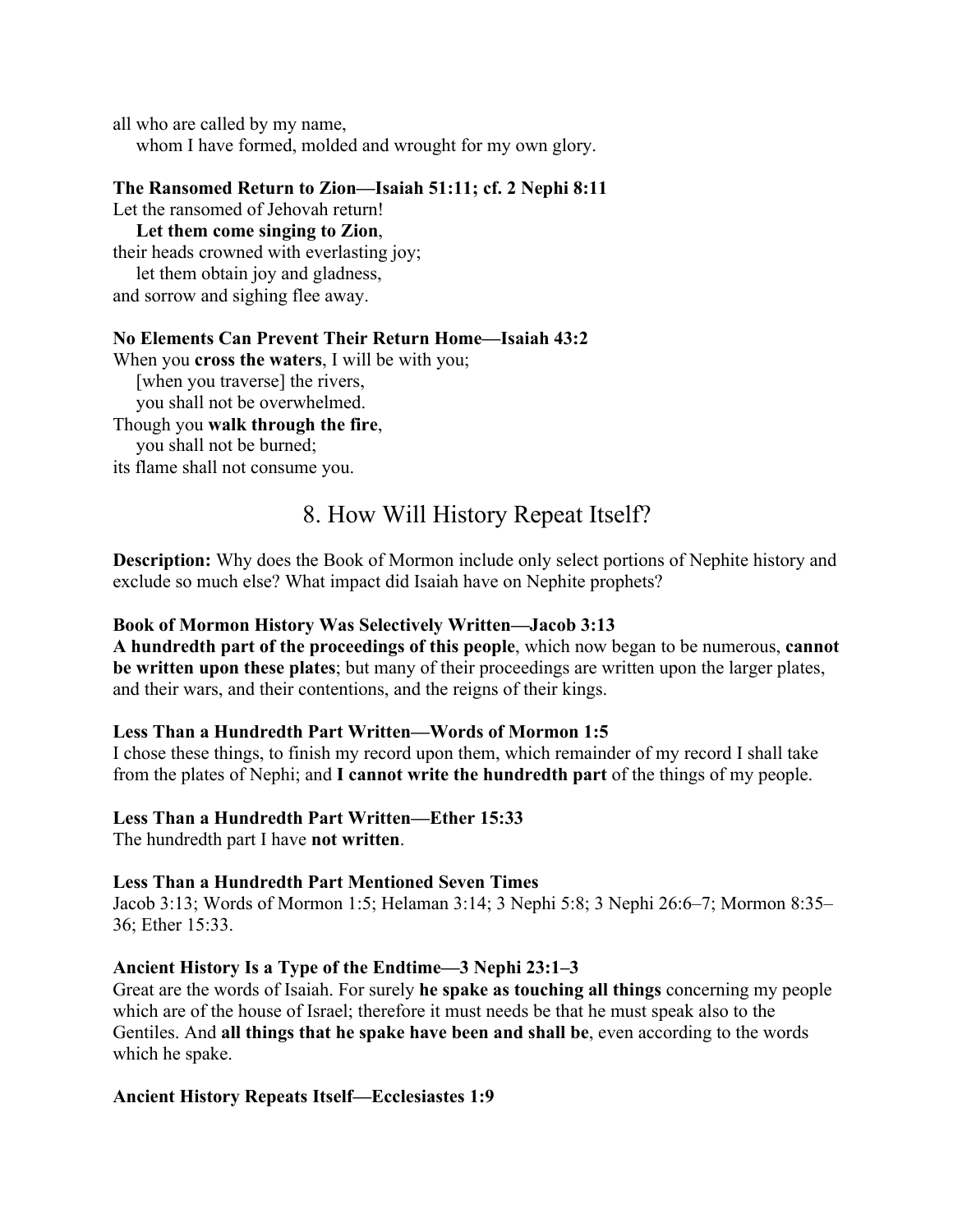The thing that has been, it is **that which shall be; and that which has been done is what shall be done**: and there is no new thing under the sun.

#### **An Exodus Pattern in the Book of Mormon:**

Lehi to the new world; Nephi to the land of Nephi; King Mosiah to Zarahemla; Alma the elder to the land of Helam; Alma the elder to Zarahemla; King Limhi to Zarahemla; Anti-Nephi-Lehi's to Zarahemla; Jaredites to the new world.

#### **A War Pattern in the Book of Mormon:**

Alma the younger—Alma 2; Captain Moroni—Alma 43–44, 46, 48–55 59–62; Helaman—Alma 56–58; Moronihah—Alma 63; Helaman 1, 4. Cf. Isaiah 2–14 in 2 Nephi 12–24.

#### **Jesus' Appearance in the Book of Mormon:**

(1) Wickedness and great and terrible destructions—3 Nephi 8; (2) Jesus' descent—3 Nephi 9– 11; (3) Jesus' teaching the people—3 Nephi 12–28; (4) (See below.)

#### **The Type of a Millennial People of God—4 Nephi 1:16**

There **could not be a happier people** among all the people who had been created by the hand of God.

# 9. Who or What Is the Lord's Arm?

**Description:** Why does Isaiah use the metaphor of God's "arm" to identify a person"? Does God have one or two arms? What are the key endtime roles of God's arms?

### **Nephi Is Forbidden to Say More—1 Nephi 14:28**

Behold, **I, Nephi, am forbidden** that I should write the remainder of the things which I saw and heard.

#### **God Makes Bare His Arm—1 Nephi 22:10–12; cf. Isaiah 52:10**

I would, my brethren, that ye should know that all the kindreds of the earth cannot be blessed **unless he shall make bare his arm in the eyes of the nations**. Wherefore, the Lord God will proceed to **make bare his arm in the eyes of all the nation**s, in bringing about his covenants and his gospel unto those who are of the house of Israel. Wherefore, he will **bring them again out of captivity, and they shall be gathered together to the lands of their inheritance**.

#### **The Two Arms of God—2 Nephi 8:5; cf. Isaiah 51:5**

**My righteousness** is near; **my salvation** is gone forth, and mine **arm** shall judge the people. The isles shall wait upon me, and on mine **arm** shall they trust.

#### **The Two Arms of God—Isaiah 51:5; cf. 2 Nephi 8:5**.

My **righteousness** shall be at hand

and my **salvation** proceed;

**my arms** shall judge the peoples—

the isles anticipate me, awaiting my **arm**.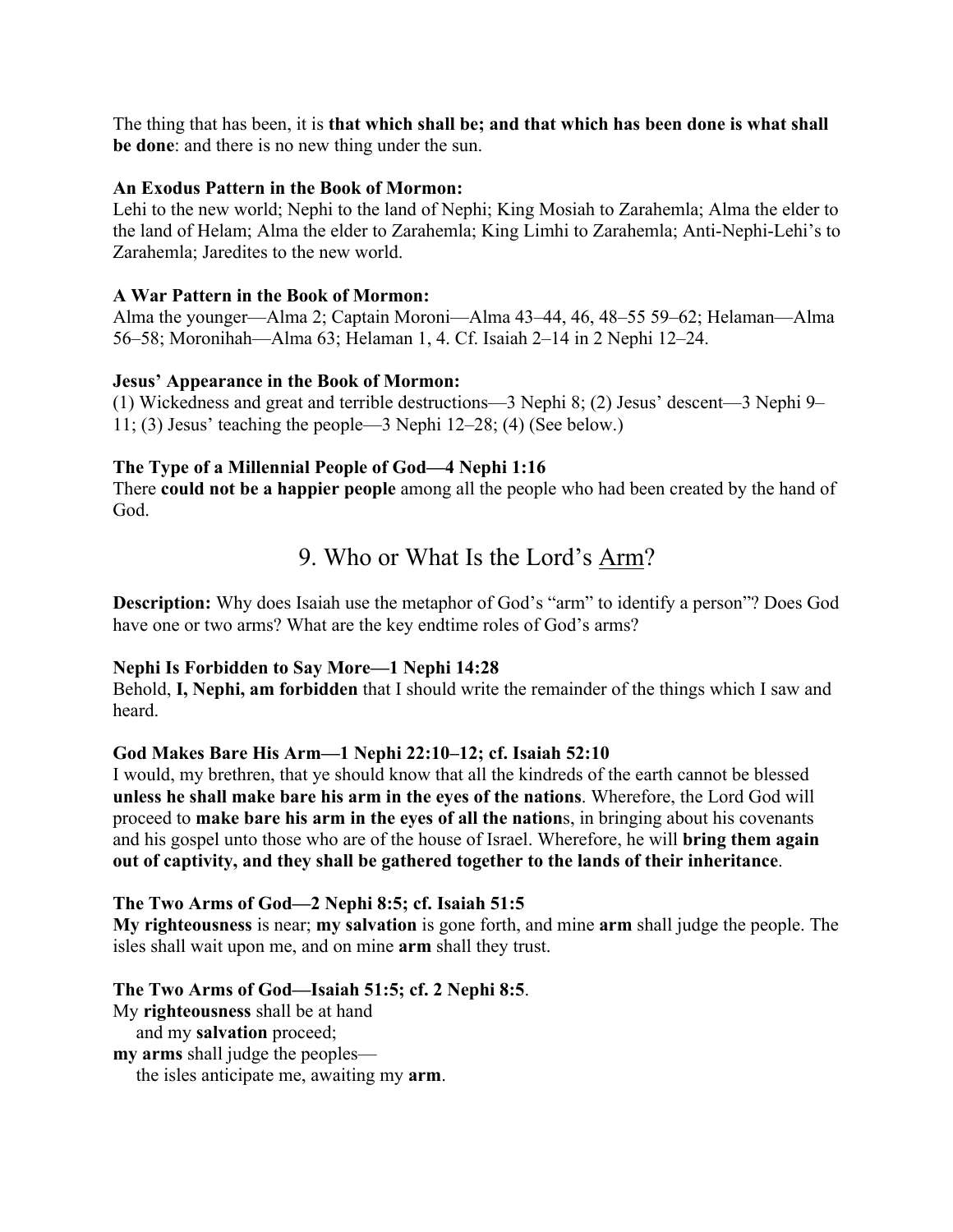#### **Jehovah Is His People's Arm of Salvation—Isaiah 33:2**

Be **our arm from morning to morning**,

our salvation in troubled times.

#### **God's Servant Is His Arm of Righteousness—Isaiah 59:16**

his own **arm** brought about **salvation** for him; his **righteousness** rallied to his cause.

#### **The Person Righteousness Is Empowered of God—Isaiah 41:2** Who has raised up **Righteousness from the east,**

#### **calling him to [the place of] his foot**?

Who has delivered nations to him, toppled their rulers, rendering them as dust to his sword, as driven stubble to his bow?

#### **God Gives His Servant Power over Babylon —Isaiah 48:14–15; cf. 1 Nephi 20:14–15**

All of you, assemble and hear: Who among you foretold these things? It is him Jehovah loves,  **who shall perform his will in Babylon; his arm shall be against the Chaldeans**.

I myself have spoken it, and also called him; **I have brought him, and I will prosper his way.**

#### **God Empowers His Arm to Lead the New Exodus —Isaiah 51:9–11; cf. 2 Nephi 8:9–11; Ezekiel 29:3**.

Awake, arise; **clothe yourself with power,** O **arm of Jehovah!** Bestir yourself, as in ancient times, as in generations of old. Was it not you who carved up Rahab, you who slew the dragon? **Was it not you who dried up the Sea**, . . .

**God Empowers His Arm to Lead the New Exodus, Cont. —Isaiah 51:9–11; cf. 2 Nephi 8:9–11; Ezekiel 29:3**. the waters of the mighty deep, and made of ocean depths a way by which the redeemed might pass? Let the ransomed of Jehovah return! **Let them come singing to Zion,** their heads crowned with everlasting joy; let them obtain joy and gladness, and sorrow and sighing flee away.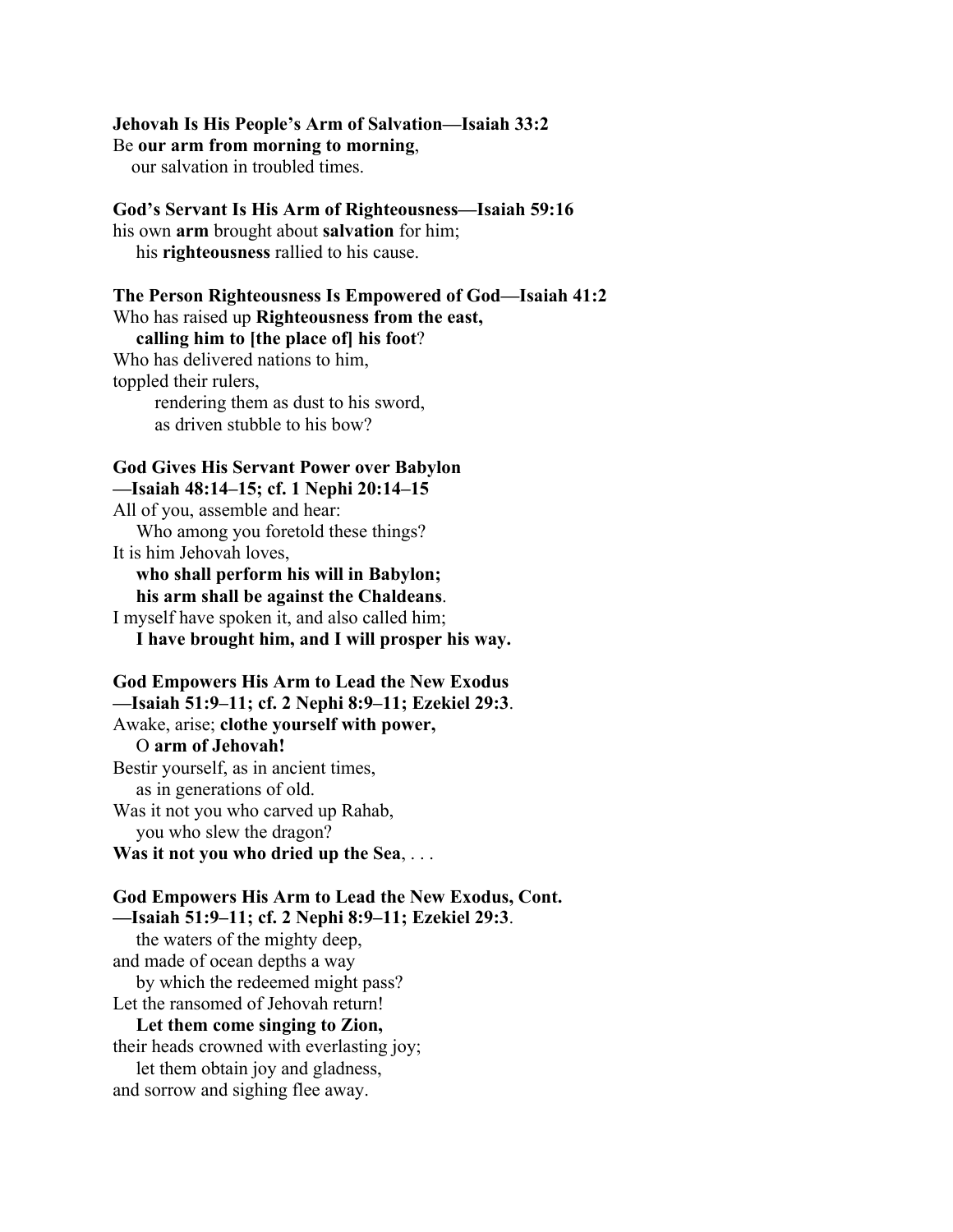### **Baring of the Lord's Arm Is an Endtime Event —3 Nephi 16:17–20; cf. Isaiah 52:8–10**

Then the words of the prophet Isaiah shall be fulfilled, which say: **Thy watchmen shall lift up the voice**; with the voice together shall they sing, for they shall see eye to eye when the Lord shall bring again Zion. Break forth into joy, sing together, ye waste places of Jerusalem; for the Lord hath comforted his people, he hath redeemed Jerusalem. **The Lord hath made bare his holy arm in the eyes of all the nations**; and all the ends of the earth shall see the salvation of God.

## **The Jews Believe in Jesus Their Messiah—3 Nephi 20:30–35**

It shall come to pass that the time cometh, when the fulness of my gospel shall be preached unto them; And **they shall believe in me, that I am Jesus Christ, the Son of God**, and shall pray unto the Father in my name. Then shall **their watchmen lift up their voice**, and with the voice together shall they sing; for they shall see eye to eye. Then will the Father gather them together again, and give unto them Jerusalem for the land of their inheritance. Then shall they break forth into joy—Sing together, ye waste places of Jerusalem; for the Father hath comforted his people, he hath redeemed Jerusalem. **The Father hath made bare his holy arm in the eyes of all the nations; and all the ends of the earth shall see the salvation of the Father**; and the Father and I are one...

## **God Empowers Zion—3 Nephi 20:36–37; cf. Isaiah 52:1–2**

And then shall be brought to pass that which is written: **Awake, awake again, and put on thy strength, O Zion**; put on thy beautiful garments, O Jerusalem, the holy city, for henceforth there shall no more come into thee the uncircumcised and the unclean. Shake thyself from the dust; arise, sit down, O Jerusalem; loose thyself from the bands of thy neck, O captive daughter of Zion.

# 10. Is a Great Division Prophesied?

**Description:** Do the scriptures predict an endtime division among all people, including the Latter-day Saints? How should we prepare ourselves to choose the right?

## **An Endtime Great Division—2 Nephi 30:8–10; cf. Isaiah 11:4**

It shall come to pass that the Lord God shall commence his work among all nations, kindreds, tongues, and people, **to bring about the restoration of his people upon the earth**. And with righteousness shall the Lord God judge the poor, and reprove with equity for the meek of the earth. And he shall smite the earth with the rod of his mouth; and with the breath of his lips shall he slay the wicked. For the time speedily cometh that **the Lord God shall cause a great division among the people, and the wicked will he destroy; and he will spare his people**, yea, even if it so be that he must destroy the wicked by fire.

## **An Endtime Separation—1 Nephi 14:7; cf. Isaiah 29:13–14**

For the time cometh, saith the Lamb of God, that I will work **a great and a marvelous work among the children of men; a work which shall be everlasting, either on the one hand or on the other**—either to the convincing of them unto peace and life eternal, or unto the deliverance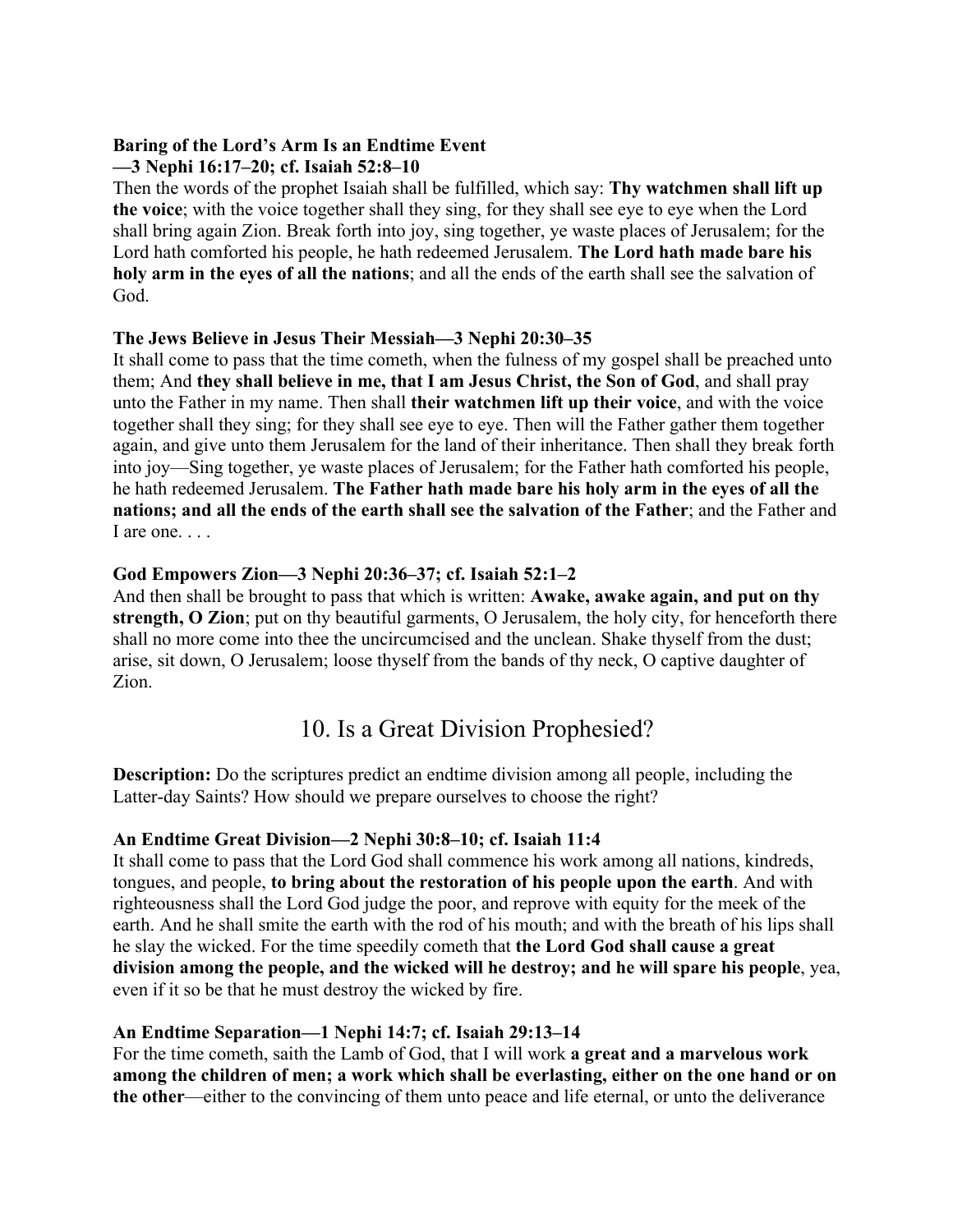of them to the hardness of their hearts and the blindness of their minds unto their being brought down into captivity, and also into destruction, both temporally and spiritually, according to the captivity of the devil.

### **Gentiles Fight against Zion—2 Nephi 6:12–13; cf. Isaiah 29:7–8**

Blessed are the Gentiles, they of whom the prophet has written; for behold, **if it so be that they shall repent and fight not against Zion, and do not unite themselves to that great and abominable church**, they shall be saved; for the Lord God will fulfil his covenants which he has made unto his children; and for this cause the prophet has written these things. Wherefore, they that fight against Zion and the covenant people of the Lord shall lick up the dust of their feet.

### **The Church of God and Church of the Devil—1 Nephi 14:10**

And he said unto me: Behold **there are save two churches only**; the one is the church of the Lamb of God, and the other is the church of the devil; wherefore, whoso belongeth not to the church of the Lamb of God belongeth to that great church, which is the mother of abominations; and she is the whore of all the earth.

### **God Endows His People with Power—1 Nephi 14:14–15**

And it came to pass that **I, Nephi, beheld the power of the Lamb of God, that it descended upon the saints of the church of the Lamb, and upon the covenant people of the Lord**, who were scattered upon all the face of the earth; and they were armed with righteousness and with the power of God in great glory. And it came to pass that I beheld that the wrath of God was poured out upon that great and abominable church.

#### **Saviors or Savorless Salt?—Doctrine & Covenants 103:9–10**

They were set to be a light unto the world, and to be the saviors of men; And **inasmuch as they are not the saviors of men, they are as salt that has lost its savor**, and is thenceforth good for nothing but to be cast out and trodden under foot of men.

## **Wilful Rebellion a Type of Our Day—4 Nephi 1:34–35, 38**

The people **did harden their hearts** . . . and they did smite upon the people of Jesus; but the people of Jesus did not smite again. And thus they did dwindle in unbelief and wickedness, from year to year, even until two hundred and thirty years had passed away. And now it came to pass in this year, yea, in the two hundred and thirty and first year, there was **a great division among the people**. . . . And it came to pass that they who rejected the gospel . . . did not dwindle in unbelief, but **they did wilfully rebel against the gospel of Christ**.

# 11. How Isaiah's Prophecies Work

**Description:** Should Latter-day Saints apply Isaiah's definitions when interpreting his words or their own? Are Isaiah's main themes a key to Book of Mormon prophecy?

**A Religion Influenced by Precepts of Men—Isaiah 29:13–14; cf. 1 Nephi 14:7; 22:8; 2 Nephi 25:17; 27:25–26; 29:1; 3 Nephi 21:9** My Lord says, Because these people approach me with the mouth

and pay me homage with their lips,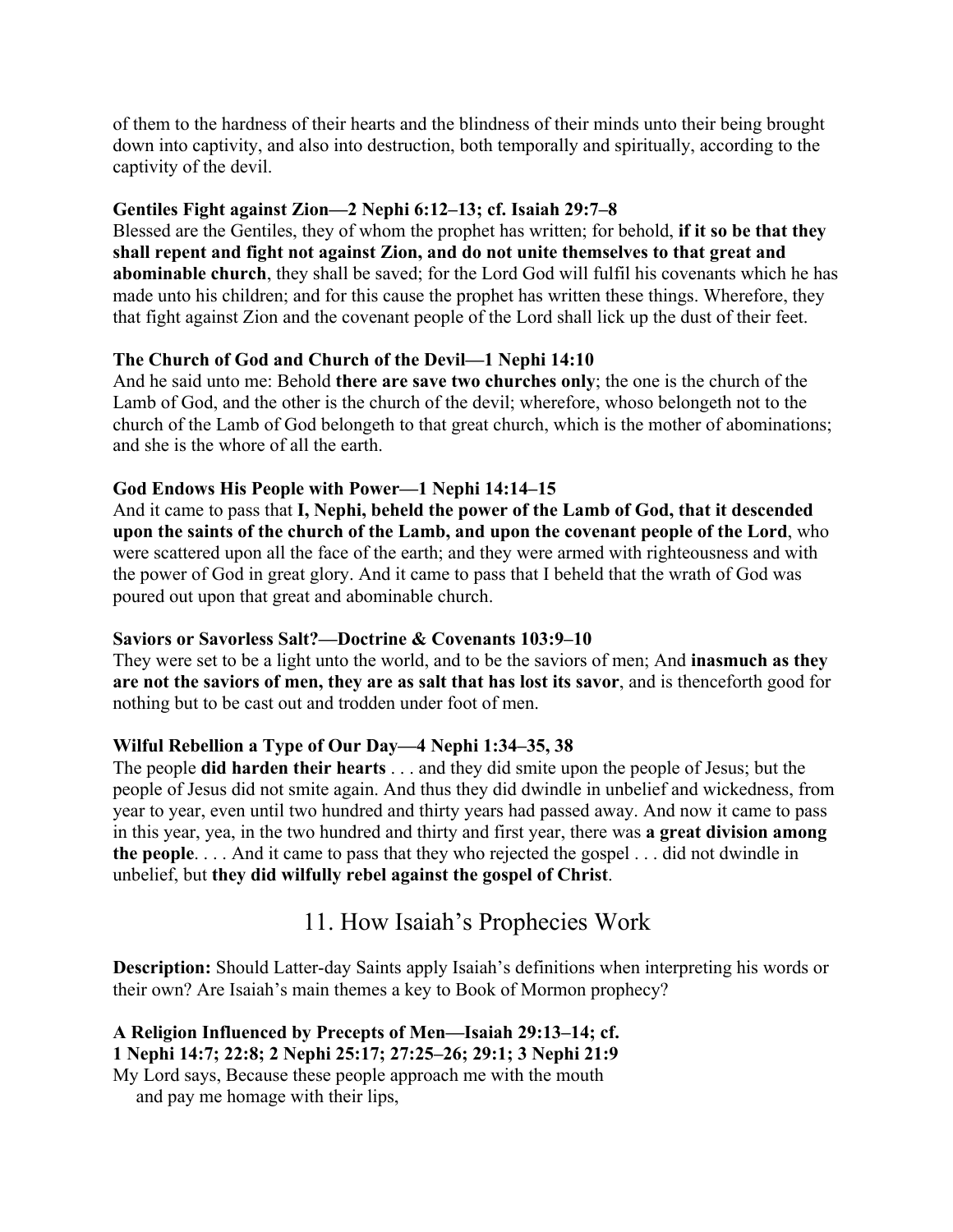while their heart remains far from me their piety toward me consisting of commandments of men learned by rote **therefore it is that I shall again astound these people with wonder upon wonder**, rendering void the knowledge of their sages and the intelligence of their wise men insignificant. **Many Gentiles Fight against Zion—Isaiah 29:7–8; cf. 1 Nephi 22:14, 19; 2 Nephi 6:12–13; 10:13, 16; 27:3** And the nations amassed to fight against Ariel, all who congregate at her stronghold to distress her, shall be as a dream seen in the night: like a hungry man who dreams he eats but awakens famished, or like a thirsty man who dreams he drinks but wakes up faint and craving. **So shall be all the nations that amass to fight against Mount Zion**. **The Lord Bares His Arm to All Nations—Isaiah 52:8–10; cf. 1 Nephi 22:10–11; 3 Nephi 16:18–20; 20:32, 34–35 Hark! Your watchmen lift up their voice**; as one they cry out for joy: for they shall see eye to eye when Jehovah reestablishes Zion. **Jehovah has bared his holy arm** in the eyes of all nations, that all ends of the earth may see our God's salvation. Break out all together into song, you ruined places of Jerusalem: Jehovah has comforted his people; **he has redeemed Jerusalem**. **Gentile Kings and Queens Nurture Israel—Isaiah 49:22–23; cf. 1 Nephi 21:22–23; 2 Nephi 6:6–7; 10:9** Thus says my Lord Jehovah: I will lift up my hand to the Gentiles,

raise my ensign to the peoples;

and **they will bring your sons in their bosoms and carry your daughters on their shoulders**. Kings shall be your foster fathers,

queens your nursing mothers.

**An Endtime Exodus from Throughout the Earth**

**—Isaiah 11:10–11, 16; cf. 2 Nephi 21:10–12, 16; 25:17; 29:1** In that day the sprig of Jesse,

 **who stands for an ensign to the peoples,** shall be sought by the nations,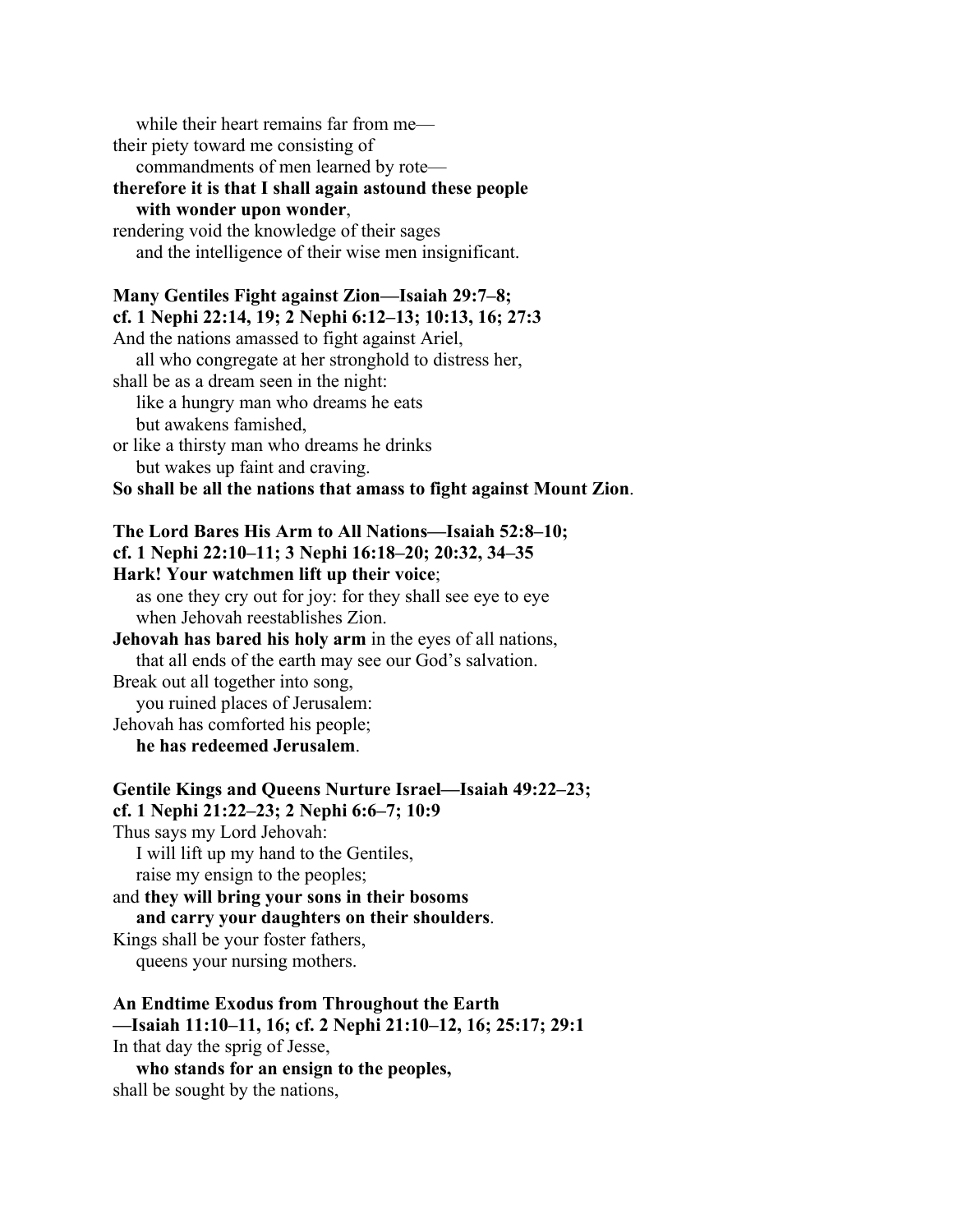and his rest shall be glorious.

**In that day my Lord will again raise his hand to reclaim the remnant of his people** those who shall be left out of Assyria, Egypt, Pathros, Cush, Elam, Shinar, Hamath, and the islands of the sea. . . .

### **An Endtime Exodus from Throughout the Earth, Cont. —Isaiah 11:10–11, 16; cf. 2 Nephi 21:10–12, 16; 25:17; 29:1**

He will raise the **ensign** to the nations and assemble the exiled of Israel; he will gather the scattered of Judah

### **from the four directions of the earth**. . . .

And there shall be a pathway out of Assyria for the remnant of his people who shall be left, as there was for Israel when it came up from the land of Egypt.

## **Jehovah's Endtime Servant Is Marred or Disfigured —Isaiah 52:13–15; cf. 3 Nephi 21:8, 10**

**My servant, being astute, shall be highly exalted**;

he shall become exceedingly eminent:

just as he appalled many—

## **his appearance was marred beyond human likeness**,

his semblance unlike that of men—

So shall he yet astound many nations,

## **kings shutting their mouths at him**—

what was not told them, they shall see;

what they had not heard, they shall consider.

# 12. The Atonement of Jesus Christ

**Description:** How do the scriptures identify Jesus Christ as Israel's God Jehovah? Do Latter-day Saints understand the interplay between God's divine justice and mercy?

## **Jesus Christ Is "God Himself" Come to Earth—Mosiah 15:1**

Abinadi said unto them: I would that ye should understand that **God himself shall come down among the children of men**, and shall redeem his people.

## **"God Himself" Atones for the Sins if the World—Alma 42:14–15**

All mankind were fallen, and **they were in the grasp of justice**; yea, the justice of God, which consigned them forever to be cut off from his presence. And now, the plan of **mercy could not be brought about except an atonement should be made; therefore God himself atoneth for the sins of the world, to bring about the plan of mercy**, to appease the demands of justice, that God might be a perfect, just God, and a merciful God also.

## **The Interplay between Justice and Mercy—2 Nephi 9:5–7**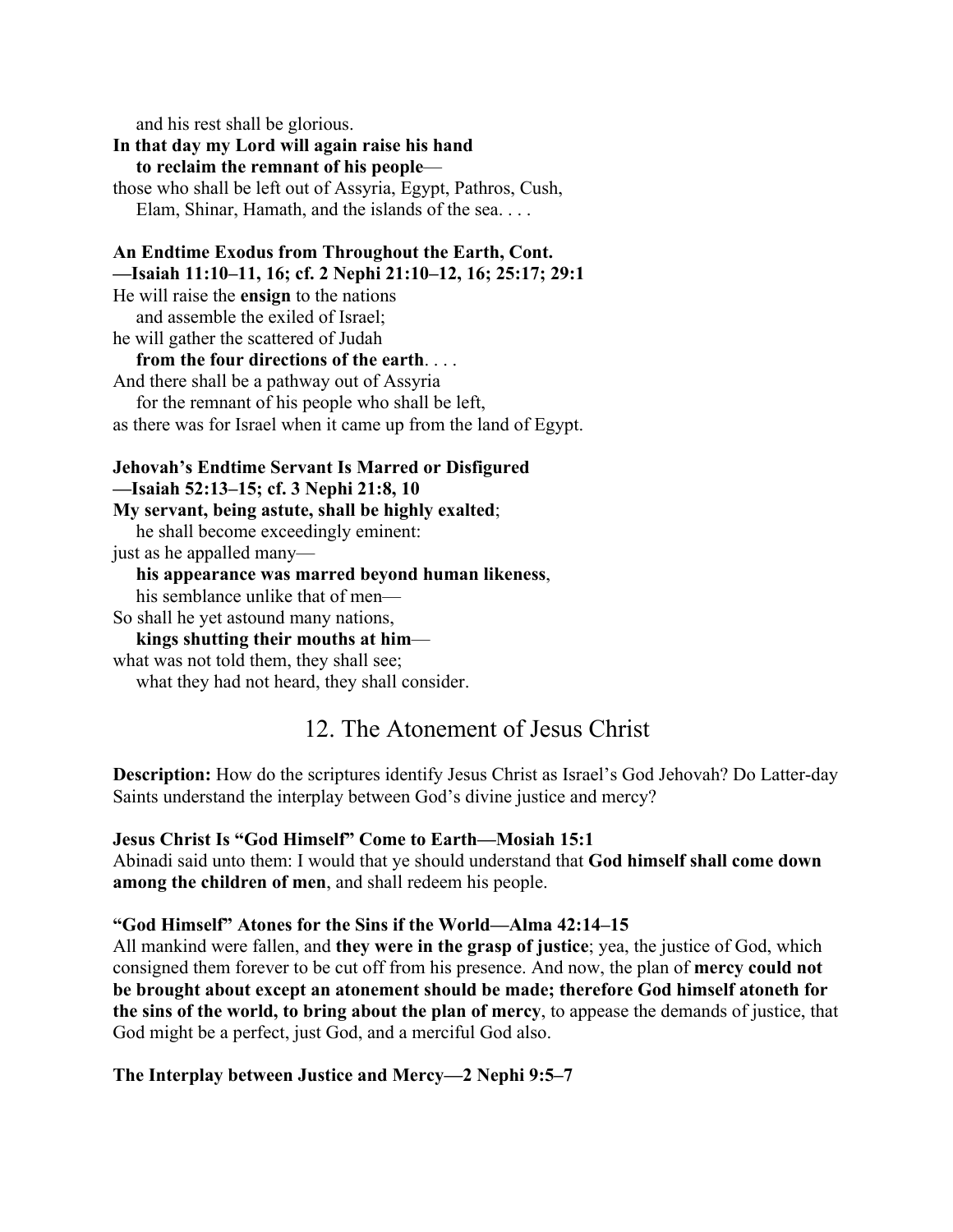It behooveth the great Creator that he suffereth himself to become subject unto man in the flesh, and **die for all men**, that all men might become subject unto him. For as death hath passed upon all men, to fulfil **the merciful plan of the great Creator**, there must needs be a power of resurrection, and the resurrection must needs come unto man by reason of the fall; and the fall came by reason of transgression; and **because man became fallen they were cut off from the presence of the Lord**. Wherefore, **it must needs be an infinite atonement**—save it should be an infinite atonement this corruption could not put on incorruption. Wherefore, the first judgment which came upon man must needs have remained to an endless duration. And if so, **this flesh must have laid down to rot and to crumble to its mother earth, to rise no more**.

#### **Only the Truly Penitent Are Saved—Alma 42:23–24**

Mercy claimeth the penitent, and **mercy cometh because of the atonement**; and the atonement bringeth to pass the resurrection of the dead; and the resurrection of the dead bringeth back men into the presence of God; and thus they are restored into his presence, **to be judged according to their works, according to the law and justice**. For behold, justice exerciseth all his demands, and also mercy claimeth all which is her own; and thus, **none but the truly penitent are saved**.

### **Those Who Inherit the Kingdom of God—2 Nephi 9:18–19**

Behold, the righteous, the saints of the Holy One of Israel, they who have believed in the Holy One of Israel, **they who have endured the crosses of the world, and despised the shame of it, they shall inherit the kingdom of God**, which was prepared for them from the foundation of the world, and their joy shall be full forever. O the greatness of the mercy of our God, the Holy One of Israel! For he delivereth his saints from **that awful monster the devil, and death, and hell, and that lake of fire and brimstone**, which is endless torment.

#### **Jehovah Grants a Remission of Sins—Isaiah 43:24–25**

You have burdened me with your sins, wearied me with your iniquities. But **it is I myself, and for my own sake, who blot out your offenses, remembering your sins no more**.

#### **Jehovah Forgives His People's Offenses—Isaiah 44:22** I have **removed your offenses like a thick fog**,

 your sins like a cloud of mist. Return to me; I have redeemed you.

# **Jehovah Dies for His People—Isaiah 53:7–8; cf. Mosiah 14:7–8 Like a lamb led to slaughter**,

 like a sheep, dumb before its shearers, he opened not his mouth. By arrest and trial he was taken away.

Who can apprise his generation

### that **he was cut off from the land of the living**

for the crime of my people,

to whom the blow was due?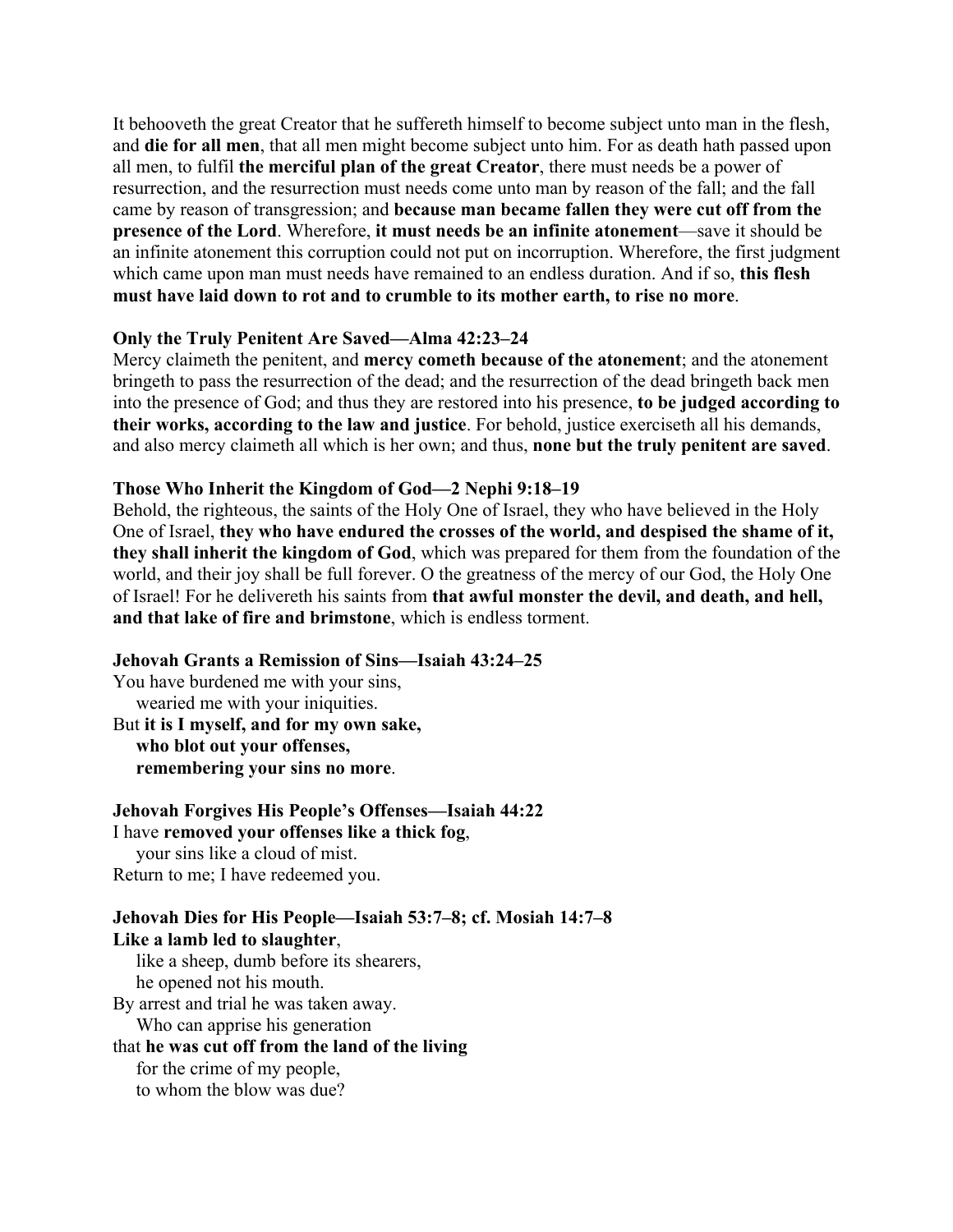#### **Jehovah Pays the Price of Peace—Isaiah 53:5; cf. Mosiah 14:5**

He was pierced for our transgressions,

 crushed because of our iniquities; **the price of our peace he incurred, and with his wounds we are healed**.

## **Jehovah Brings about His People's Peace—Isaiah 26:12**

O Jehovah, **you bring about our peace**; even all that we have accomplished you have done for us.

#### **Jehovah Heals Egypt and Its Covenanters—Isaiah 19:22**

Jehovah will smite Egypt, and by smiting **heal it**: they will turn back to Jehovah, and he will respond to their pleas and **heal them**.

### **Jehovah Heals His Servant—Isaiah 57:19; cf. 3 Nephi 21:10**

**Peace**, wellbeing, to those far off and to those who are near, says Jehovah who **heals** him.

#### **The Role of a Proxy Savior—Isaiah 53:12; cf. Mosiah 14:12** He **poured out his soul unto death**,

and was numbered with criminals—

he bore the sins of many,

### and **made intercession for the transgressors**.

# 13. Why "the Most Correct Book"?

**Description:** How accurately does the Book of Mormon agree with the Bible from a literary, prophetic, and theological standpoint? Have we examined the evidence?

### **The Lord's Great and Marvelous Work Divides the World —1 Nephi 14:7; cf. Isaiah 29:14**

The time cometh, saith the Lamb of God, that I will work **a great and a marvelous work among the children of men**; a work which shall be everlasting, either on the one hand or on the other—either to the **convincing of them unto peace and life eternal**, or unto the deliverance of them to the hardness of their hearts and the blindness of their minds unto their **being brought down into captivity, and also into destruction**.

#### **The Gentiles Restore Israel—1 Nephi 22:8; cf. Isaiah 49:22–23**

After our seed is scattered the Lord God will proceed to **do a marvelous work among the Gentiles**, which shall be of great worth unto our seed; wherefore, it is likened unto their **being nourished by the Gentiles and being carried in their arms and upon their shoulders**.

#### **The Sons of Mosiah Restore the Lamanites—Alma 26:15**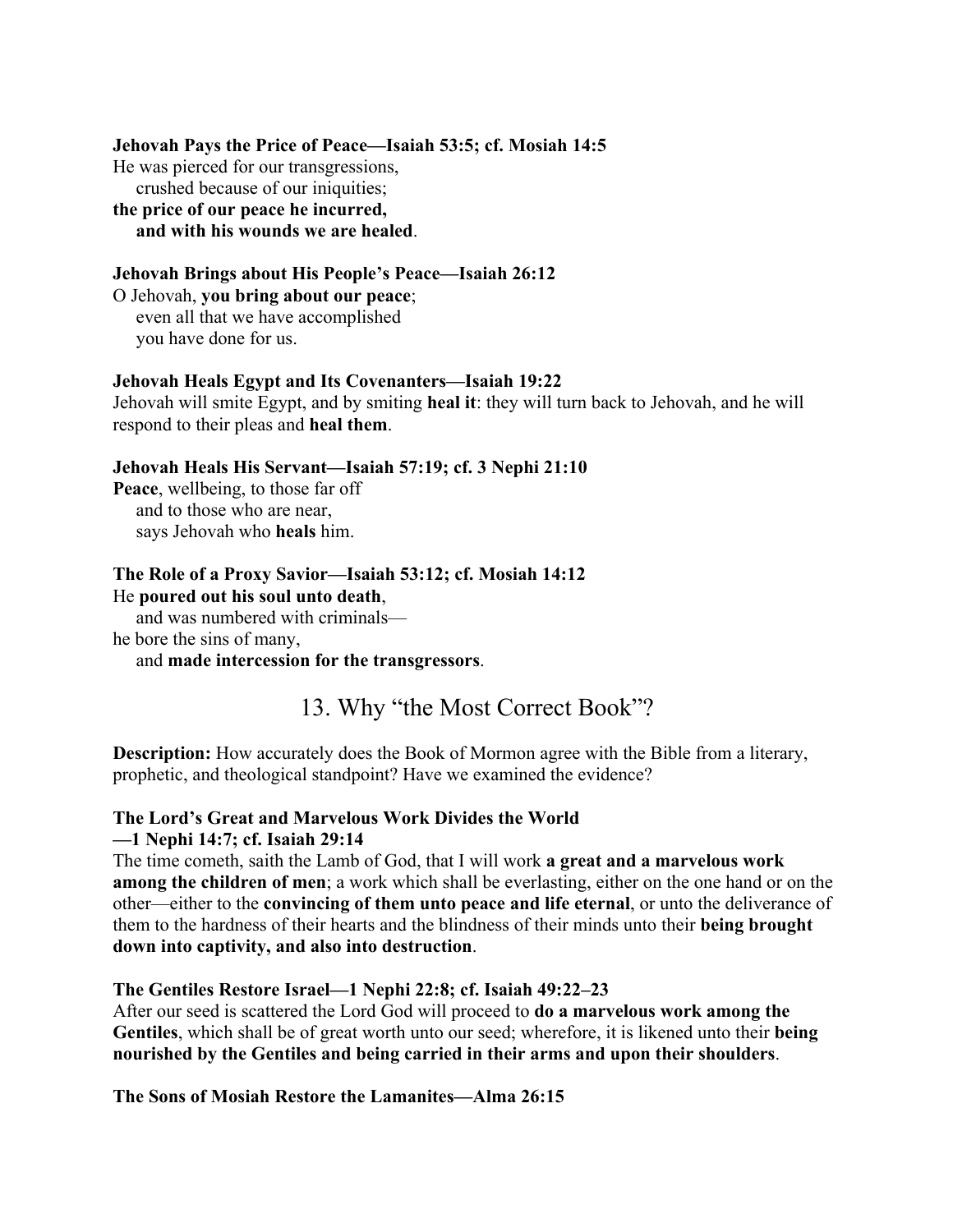They were encircled about with everlasting darkness and destruction; but behold, he has brought them into his everlasting light, yea, into everlasting salvation; and they are encircled about with the matchless bounty of his love; yea, and **we have been instruments in his hands of doing this great and marvelous work**.

### **The Nephites' Great and Marvelous Destruction—Mormon 8:7**

The Lamanites have hunted my people, the Nephites, down from city to city and from place to place, even until they are no more; and great has been their fall; yea, **great and marvelous is the destruction of my people, the Nephites**.

### **Believers Depart into the Wilderness—2 Nephi 5:5–7**

It came to pass that **the Lord did warn me, that I, Nephi, should depart from them and flee into the wilderness**, and all those who would go with me. Wherefore, it came to pass that I, Nephi, did take my family, and also Zoram and his family, and Sam, mine elder brother and his family, and Jacob and Joseph, my younger brethren, and also my sisters, and all those who would go with me. And **all those who would go with me were those who believed in the warnings and the revelations of God**; wherefore, they did hearken unto my words. And we did take our tents and whatsoever things were possible for us, and did journey in the wilderness for the space of many days.

### **Those Who Heed the Lord's Voice Flee into the Wilderness**

### **—Omni 1:12–13; cf. Doctrine & Covenants 103:15–20**

I will speak unto you somewhat concerning Mosiah, who was made king over the land of Zarahemla; for behold, he **being warned of the Lord that he should flee out of the land of Nephi**, and as many as would hearken unto the voice of the Lord should also depart out of the land with him, into the wilderness—And it came to pass that he did according as the Lord had commanded him. And they departed out of the land into the wilderness, **as many as would hearken unto the voice of the Lord**; and they were led by many preachings and prophesyings. And they were admonished continually by the word of God; and **they were led by the power of his arm, through the wilderness**.

## **Moroni Champions the Cause of Freedom—Alma 46:11–13**

It came to pass that when Moroni, who was the chief commander of the armies of the Nephites, had heard of these dissensions, he was angry with Amalickiah. And it came to pass that he rent his coat; and he took a piece thereof, and wrote upon it—**In memory of our God, our religion, and freedom, and our peace, our wives, and our children**—and he fastened it upon the end of a pole. And he fastened on his head–plate, and his breastplate, and his shields, and girded on his armor about his loins; and he took the pole, which had on the end thereof his rent coat, (and **he called it the title of liberty**) and he bowed himself to the earth, and he prayed mightily unto his God for the blessings of liberty to rest upon his brethren.

## **The Nephites Enter into a Covenant—Alma 46:20–21**

Whosoever will maintain this title upon the land, **let them come forth in the strength of the Lord, and enter into a covenant that they will maintain their rights, and their religion**, that the Lord God may bless them. And it came to pass that when Moroni had proclaimed these words, behold, the people came running together with their armor girded about their loins,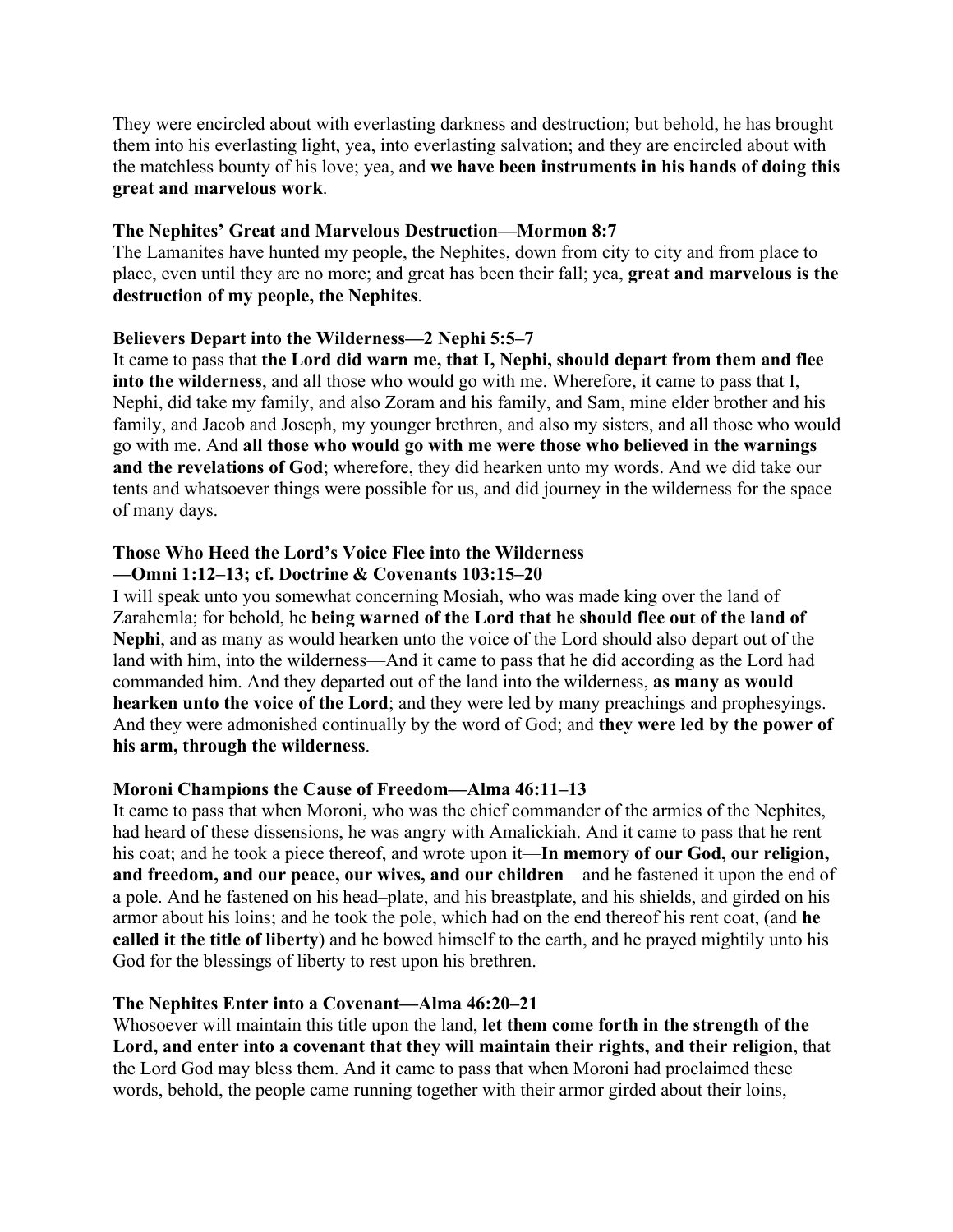**rending their garments in token, or as a covenant**, that they would not forsake the Lord their God; or, in other words, if they should transgress the commandments of God, or fall into transgression, and be ashamed to take upon them the name of Christ, the Lord should rend them even as they had rent their garments.

#### **Book of Mormon Structures**

- **a**—Jesus fulfills the Father's commandment concerning the house of Israel (20:10b)
	- **b**—The prophecies of Isaiah will be fulfilled (20:11)
		- **c**—The Father's covenant with the house of Israel is fulfilled by their gathering from throughout the earth, their knowing the Lord their God, and their receiving a land of inheritance (20:12–14)
			- **d**—The Gentiles do not repent after receiving the Lord's blessing (20:15)
				- **e**—The house of Israel treads down the Gentiles (20:16–20)
					- **f**—The house of Israel is established in fulfillment of the Lord's covenant with Jacob; the New Jerusalem; the powers of heaven and the Lord abide in their midst (20:21–22)
						- **g**—Moses testifies of Jesus Christ (20:23a–c)
							- **h**—All who will not hear the words of Christ will be cut off from among the Lord's people (20:23d; cf. Deut. 18:15–19)
						- **g**—The prophets from Samuel testify of Jesus Christ (20:24)
					- **f**—The Gentiles receive the Holy Ghost in fulfillment of the Father's covenant with Abraham after the house of Israel defaults; they are mighty above all (20:25–27c)
				- **e**—The Gentiles scatter the house of Israel (20:27d–28a)
			- **d**—The Gentiles harden their hearts after receiving the fulness of the gospel (20:28b)
		- **c**—The Lord's covenant with his people is fulfilled by their gathering together, their receiving a land of inheritance, and their believing in Jesus Christ (20:29–31)
	- **b**—The prophecies of Isaiah will be fulfilled (20:32–45; cf. Isa. 52:1–15)
- **a**—Jesus reiterates the Father's commandment to him about his people (20:46)

**a**—The dispersed house of Israel gathers together and is established in Zion (21:1)

- **b**—The Book of Mormon comes forth from the Gentiles to the house of Israel (21:2–3)
	- **c**—The Gentiles are established in America as a free people—after the house of Israel defaults—by the power of the Father (21:4–6a)
		- **d**—Some Gentiles, who do not harden their hearts, repent and come unto Christ; they are numbered among the house of Israel (21:6b)
			- **e**—The Father fulfills his covenant with the house of Israel (21:7)
				- **f**—The kings of the Gentiles shut their mouths when new things are preached to them (21:8; cf. Isa. 52:15)
					- **g**—The Father does a great and marvelous work among the Gentiles (21:9a)
						- **h**—Many among the Gentiles do not believe the great and marvelous work when it is declared to them (21:9b)
					- **g**—The Lord heals his servant after he is marred by the Gentiles (21:10)
				- **f**—The Lord's servant brings forth the words of Christ to the Gentiles by the Father's power (21:11a–c)
			- **e**—The Gentiles are cut off from the Lord's covenant with the house of Israel and are trodden down by them (21:11d–21)
		- **d**—Some Gentiles, who do not harden their hearts, repent and hearken to the words of Christ; they are numbered among the house of Israel (21:22)
	- **c**—The house of Israel is established; they gather to the New Jerusalem; the power of heaven and the Lord abide in their midst (21:23–25)
- **b**—The gospel comes forth from the Gentiles to the house of Israel (21:26a)
- **a**—The Lord's dispersed people gather home to the land of their inheritance (21:26b–29)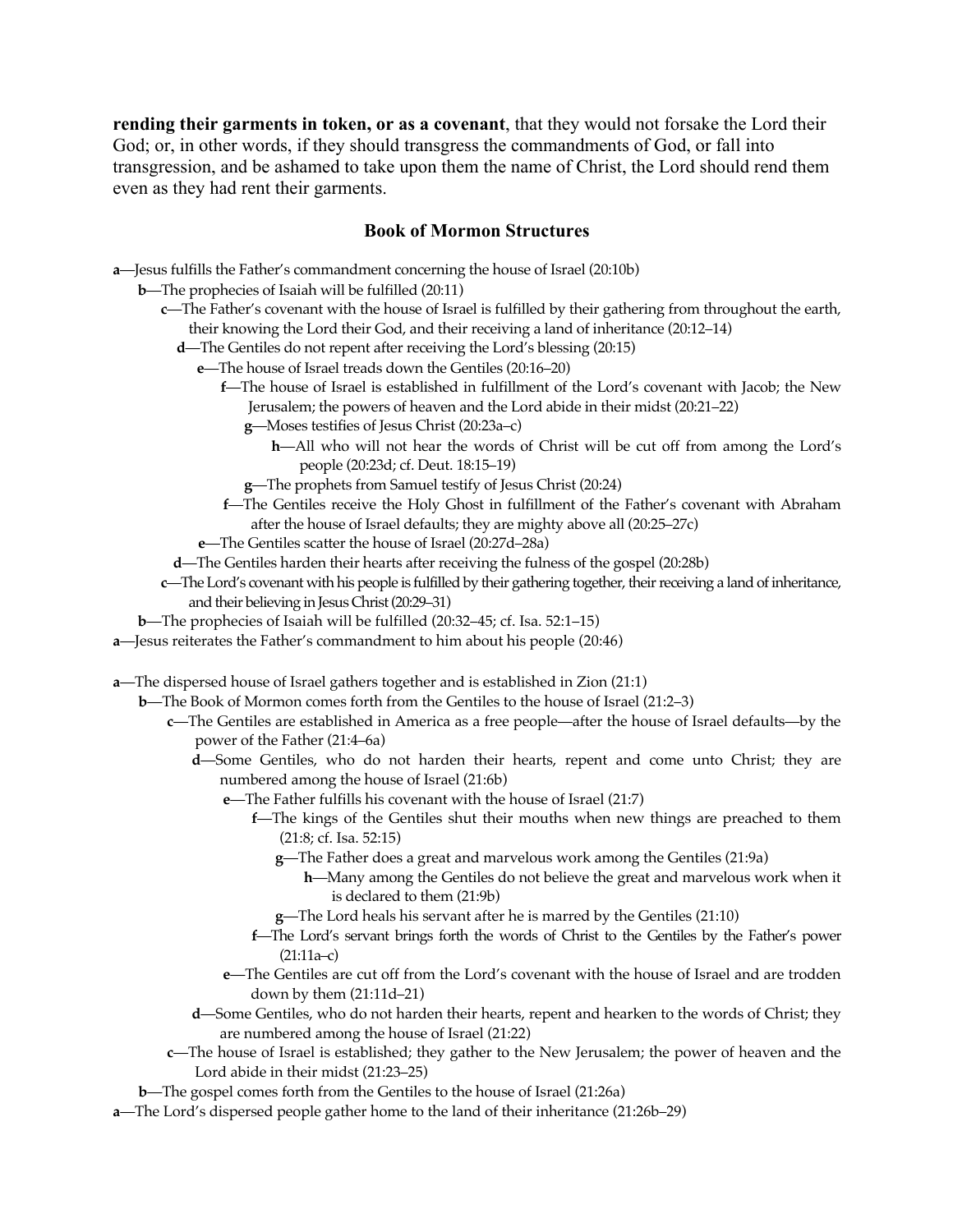### **Book of Mormon Covenants**

In the Covenant of Grant, upon a vassal king's demonstrating exceeding loyalty toward his emperor or overlord, also called the "great king," the emperor may bestow on him the unconditional right of an enduring dynasty to rule over a city-state of the emperor's empire. That city-state, in effect, constitutes a Promised Land granted to a vassal.

The establishment of a father–son relationship between the emperor and the vassal—by a formula declaring the emperor's adoption of the vassal—creates a legal basis for the emperor's bestowal of an enduring dynasty on the vassal. In treaty language, the vassal is thus known both as "son" of the emperor and as his "servant."

Bound by the terms of the covenant, the emperor guarantees to protect the vassal or his ruling descendants by undertaking to annihilate a "common enemy," provided the current ruler proves loyal to the emperor, doesn't recognize another as emperor, and reports any evil word against the emperor.

The emperor protects the people of the vassal on account of the emperor's agreement with the vassal. On occasion, however, the emperor may contract an agreement directly with the people of the vassal. In that case, the separate agreement between the emperor and the people complements the emperor's primary agreement with the vassal.

In the Covenant of Grant, formal curses are directed against those who violate the rights of the vassal or his ruling descendants. If a vassal himself proves disloyal, the emperor disciplines the vassal, often replacing him with an heir of the dynasty who is loyal to the emperor. (See *The Literary Message of Isaiah*, 41–42.)

# 14. The Davidic Covenant in Action

**Description:** Have Latter-day Saints observed how God's covenants operate in the Book of Mormon and Book of Isaiah? Why is the Davidic Covenant so important?

## **Nephi Performs the Functions of a King—2 Nephi 6:2**

I, Jacob, having been called of God, and ordained after the manner of his holy order, and having been consecrated by my brother Nephi, **unto whom ye look as a king or a protector, and on whom ye depend for safety**.

## **Nephi Intercedes for His People—2 Nephi 33:3–4**

**I pray continually for them by day**, and mine eyes water my pillow by night, because of them; and I cry unto my God in faith, and I know that he will hear my cry. And **I know that the Lord God will consecrate my prayers for the gain of my people**.

## **King Hezekiah Intercedes for His People—Isaiah 37:18–20**

O Jehovah, the kings of Assyria have indeed destroyed all peoples and their lands, committing their gods to the fire. For they were no gods, but mere works of men's hands, of wood and of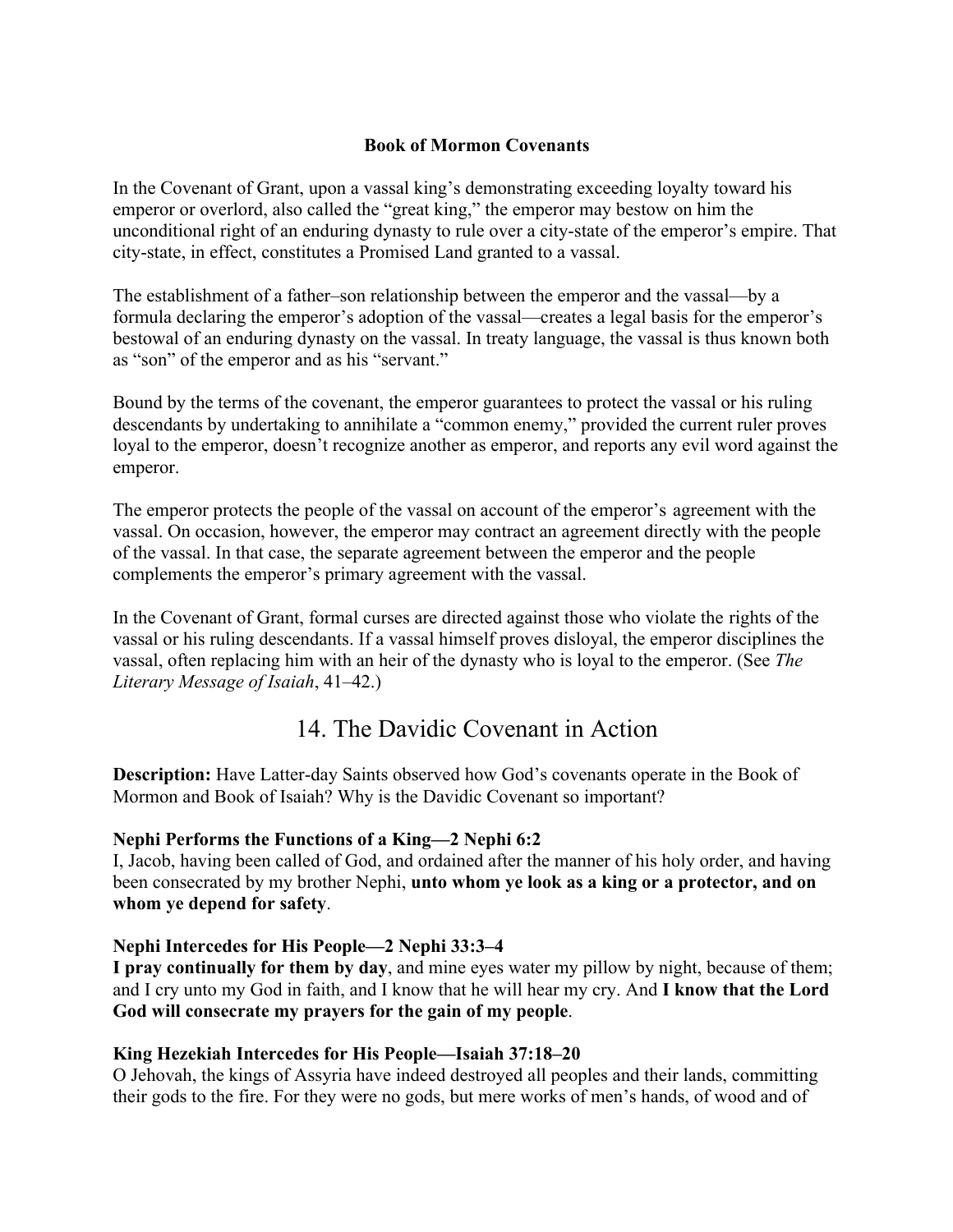stone, and so they could destroy them. But now, O Jehovah our God, **deliver us out of his hand, that all kingdoms on earth may know that you alone are Jehovah**.

### **King Hezekiah Pays a Price of Suffering—Isaiah 38:1–6**

In those days **Hezekiah became gravely ill**. And the prophet Isaiah the son of Amoz came to him and said, Thus says Jehovah: Put your house in order. You will die; you will not recover. At this Hezekiah turned his face toward the wall and prayed to Jehovah: **I beseech you to remember, O Jehovah, how I have walked before you faithfully and with full purpose of heart and have done what is good in your eyes.** And Hezekiah wept disconsolately. Then the word of Jehovah came to Isaiah: Go and tell Hezekiah, **Thus says Jehovah, the God of your father David: I have heard your prayer and seen your tears.** I will add fifteen years to your life. And I will deliver you and this city out of the hand of the king of Assyria; **I will protect this city**.

### **Protection under the Davidic Covenant—Isaiah 37:35–36**

**I will protect this city and save it, for my own sake and for the sake of my servant David**. Then the angel of Jehovah went out and slew a hundred and eighty-five thousand in the Assyrian camp. And when men arose in the morning, there lay all their dead bodies!

### **Kings an Optimal Form of Government—Mosiah 29:13**

**If it were possible that you could have just men to be your kings**, who would establish the laws of God, and judge this people according to his commandments, yea, if ye could have men for your kings who would do even as my father Benjamin did for this people—I say unto you, if this could always be the case then **it would be expedient that ye should always have kings to rule over you**.

#### **Ammon Could Not Be Killed—Alma 19:22–23**

One of them, whose brother had been slain with the sword of Ammon, being exceedingly angry with Ammon, drew his sword and went forth that he might let it fall upon Ammon, to slay him; and as he lifted the sword to smite him, behold, he fell dead. **Now we see that Ammon could not be slain**, for the Lord had said unto Mosiah, his father: I will spare him, and it shall be unto him according to thy faith—therefore, Mosiah trusted him unto the Lord.

#### **Helaman's Father–Sons Relationship—Alma 56:45–48**

Never had I seen so great courage, nay, not amongst all the Nephites. For **as I had ever called them my sons (for they were all of them very young) even so they said unto me: Father, behold our God is with us, and he will not suffer that we should fall**; then let us go forth; we would not slay our brethren if they would let us alone; therefore let us go, lest they should overpower the army of Antipus. Now they never had fought, yet they did not fear death; and they did think more upon the liberty of their fathers than they did upon their lives; yea, **they had been taught by their mothers, that if they did not doubt, God would deliver them**. And they rehearsed unto me the words of their mothers, saying: We do not doubt our mothers knew it.

#### **Stripling Warriors Keep Helaman's Law—Alma 57:21**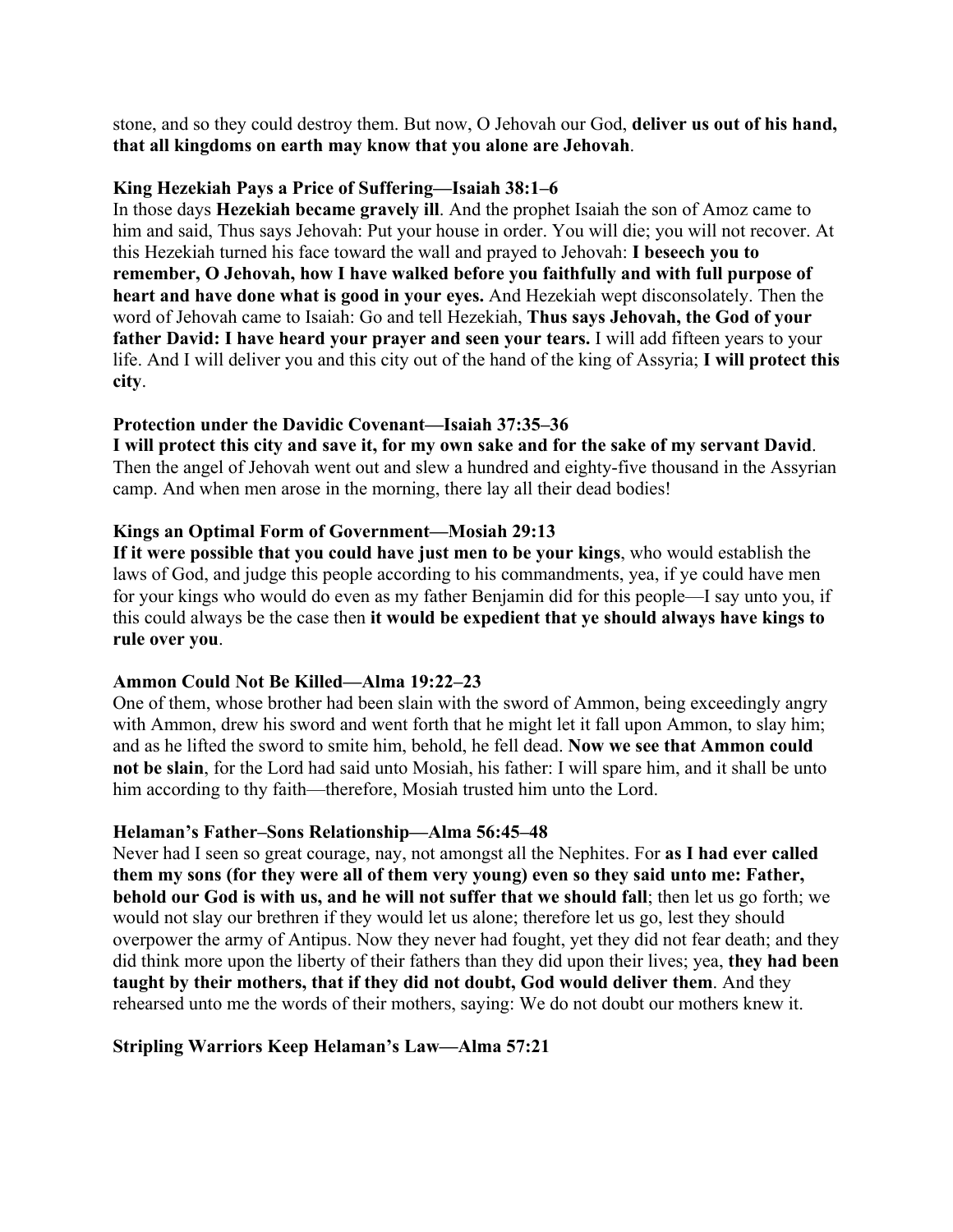**They did obey and observe to perform every word of command with exactness**; yea, and even according to their faith it was done unto them; and I did remember the words which they said unto me that their mothers had taught them.

### **Stripling Warriors Survive Their Battles—Alma 57:25–26**

To our great astonishment, and also the joy of our whole army, **there was not one soul of them who did perish; yea, and neither was there one soul among them who had not received many wounds**. And now, their preservation was astonishing to our whole army, yea, that they should be spared while there was a thousand of our brethren who were slain. And we do justly ascribe it to the miraculous power of God, because of their exceeding faith in that which they had been taught to believe.

### **Every Man Should Bear His Own Part—Mosiah 29:32–34**

I desire that this inequality should be no more in this land, especially among this my people; but **I desire that this land be a land of liberty**, and every man may enjoy his rights and privileges alike, so long as the Lord sees fit that we may live and inherit the land, yea, even as long as any of our posterity remains upon the face of the land. And many more things did king Mosiah write unto them, unfolding unto them **all the trials and troubles of a righteous king, yea, all the travails of soul for their people,** and also all the murmurings of the people to their king; and he explained it all unto them. And he told them that these things ought not to be; but that the burden should come upon all the people, **that every man might bear his part**.

## **The Nephites Answer for Their Own Sins—Mosiah 29:38**

They relinquished their desires for a king, and became exceedingly anxious that every man should have an equal chance throughout all the land; yea, and **every man expressed a willingness to answer for his own sins**.

# 15. Effects of the Wilderness Journey

**Description:** How do Book of Mormon wilderness journeys of God's people to promised lands help understand Isaiah's prophecies of an endtime wilderness journey?

## **God Provides for His People in the Wilderness—1 Nephi 17:3–4**

We see that **the commandments of God must be fulfilled**. And if it so be that the children of men keep the commandments of God he doth nourish them, and strengthen them, and provide means whereby they can accomplish the thing which he has commanded them; wherefore, **he did provide means for us while we did sojourn in the wilderness**. And we did sojourn for the space of many years, yea, even eight years in the wilderness.

## **God Brings His People into the Wilderness—Ezekiel 20:35–38**

**I will bring you into the wilderness** of the people, and there will I plead with you face to face. Like as I pleaded with your fathers in the wilderness of the land of Egypt, so will I plead with you, saith the Lord God. And I will cause you to pass under the rod, and I will **bring you into the bond of the covenant: And I will purge out from among you the rebels,** and them that transgress against me: I will bring them forth out of the country where they sojourn, and **they shall not enter into the land of Israel**: and ye shall know that I am the Lord.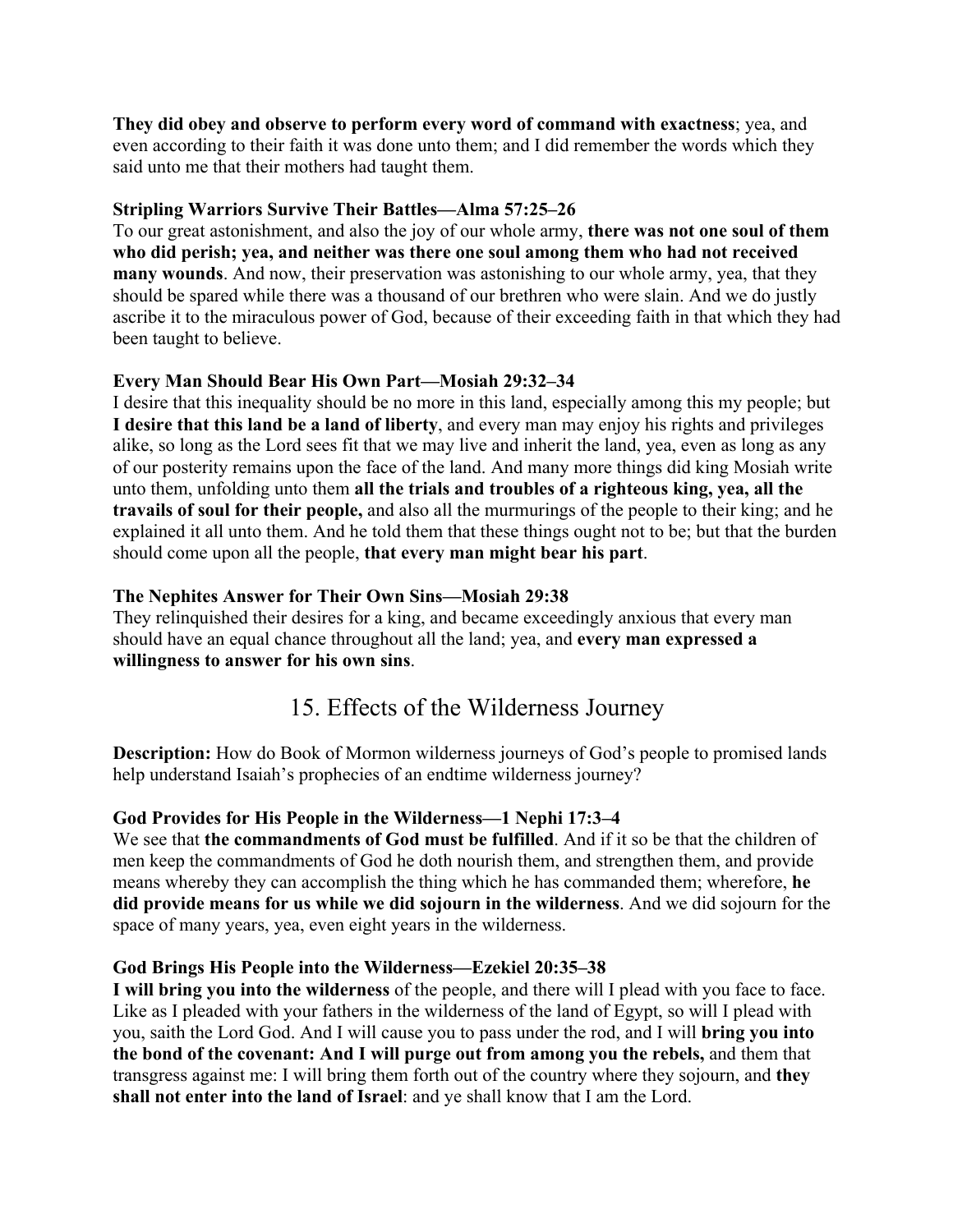**The Wilderness Is a Place of Preparation—Isaiah 40:3–4** A **voice** calls out, In the desert **prepare the way for Jehovah**; in the wilderness **pave a straight highway for our God**: every ravine must be raised up, every mountain and hill made low; **the uneven ground must become level** and rough terrain a plain. **Jehovah Provides Water in the Wilderness—Isaiah 41:17–18** When **the poor and needy require water**, and there is none, and their tongue becomes parched with thirst, I Jehovah will answer their want; I, the God of Israel, will not forsake them. **I will open up streams in barren hill country**, springs in the midst of the plains; I will turn the desert into lakes, **parched lands into fountains of water**. **Jehovah's People Trek through the Wilderness—Isaiah 43:19–21 I am making roads through the desert**, streams in the wasteland. The wild beasts do me honor, the jackals and birds of prey, for **bringing water to the wilderness**, streams to the dry land, **that I may give drink to my chosen people**, the people I formed for myself to speak out in praise of me. **The Wilderness Turns to Paradise—Isaiah 51:3; cf. 2 Nephi 8:3** Jehovah is comforting Zion, bringing solace to all her ruins; **he is making her wilderness like Eden**, her desert as the garden of Jehovah. **Joyful rejoicing takes place there**, thanksgiving with the voice of song. **God Regenerates His People in the Wilderness—Isaiah 35:5–6** Then shall **the eyes of the blind be opened** and the ears of the deaf unstopped. Then shall **the lame leap like deer**, and the tongue of the dumb shout for joy.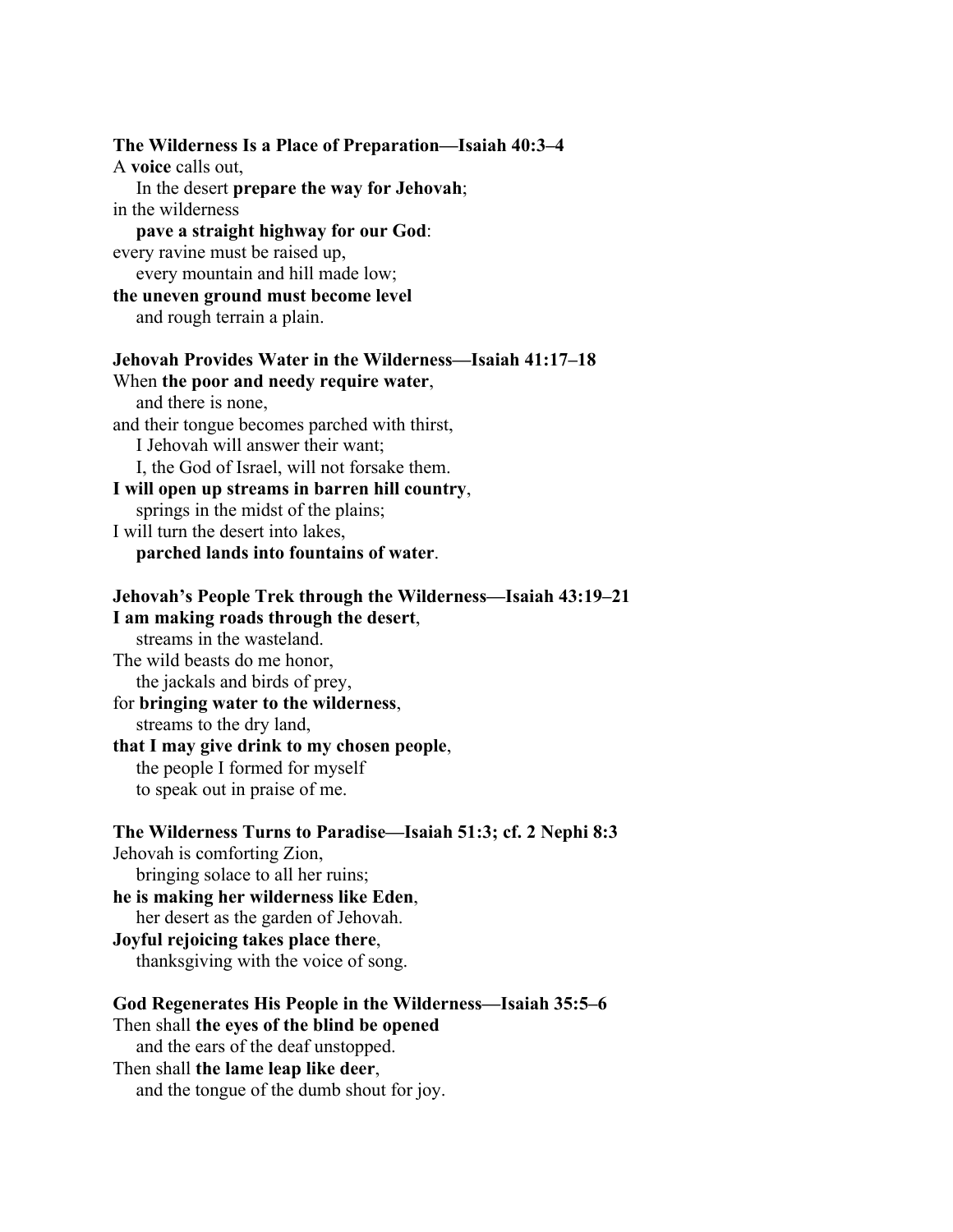Water shall break forth in the wilderness **and streams flow in the desert**.

#### **Ransomed Ones Come Singing to Zion—Isaiah 35:8–10**

There shall be highways and roads which **shall be called the Way of Holiness**, for they shall be for such [as are holy]. The unclean shall not traverse them; on them shall no reprobates wander. No lions shall be encountered there, nor shall wild beasts intrude. . . .

#### **Ransomed Ones Come Singing to Zion—Isaiah 35:8–10, Cont.**

But the redeemed shall walk them, **the ransomed of Jehovah shall return**; they shall come singing to Zion, their heads crowned with everlasting joy. **They shall have won joy and gladness**

when sorrow and sighing flee away.

## **The Elect Return from the Four Directions—Isaiah 43:5–7 I will bring your offspring from the east** and gather you from the west;

I will say to the north, Give up!

to the south, Withhold not!

# **Bring my sons from afar**

 **and my daughters from the end of the earth** all who are called by my name, whom I have formed, molded, and wrought for my own glory.

# 16. When Will Zion Be Established?

**Description:** Do Latter-day Saints understand that Zion is established among the house of Israel just prior to Jesus' second coming in fulfillment of the words of Isaiah?

#### **Those Who Seek to Bring Forth Zion in That Day**

#### **—1 Nephi 13:35–37; cf. Isaiah 52:7**

Behold, **these things shall be hid up, to come forth unto the Gentiles**, by the gift and power of the Lamb. And in them shall be written my gospel, saith the Lamb, and my rock and my salvation. And **blessed are they who shall seek to bring forth my Zion at that day**, for they shall have the gift and the power of the Holy Ghost; and if they endure unto the end they shall be lifted up at the last day, and shall be saved in the everlasting kingdom of the Lamb; and whoso shall publish peace, yea, tidings of great joy, **how beautiful upon the mountains shall they be**.

#### **Zion Is Established in Fulfillment of the Words of Isaiah —3 Nephi 16:16–19; cf. Isaiah 52:8–9**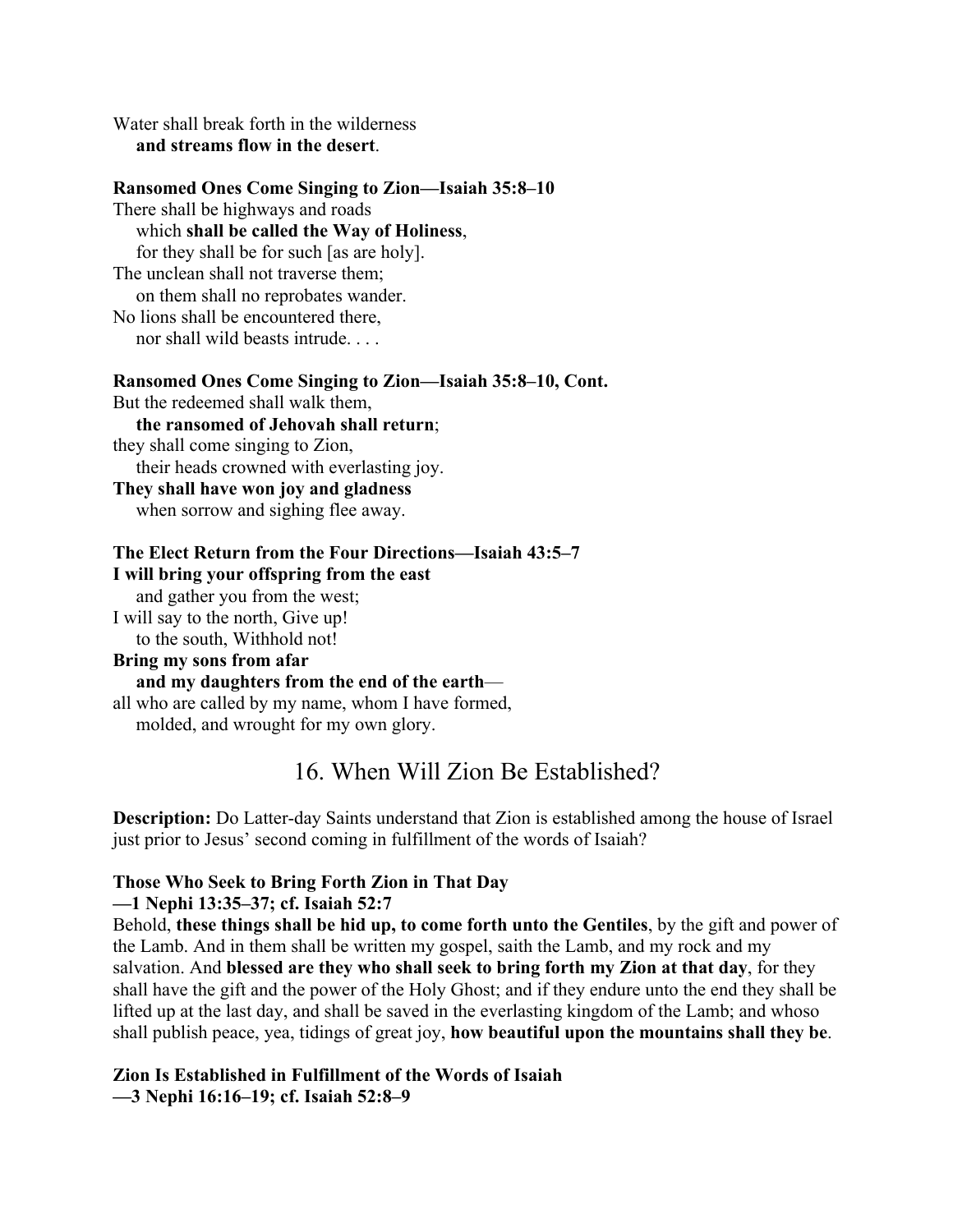Thus hath the Father commanded me—that I should give unto this people this land for their inheritance. And **then the words of the prophet Isaiah shall be fulfilled**, which say: Thy watchmen shall lift up the voice; with the voice together shall they sing, for they shall see eye to eye **when the Lord shall bring again Zion**. Break forth into joy, sing together, ye waste places of Jerusalem; for the Lord hath comforted his people, he hath redeemed Jerusalem.

#### **Zion Is Established among the House of Israel—3 Nephi 21:1**

**I give unto you a sign**, that ye may know the time when these things shall be about to take place—that I shall gather in, from their long dispersion, my people, O house of Israel, and **shall establish again among them my Zion**.

#### **The Jews Believe and Gather When the Father Bares His Arm —3 Nephi 20:30–35; cf. Isaiah 52:8–10**

The time cometh, when the fulness of my gospel shall be preached unto them; And **they shall believe in me, that I am Jesus Christ**, the Son of God, and shall pray unto the Father in my name. Then shall their watchmen lift up their voice, and with the voice together shall they sing; for they shall see eye to eye. **Then will the Father gather them together again, and give unto them Jerusalem** for the land of their inheritance. Then shall they break forth into joy—Sing together, ye waste places of Jerusalem; for the Father hath comforted his people, he hath redeemed Jerusalem. **The Father hath made bare his holy arm in the eyes of all the nations**; and all the ends of the earth shall see the salvation of the Father; and the Father and I are one. . . .

#### **Zion Is Established When She Receives Good Tidings**

#### **—3 Nephi 20:36–40; cf. Isaiah 52:1–3, 6–7**

Then shall be brought to pass that which is written: **Awake, awake again, and put on thy strength, O Zion; put on thy beautiful garments, O Jerusalem, the holy city**, for henceforth there shall no more come into thee the uncircumcised and the unclean. Shake thyself from the dust; arise, sit down, O Jerusalem; **loose thyself from the bands of thy neck, O captive daughter of Zion**. For thus saith the Lord: Ye have sold yourselves for naught, and ye shall be redeemed without money. . . .

#### **Zion Is Established When She Receives Good Tidings, Cont.**

#### **—3 Nephi 20:36–40; cf. Isaiah 52:1–3, 6–7**

Verily, verily, I say unto you, that my people shall know my name; yea, in that day they shall know that I am he that doth speak. And then shall they say: **How beautiful upon the mountains are the feet of him that bringeth good tidings unto them**, that publisheth peace; that bringeth good tidings unto them of good, that publisheth salvation; **that saith unto Zion: Thy God reigneth**!

#### **Zion Enlarges Her Habitations—3 Nephi 22:1–3; cf. Isaiah 54:1–3**

Then shall **that which is written** come to pass: **Sing, O barren, thou that didst not bear**; break forth into singing, and cry aloud, thou that didst not travail with child; for more are the children of the desolate than the children of the married wife, saith the Lord. Enlarge the place of thy tent, and let them **stretch forth the curtains of thy habitations**; spare not, lengthen thy cords and strengthen thy stakes; For thou shalt break forth on the right hand and on the left, and thy seed shall inherit the Gentiles and make the desolate cities to be inhabited.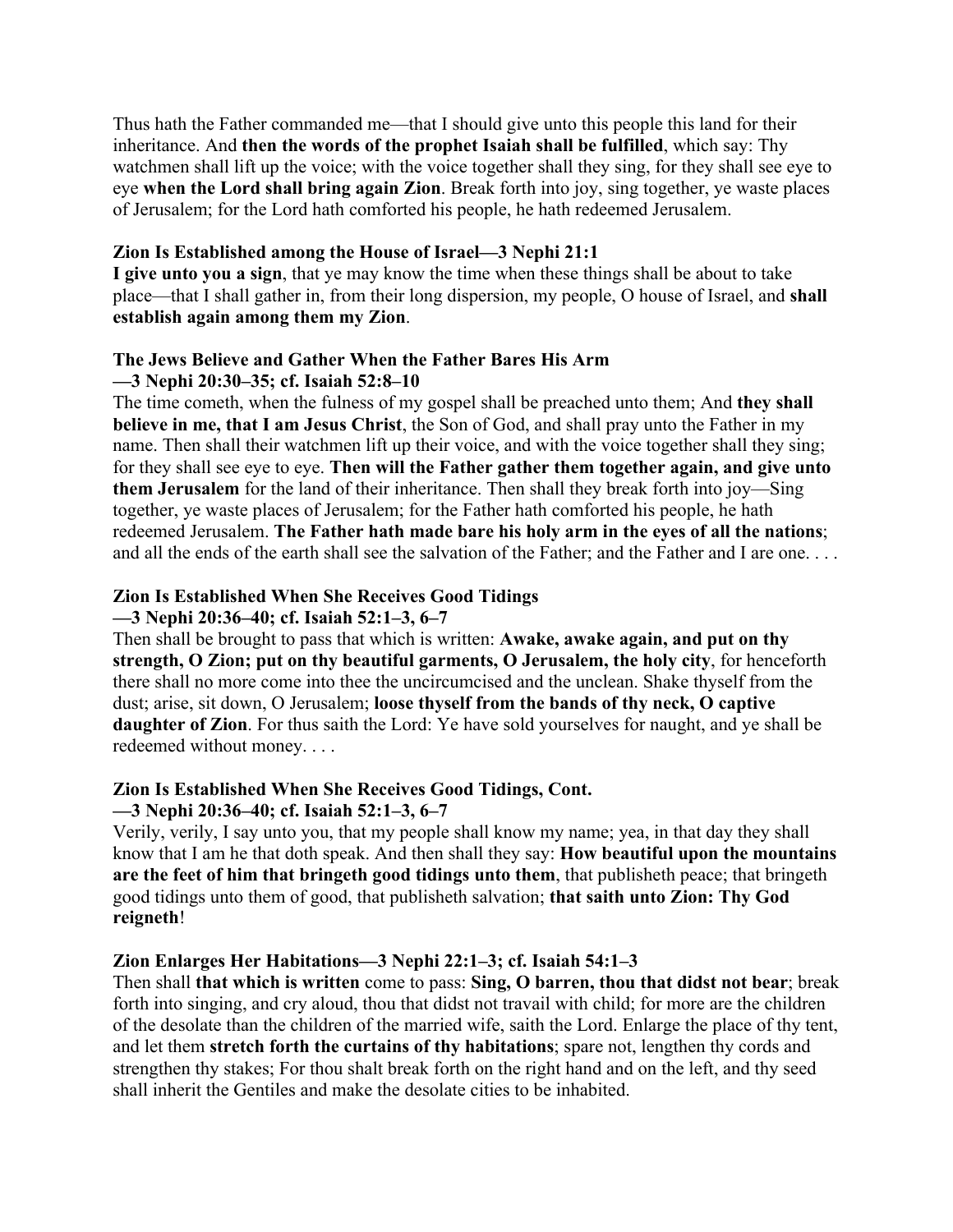# 17. Types of a Secret Combination

**Description:** Do Book of Mormon examples of secret combinations typify an endtime secret combination that leads to the worldwide destruction that Isaiah predicts?

### **Nephite Secret Combinations Are a Type—Helaman 6:21**

Satan did stir up the hearts of the more part of the Nephites, insomuch that they did unite with those bands of robbers, and did **enter into their covenants and their oaths, that they would protect and preserve one another in whatsoever difficult circumstances they should be placed**, that they should not suffer for their murders, and their plunderings, and their stealings.

### **Secret Combinations Seize the Government—Helaman 6:38–39**

It came to pass . . . that the Nephites did build them up and support them, beginning at the more wicked part of them, until **they had overspread all the land of the Nephites**, and had seduced the more part of the righteous until they had come down to believe in their works and partake of their spoils, and to join with them in their secret murders and combinations. And thus **they did obtain the sole management of the government**.

## **Attempts to Set Up a King in the Land—2 Nephi 10:10–15**

**This land shall be a land of liberty unto the Gentiles**, and there shall be no kings upon the land, who shall raise up unto the Gentiles. And I will fortify this land against all other nations. And **he that fighteth against Zion shall perish**, saith God. For **he that raiseth up a king against me shall perish**, for I, the Lord, the king of heaven, will be their king, and I will be a light unto them forever, that hear my words. Wherefore, for this cause, that my covenants may be fulfilled which I have made unto the children of men, that I will do unto them while they are in the flesh, **I must needs destroy the secret works of darkness, and of murders, and of abominations**. Wherefore, he that fighteth against Zion, both Jew and Gentile, both bond and free, both male and female, shall perish; for **they are they who are the whore of all the earth**.

# **Kings and Queens of the Gentiles Restore the House of Israel**

# **—Prefaced by 2 Nephi 10:7–9; cf. Isaiah 49:22–23**

When the day cometh that they shall believe in me, that I am Christ, then have I covenanted with their fathers that **they shall be restored in the flesh, upon the earth, unto the lands of their inheritance**. And it shall come to pass that **they shall be gathered in from their long dispersion**, from the isles of the sea, and from the four parts of the earth; and the nations of the Gentiles shall be great in the eyes of me, saith God, in carrying them forth to the lands of their inheritance. Yea, **the kings of the Gentiles shall be nursing fathers unto them, and their queens shall become nursing mothers**; wherefore, the promises of the Lord are great unto the Gentiles, for he hath spoken it, and who can dispute?

## **Opposition to the House of Israel's Restoration—Mormon 8:21–23**

He that shall **breathe out wrath and strifes against the work of the Lord**, **and against the covenant people of the Lord** who are the house of Israel, and shall say: We will destroy the work of the Lord, and **the Lord will not remember his covenant which he hath made unto the house of Israel**—the same is in danger to be hewn down and cast into the fire; For the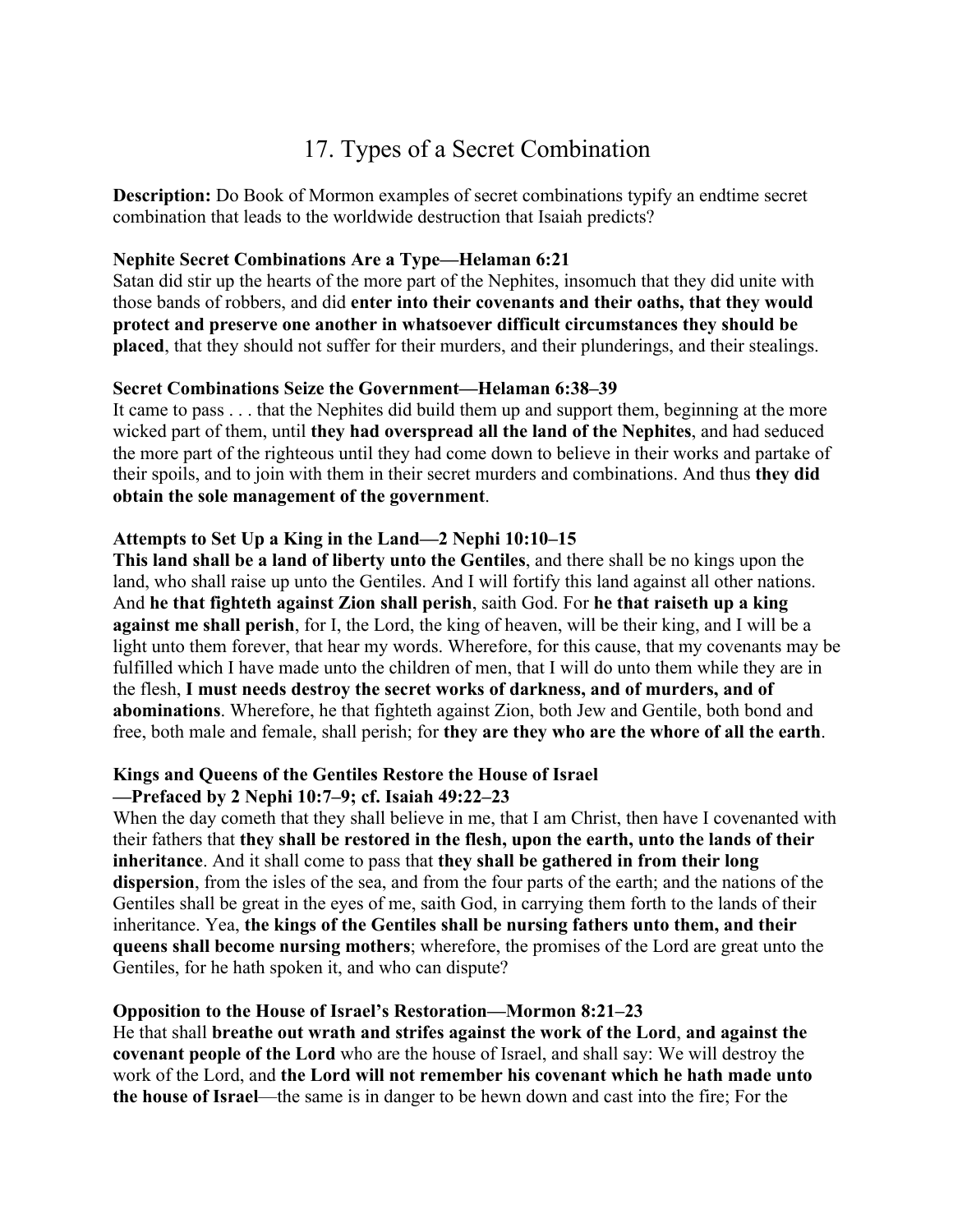eternal purposes of the Lord shall roll on, until all his promises shall be fulfilled. **Search the prophecies of Isaiah**.

| Those Who Work in the Dark—Isaiah 29:15; cf. 2 Nephi 27:27<br>Woe to those who contrive<br>to hide their schemes from Jehovah!<br>They work in the dark, thinking,<br>Who will see us? Who will know?                                                                                                                                                                                                                                                      |  |
|------------------------------------------------------------------------------------------------------------------------------------------------------------------------------------------------------------------------------------------------------------------------------------------------------------------------------------------------------------------------------------------------------------------------------------------------------------|--|
| The Elites Take Jehovah's People Over—Isaiah 52:5<br>My people are taken over without price;<br>those who govern them<br>act presumptuously, says Jehovah,<br>and my name is constantly abused all the day.                                                                                                                                                                                                                                                |  |
| Condemned by Hearsay—Isaiah 29:20–21; cf. 2 Nephi 27:31<br>Tyrants shall come to nought and scorners cease;<br>all who watch for iniquity shall be cut off-<br>those who at a word adjudge a man to be guilty,<br>who ensnare the defender at court.                                                                                                                                                                                                       |  |
| Our Leaders Make a Covenant with Death-Isaiah 28:14-15<br>Hear the word of Jehovah, you scoffers<br>who preside over these people in Jerusalem.<br>You have supposed, by taking refuge in deception<br>and hiding behind falsehoods,<br>to have covenanted with Death,<br>or reached an understanding with Sheol, that,<br>should a flooding scourge sweep through [the earth],<br>it shall not reach you.                                                 |  |
| Our Leaders Make a Covenant with Death—Isaiah 28:18-19<br>Your covenant with Death shall prove void,<br>your understanding with Sheol have no effect:<br>when the flooding scourge sweeps through,<br>you shall be overrun by it.<br>As often as it sweeps through,<br>you shall be seized by it:<br>morning after morning it shall sweep through,<br>by day and by night [it shall seize you];<br><b>it shall cause terror</b> merely to hear word of it. |  |
| Jehovah's Work of Destruction—Isaiah 28:21–22<br>For Jehovah will rise up<br>as he did on Mount Perazim,                                                                                                                                                                                                                                                                                                                                                   |  |

and be stirred to anger, as in the Valley of Gibeon—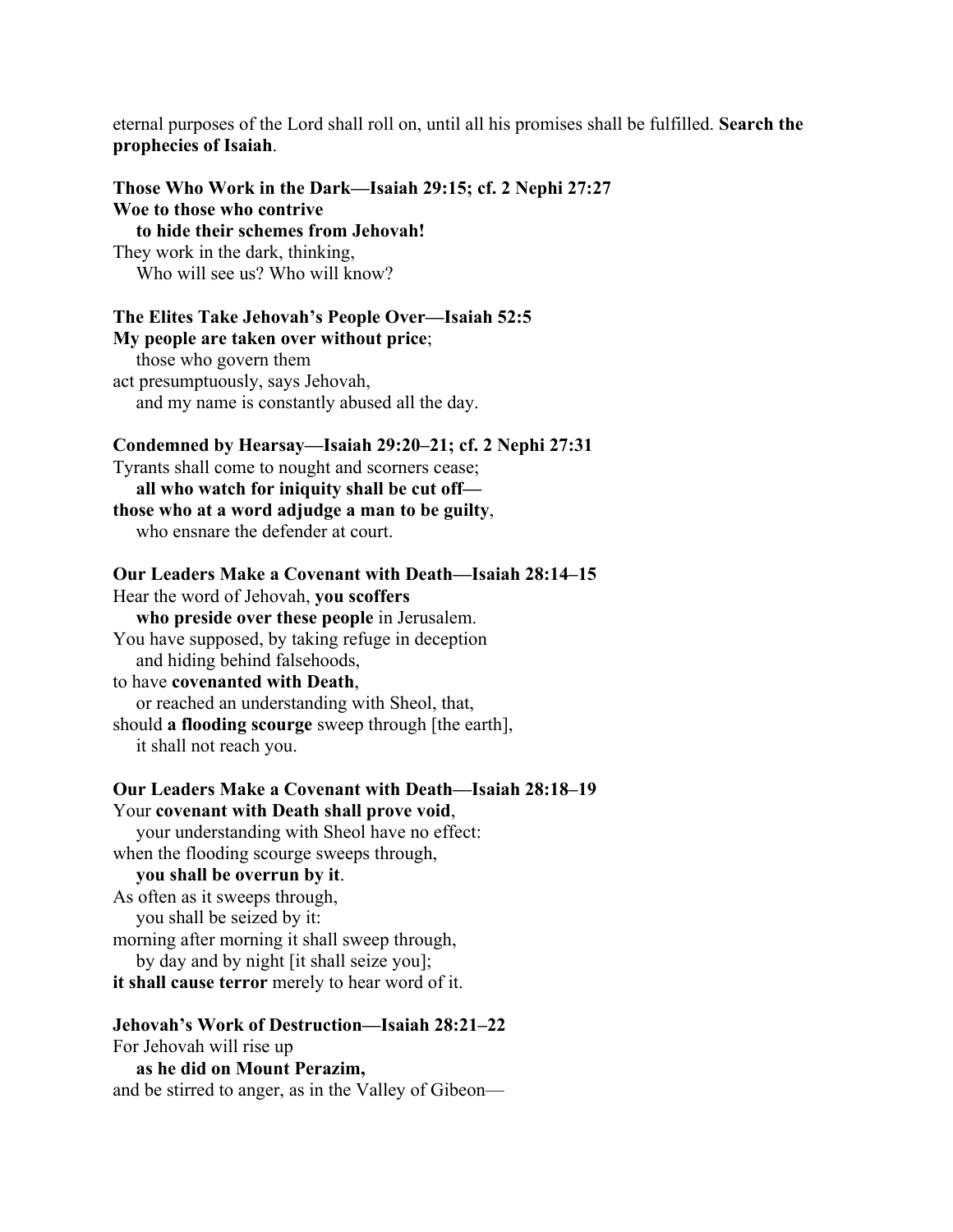#### **to perform his act, his unwonted act, and do his work, his bizarre work.**

Now therefore scoff not,

lest your bonds grow severe,

for **I have heard utter destruction**

 **decreed by my Lord**, Jehovah of Hosts, upon the whole earth.

# **Attempt to Overthrow Freedom in the World—Ether 8:24–25**

Wherefore, the Lord commandeth you, when ye shall see these things come among you that **ye shall awake to a sense of your awful situation, because of this secret combination which shall be among you**; or wo be unto it, because of the blood of them who have been slain; for they cry from the dust for vengeance upon it, and also upon those who built it up. For it cometh to pass that whoso buildeth it up **seeketh to overthrow the freedom of all lands, nations, and countries**.

### **The Gentiles Must Serve the God of This Land—Ether 2:11–12**

This cometh unto you, O ye Gentiles, **that ye may know the decrees of God**—that ye may repent, and not continue in your iniquities until the fulness come, **that ye may not bring down the fulness of the wrath of God upon you as the inhabitants of the land have hitherto done**. Behold, this is a choice land, and whatsoever nation shall possess it shall be free from bondage, and from captivity, and from all other nations under heaven, **if they will but serve the God of the land, who is Jesus Christ**, who hath been manifested by the things which we have written.

# 18. God's Reversal of Circumstances

**Description:** What can Latter-day Saints learn from Isaiah's covenant theology that informs us why and at what point God reverses his endtime people's circumstances?

#### **Protection Clause of the Davidic Covenant—Isaiah 37:35–36**

I will protect this city and save it, **for my own sake and for the sake of my servant David.** Then the angel of Jehovah went out and slew a hundred and eighty-five thousand in the Assyrian camp.

## **Repentant Gentiles Don't Fight against Zion—2 Nephi 6:12–12**

Blessed are the Gentiles, they of whom the prophet [Isaiah] has written; for behold, **if it so be that they shall repent and fight not against Zion, and do not unite themselves to that great and abominable church**, they shall be saved; for the Lord God will fulfil his covenants which he has made unto his children; and for this cause the prophet has written these things.

## **Peace and Life Eternal or Captivity and Destruction—1 Nephi 14:7**

For the time cometh, saith the Lamb of God, that I will work a great and a marvelous work among the children of men; a work which shall be everlasting, either on the one hand or on the other—**either to the convincing of them unto peace and life eternal, or unto the deliverance of them to the hardness of their hearts and the blindness of their minds unto their being**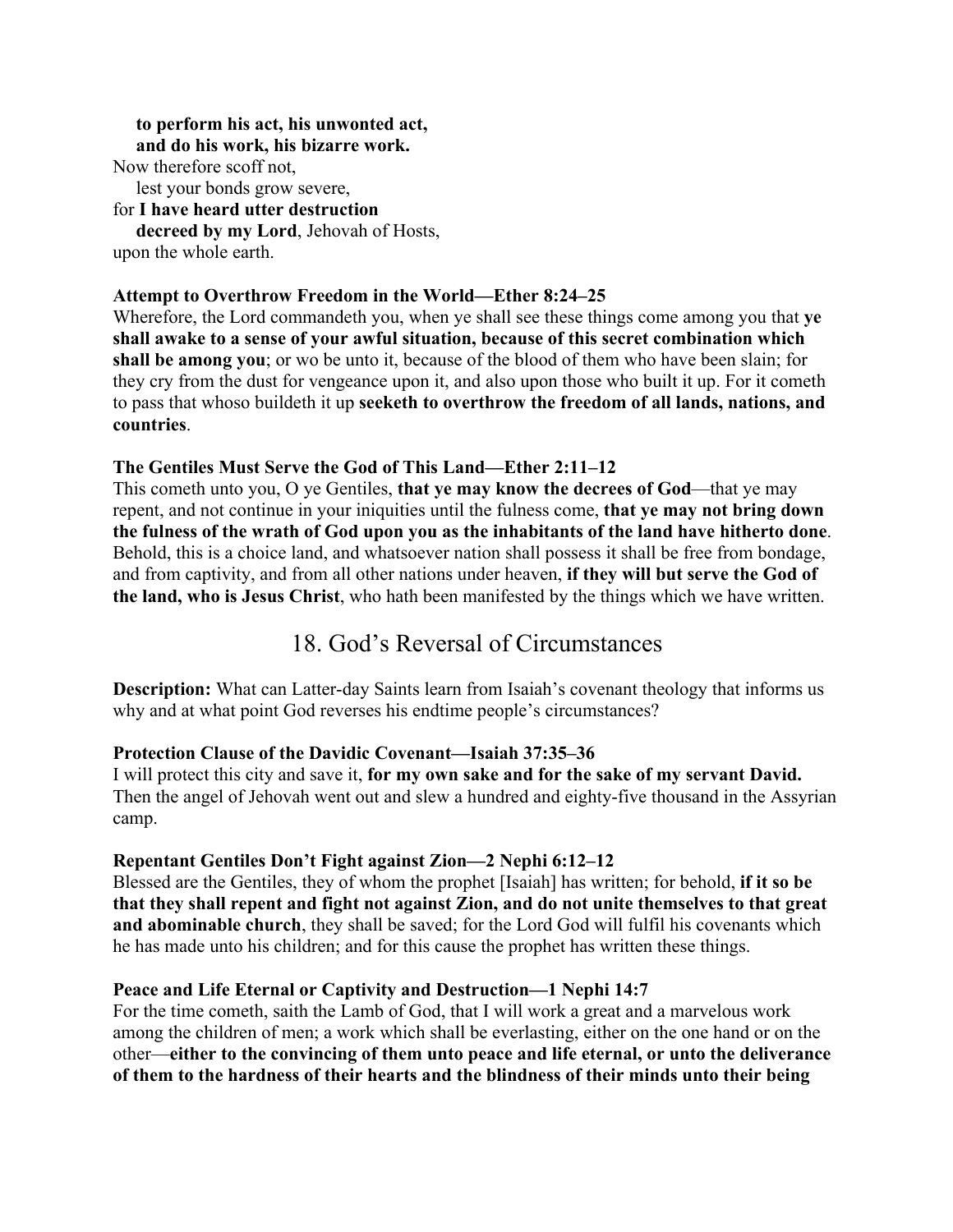**brought down into captivity, and also into destruction**, both temporally and spiritually, according to the captivity of the devil, of which I have spoken. . . .

### **Church of the Lamb or Church of the Devil—1 Nephi 14:8–10**

And it came to pass that when the angel had spoken these words, he said unto me: **Rememberest thou the covenants of the Father unto the house of Israel?** I said unto him, Yea. And it came to pass that he said unto me: Look, and behold that great and abominable church, which is the mother of abominations, whose founder is the devil. And he said unto me: Behold there are save two churches only; the one is the church of the Lamb of God, and the other is the church of the devil; wherefore, **whoso belongeth not to the church of the Lamb of God belongeth to that great church, which is the mother of abominations; and she is the whore of all the earth**.

## **The Power of God Descends on the Saints—1 Nephi 14:13–15**

It came to pass that I beheld that **the great mother of abominations did gather together multitudes upon the face of all the earth**, among all the nations of the Gentiles, to fight against the Lamb of God. And it came to pass that **I, Nephi, beheld the power of the Lamb of God, that it descended upon the saints of the church of the Lamb, and upon the covenant people of the Lord**, who were scattered upon all the face of the earth; and they were armed with righteousness and with the power of God in great glory. And it came to pass that I beheld that **the wrath of God was poured out upon that great and abominable church**, insomuch that there were wars and rumors of wars among all the nations and kindreds of the earth.

### **A Great Pit Filled by Its Own Diggers—1 Nephi 14:3**

That great pit which hath been digged for the destruction of men **shall be filled by those who digged it, unto their utter destruction**.

**The Tyrant's Captives Are Freed, His Spoil Reclaimed —Isaiah 49:24–25; cf. 1 Nephi 21:24–25; 2 Nephi 6:16–17** Can the warrior's spoil be taken from him, or the tyrant's captives escape free? Yet thus says Jehovah: **The warrior's spoil shall indeed be taken from him**, **and the tyrant's captives escape free**: I myself will contend with your contenders, and I will deliver your children. **Jehovah's Endtime Servant—Isaiah 49:8–9; cf. 1 Nephi 21:8–9** Thus says Jehovah: **At a favorable time I have answered you;**

 in the day of salvation I have come to your aid: I have created you and appointed you to be a covenant of the people, to restore the Land and reapportion the desolate estates, **to say to the captives, Come forth! and to those in darkness, Show yourselves!** They shall feed along the way and find pasture on all barren heights;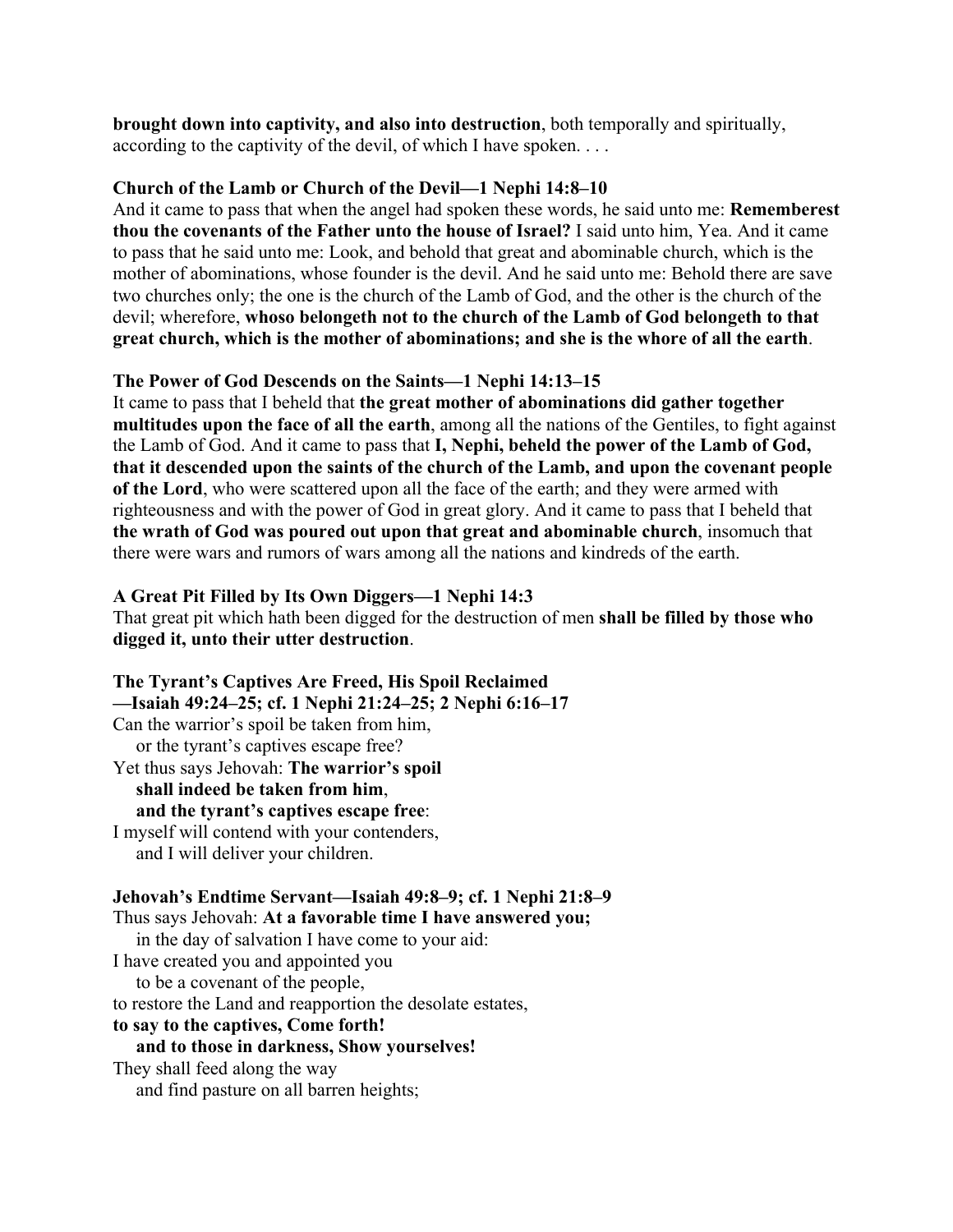# 19. Types of a Great War in the Land

**Description:** Does an explicit "war pattern" in the Book of Mormon's war narratives typify a great war to end all wars that Isaiah predicts will precede Jehovah's coming?

### **Kingmen Versus Lovers of Liberty—Alma 46:1–5**

As many as would not hearken to the words of Helaman and his brethren were gathered together against their brethren. And now behold, **they were exceedingly wroth**, insomuch that they were determined to slay them. Now the leader of those who were wroth against their brethren was a large and a strong man; and his name was Amalickiah. And **Amalickiah was desirous to be a king**; and those people who were wroth were also desirous that he should be their king; and they were the greater part of them the lower judges of the land, and **they were seeking for power**. And they had been led by the flatteries of Amalickiah, that if they would support him and establish him to be their king that **he would make them rulers over the people**.

### **An Agenda to Destroy the Church—Alma 46:10–12**

Yea, we see that Amalickiah, because he was a man of cunning device and a man of many flattering words, that he led away the hearts of many people to do wickedly; yea, and to seek **to destroy the church of God, and to destroy the foundation of liberty which God had granted unto them**, or which blessing God had sent upon the face of the land for the righteous' sake. And now it came to pass that when Moroni, who was the chief commander of the armies of the Nephites, had heard of these dissensions, he was angry with Amalickiah. . . .

## **Captain Moroni's Title of Liberty—Alma 46:12–13**

And it came to pass that he rent his coat; and he took a piece thereof, and wrote upon it—**In memory of our God, our religion, and freedom, and our peace, our wives, and our children**—and he fastened it upon the end of a pole. And he fastened on his head–plate, and his breastplate, and his shields, and girded on his armor about his loins; and he took the pole, which had on the end thereof his rent coat, (and **he called it the title of liberty**) and he bowed himself to the earth, and he prayed mightily unto his God for the blessings of liberty to rest upon his brethren, so long as there should **a band of Christians** remain to possess the land.

## **A Collective Covenant to Defend Their Rights—Alma 46:19–20**

And when Moroni had said these words, he went forth among the people, waving the rent part of his garment in the air, that all might see the writing which he had written upon the rent part, and crying with a loud voice, saying: Behold, **whosoever will maintain this title upon the land, let them come forth in the strength of the Lord, and enter into a covenant that they will maintain their rights, and their religion, that the Lord God may bless them**. . . .

#### **A Collective Covenant to Not Transgress—Alma 46:21–22**

The people came running together with their armor girded about their loins, **rending their garments in token, or as a covenant, that they would not forsake the Lord their God**; or, in other words, if they should transgress the commandments of God, or fall into transgression, and be ashamed to take upon them the name of Christ, the Lord should rend them even as they had rent their garments. Now this was the covenant which they made, and they cast their garments at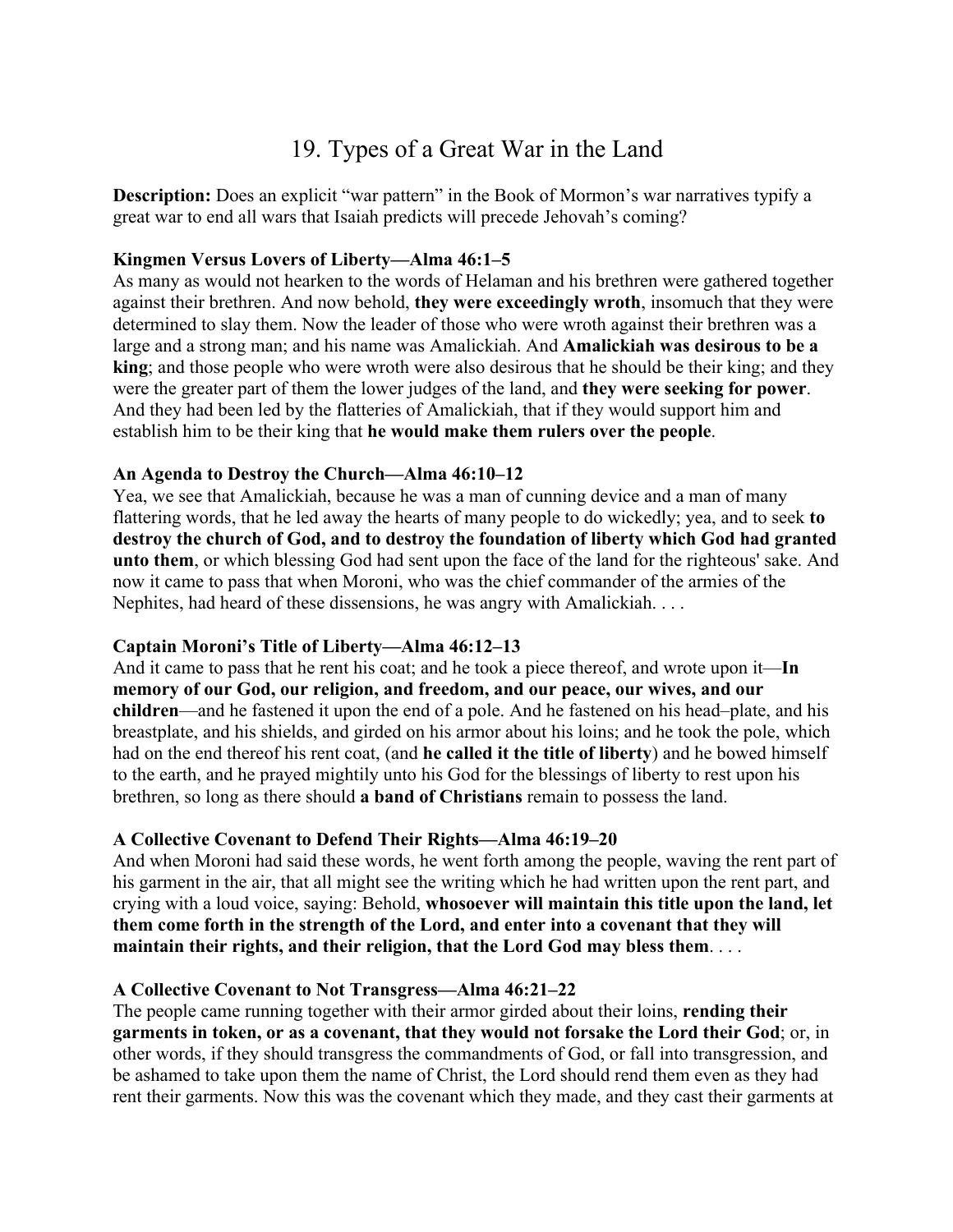the feet of Moroni, saying: **We covenant with our God, that we shall be destroyed, even as our brethren in the land northward, if we shall fall into transgression**; yea, he may cast us at the feet of our enemies, even as we have cast our garments at thy feet to be trodden under foot, if we shall fall into transgression.

#### **A National Cleansing of the Inner Vessel—Alma 46:35–37**

And it came to pass that whomsoever of the Amalickiahites that would not enter into a covenant to support the cause of freedom, that they might maintain a free government, **he caused to be put to death**; and there were but few who denied the covenant of freedom. And it came to pass also, that **he caused the title of liberty to be hoisted upon every tower which was in all the land**, which was possessed by the Nephites; and thus Moroni planted the standard of liberty among the Nephites. And **they began to have peace again in the land**.

#### **Moroni Covenanted to Defend His People—Alma 48:11–14**

And Moroni was a strong and a mighty man; **he was a man of a perfect understanding;** yea, a man that did not delight in bloodshed; **a man whose soul did joy in the liberty and the freedom of his country,** and his brethren from bondage and slavery; Yea, a man whose heart did swell with thanksgiving to his God, for the many privileges and blessings which he bestowed upon his people; **a man who did labor exceedingly for the welfare and safety of his people.**  Yea, and he was a man who was firm in the faith of Christ, and he had sworn with an oath to defend his people, his rights, and his country, and his religion, even to the loss of his blood. Now **the Nephites were taught to defend themselves against their enemies, even to the shedding of blood if it were necessary**; yea, and they were also taught never to give an offense, yea, and never to raise the sword except it were against an enemy, except it were to preserve their lives.

#### **Amalickiah Stirs Up the Lamanites to War—Alma 47:1**

Now we will return in our record to Amalickiah and those who had fled with him into the wilderness; for, behold, **he had taken those who went with him, and went up in the land of Nephi among the Lamanites, and did stir up the Lamanites to anger against the people of Nephi**, insomuch that the king of the Lamanites sent a proclamation throughout all his land, among all his people, that they should gather themselves together again **to go to battle against the Nephites**.

# 20. The Latter-Day King of Assyria

**Description:** Based on Jesus' key that all things Isaiah spoke "have been and shall be," will an endtime "King of Assyria" conquer the world as his predecessors did?

#### **Jehovah Hails the Assyrian—Isaiah 10:5–7; cf. 2 Nephi 20:5–7 Hail the Assyrian, the rod of my anger!**

He is a staff—my wrath in their hand.

I will commission him against a godless nation,

appoint him over the people of my vengeance,

#### **to pillage for plunder, to spoliate for spoil,**

 to tread underfoot like mud in the streets. Nevertheless, it shall not seem so to him;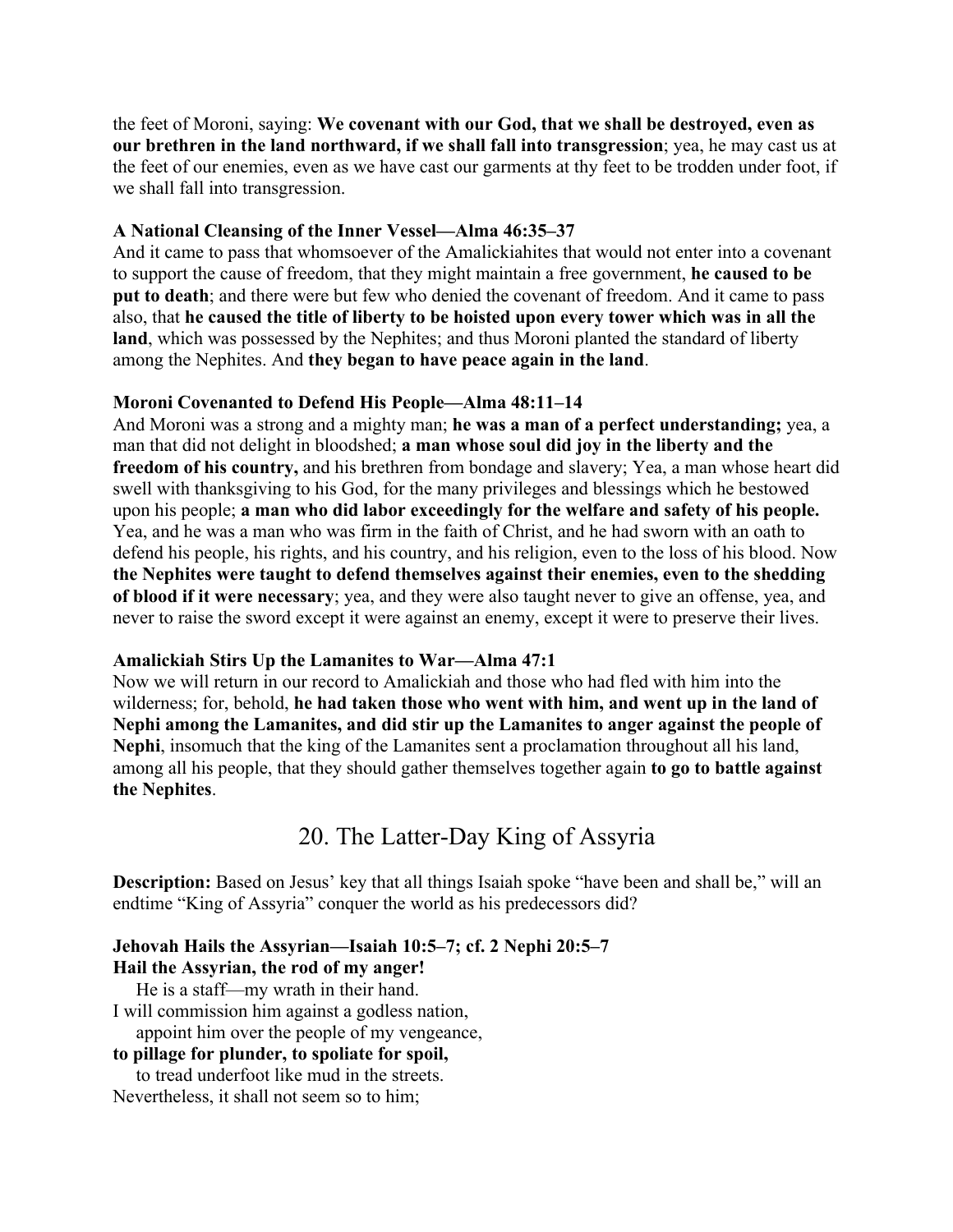this shall not be what he has in mind. His purpose shall be **to annihilate and to exterminate nations not a few**.

# **A World Conqueror—Isaiah 10:13–14; cf. 2 Nephi 20:13–14**

He said, I have done it by my own ability and shrewdness, for I am ingenious.

#### **I have done away with the borders of nations,**

 I have ravaged their reserves, I have vastly reduced the inhabitants. I have impounded the wealth of peoples like a nest, and **I have gathered up the whole world** as one gathers abandoned eggs; not one flapped its wings, or opened its mouth to utter a peep.

#### **Jehovah's Army of Nations—Isaiah 13:4–5; cf. 2 Nephi 23:4–5**

Hark! A tumult on the mountains, as of a vast multitude. Hark! An uproar among kingdoms, as of nations assembling: **Jehovah of Hosts is marshaling an army for war**.

They come from a distant land beyond the horizon— Jehovah and the instruments of his wrath **to cause destruction throughout the earth**. . . .

**Jehovah's Day of Judgment—Isaiah 13:6–8; cf. 2 Nephi 23:6–8**

Lament, for **the Day of Jehovah is near**; it shall come as a violent blow from the Almighty. Then shall every hand grow weak and **the hearts of all men melt**. They shall be terrified, in throes of agony, seized with trembling like a woman in labor. Men will look at one another aghast, their faces set aflame. . . .

### **Sinners Are Destroyed—Isaiah 13:9–10; cf. 2 Nephi 23:9–10** The Day of Jehovah shall come as a cruel outburst of anger and wrath **to make the earth a desolation, that sinners may be annihilated from it.** The stars and constellations of the heavens will not shine. When the sun rises, it shall be obscured; nor will the moon give its light. . . .

#### **The Wicked Punished—Isaiah 13:11–13; cf. 2 Nephi 23:11–13**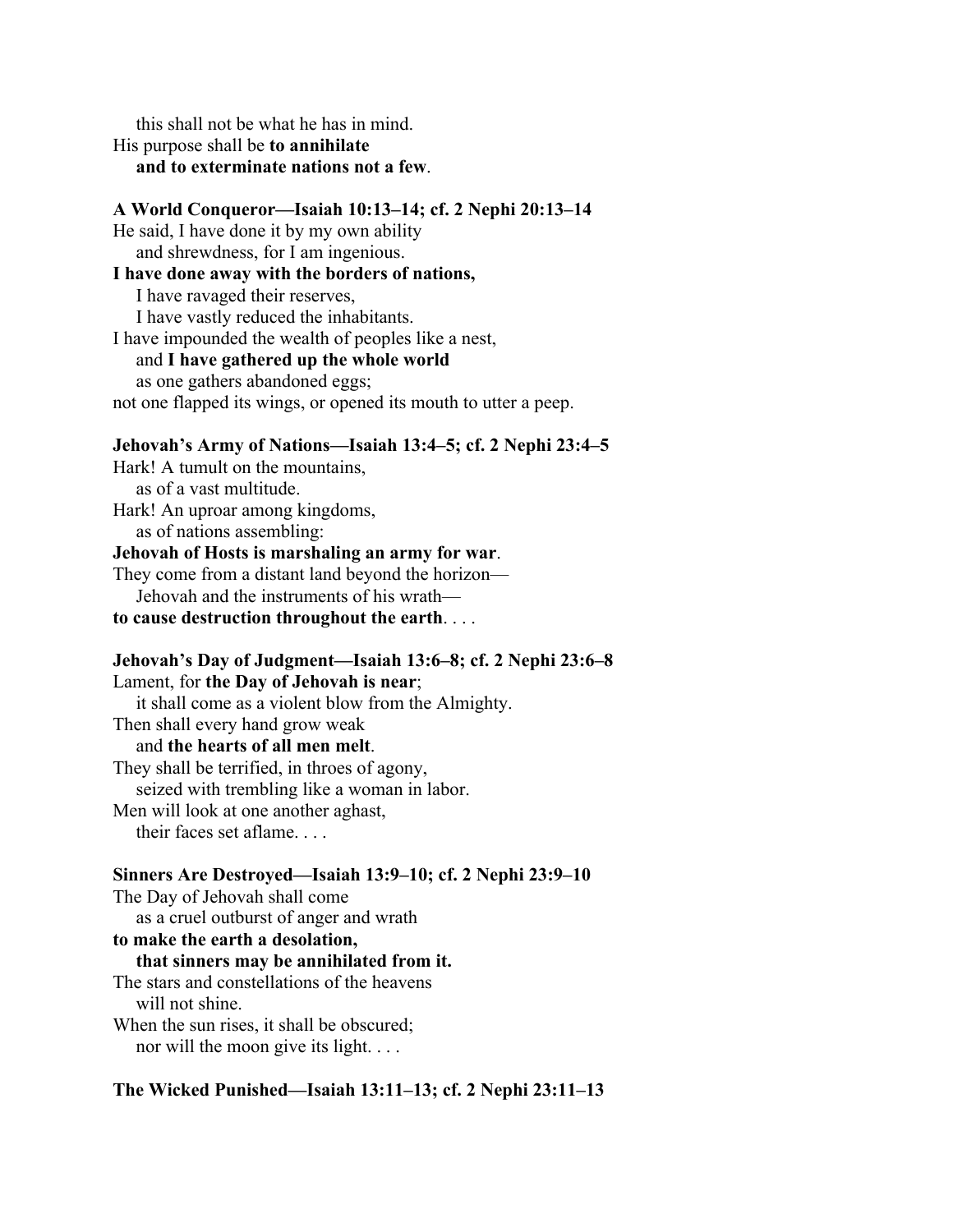I have **decreed calamity for the world, punishment for the wicked**; I will put an end to the arrogance of insolent men and humble the pride of tyrants. I will make mankind scarcer than fine gold, men [more rare] than gold of Ophir. **I will cause disturbance in the heavens** when the earth is jolted out of place by the anger of Jehovah of Hosts in **the day of his blazing wrath**. **Babylon Destroyed as Sodom—Isaiah 13:19; cf. 2 Nephi 23:19** And Babylon, the most splendid of kingdoms, the glory and pride of Chaldeans, shall be [thrown down] **as God overthrew Sodom and Gomorrah**. **The Assyrians Fought in Mortal Combat—Isaiah 30:30–32** Jehovah will cause his voice to resound, and **make visible his arm descending in furious rage**, with flashes of devouring fire, explosive discharges and pounding hail.

At the voice of Jehovah **the Assyrians will be terror-stricken**, they who used to strike with the rod.

At every sweep of the staff of authority, when Jehovah lowers it upon them,

**they will be fought in mortal combat**.

#### **A Sword Not of Man Devours the Assyrians—Isaiah 31:8–9**

And **Assyria shall fall by a sword not of man**;

a sword not of mortals shall devour them:

**before that sword they shall waste away**

and their young men melt;

### **their captain shall expire in terror**

and their officers shrink from the ensign,

says Jehovah, whose fire is in Zion,

whose furnace is in Jerusalem.

**The Archtyrant Perishes—Isaiah 14:4–7; cf. 2 Nephi 24:4–7 How the tyrant has met his end** and tyranny ceased! Jehovah has broken the staff of the wicked, the rod of those who ruled him who with unerring blows **struck down the nations in anger**, who subdued peoples in his wrath by relentless oppression. **Now the whole earth is at rest and at peace**; there is jubilant celebration!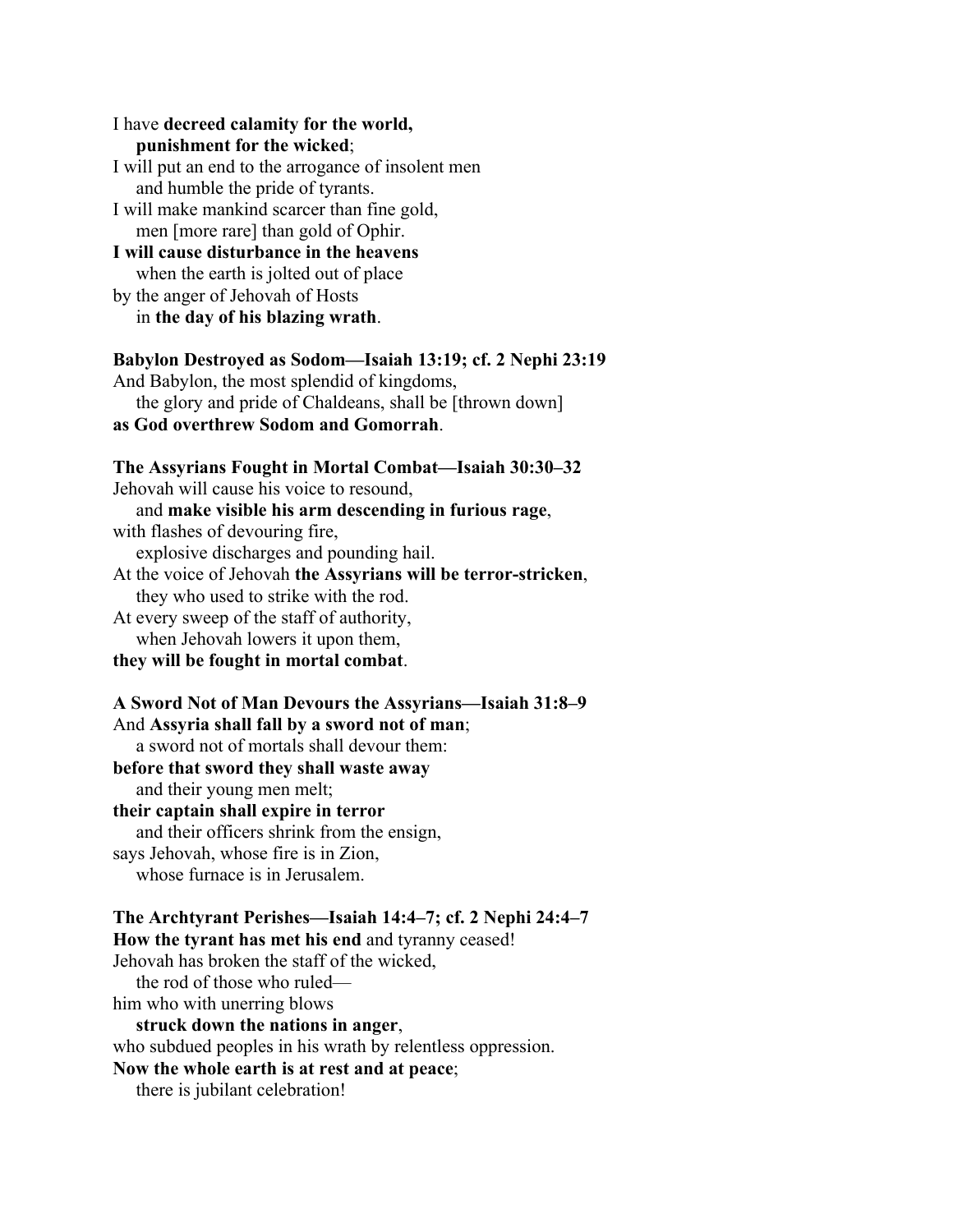# 21. What Is "Hardening the Heart"?

**Description:** Why does the Book of Mormon define a key spiritual principle on which his people's eternal destiny depends as whether or not they harden their hearts?

### **Hardening the Heart against the Holy Spirit—2 Nephi 33:2**

There are many that **harden their hearts against the Holy Spirit, that it hath no place in them**; wherefore, they cast many things away which are written and esteem them as things of naught.

### **Not Inquiring of God Is to Harden the Heart—1 Nephi 15:8–11**

I said unto them [Laman and Lemuel]: **Have ye inquired of the Lord**? And they said unto me: We have not; for the Lord maketh no such thing known unto us. Behold, I said unto them: **How is it that ye do not keep the commandments of the Lord?** How is it that ye will perish, because of the hardness of your hearts? Do ye not remember the things which the Lord hath said?—**If ye will not harden your hearts, and ask me in faith, believing that ye shall receive**, with diligence in keeping my commandments, surely these things shall be made known unto you.

### **Temptations of the Devil Blind the Eyes—1 Nephi 12:17**

The mists of darkness are **the temptations of the devil, which blindeth the eyes, and hardeneth the hearts** of the children of men, and leadeth them away into broad roads, that they perish and are lost.

## **Those Who Harden Their Hearts Are Smitten—2 Nephi 6:10**

And after they have hardened their hearts and stiffened their necks against the Holy One of Israel, behold, **the judgments of the Holy One of Israel shall come upon them**. And the day cometh that they shall be smitten and afflicted.

## **Hardeners of the Heart Are Destroyed—1 Nephi 14:6–7**

Therefore, wo be unto the Gentiles **if it so be that they harden their hearts against the Lamb of God**. For the time cometh, saith the Lamb of God, that I will work a great and a marvelous work among the children of men; a work which shall be everlasting, either on the one hand or on the other—either to the convincing of them unto peace and life eternal, or **unto the deliverance of them to the hardness of their hearts and the blindness of their minds** unto their being brought down into captivity, and also into destruction, both temporally and spiritually, according to the captivity of the devil.

#### **The Endtime Gentiles Harden Their Hearts—3 Nephi 20:28–31**

They [the Gentiles] shall be a scourge unto the people of this land. Nevertheless, **when they shall have received the fulness of my gospel, then if they shall harden their hearts against me** I will return their iniquities upon their own heads, saith the Father. **And I will remember the covenant which I have made with my people**; and I have covenanted with them that I would gather them together in mine own due time, that I would give unto them again the land of their fathers for their inheritance, which is the land of Jerusalem, which is the promised land unto them forever, saith the Father. And it shall come to pass that the time cometh, when the fulness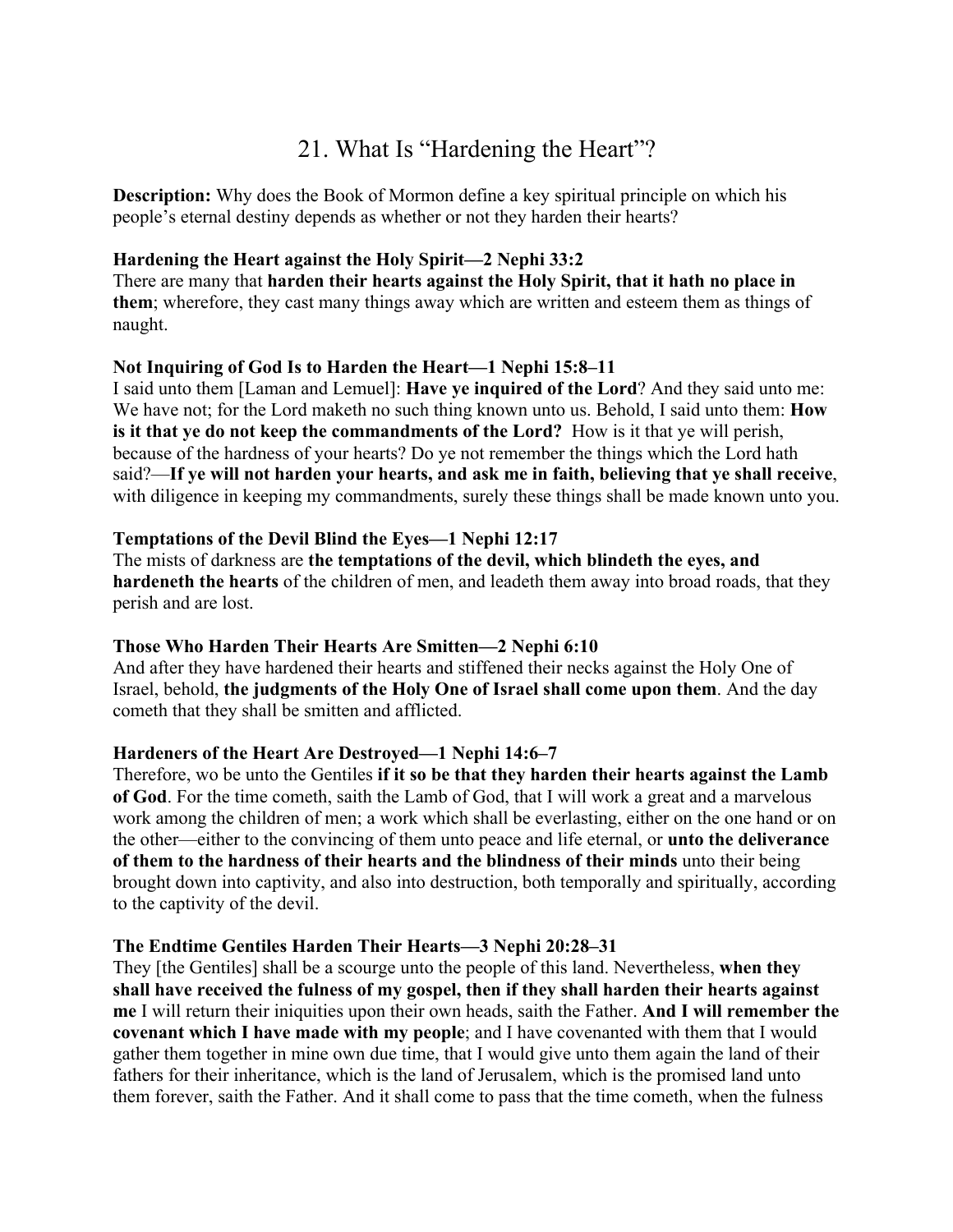of my gospel shall be preached unto them; And **they shall believe in me, that I am Jesus Christ, the Son of God, and shall pray unto the Father in my name**.

### **Hardeners of the Heart Blame Jehovah—Isaiah 63:17**

Why, O Jehovah, have you made us stray from your ways, **hardening our hearts so that we do not fear you**?

### **The House of Israel Builds New Jerusalem—3 Nephi 21:22–25**

**If they will repent and hearken unto my words, and harden not their hearts**, I will establish my church among them, and they shall come in unto the covenant and be numbered among this the remnant of Jacob, unto whom I have given this land for their inheritance; And **they shall assist my people, the remnant of Jacob, and also as many of the house of Israel as shall come**, that they may build a city, which shall be called the New Jerusalem. And then shall they assist my people that they may be gathered in, who are scattered upon all the face of the land, in unto the New Jerusalem. And **then shall the power of heaven come down among them; and I also will be in the midst**.

# 22. What Is "Ripening in Iniquity"?

**Description:** Why is it important to know the difference between sin and iniquity? How do we know when we as a people are ripe in iniquity? What happens to us then?

### **Parents' Iniquity on the Heads of the Children—Exodus 34:6–7**

The Lord passed by before him [Moses], and proclaimed, The Lord, the Lord God, **merciful and gracious, longsuffering, and abundant in goodness and truth**, Keeping mercy for thousands, forgiving iniquity and transgression and sin, and that will by no means clear the guilty; **visiting the iniquity of the fathers upon the children, and upon the children's children, unto the third and to the fourth generation**.

## **A Fulness of Wrath on Those Ripe in Iniquity—1 Nephi 17:35**

**The Lord esteemeth all flesh in one**; he that is righteous is favored of God. But behold, this people had rejected every word of God, and **they were ripe in iniquity; and the fulness of the wrath of God was upon them**; and the Lord did curse the land against them, and bless it unto our fathers; yea, he did curse it against them unto their destruction, and he did bless it unto our fathers unto their obtaining power over it.

## **The Lamanites' False Traditions—Helaman 15:4**

My brethren, the Lamanites hath he hated because their deeds have been evil continually, and this **because of the iniquity of the tradition of their fathers**. But behold, salvation hath come unto them through the preaching of the Nephites; and for this intent hath the Lord prolonged their days.

## **When the Voice of the People's Chooses Iniquity—Alma 10:19**

Well did Mosiah say, who was our last king, when he was about to deliver up the kingdom, having no one to confer it upon, causing that this people should be governed by their own voices—yea, well did he say that **if the time should come that the voice of this people should**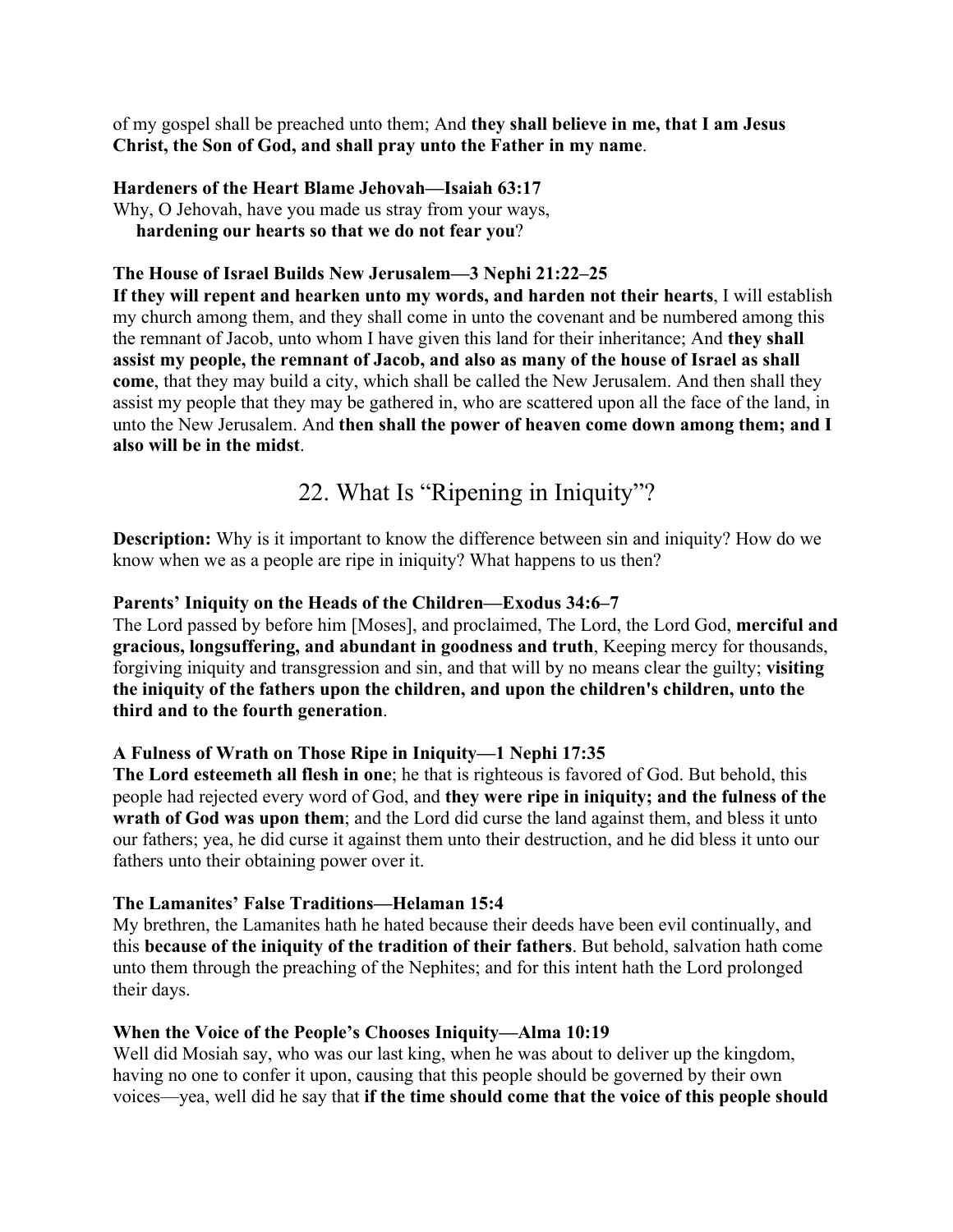**choose iniquity**, that is, if the time should come that this people should fall into transgression, **they would be ripe for destruction**.

### **The Decrees of God Concerning This Land—Ether 2:9–11**

Now, we can behold the decrees of God concerning this land, that it is a land of promise; and whatsoever nation shall possess it shall serve God, or they shall be swept off when the fulness of his wrath shall come upon them. And **the fulness of his wrath cometh upon them when they are ripened in iniquity**. For behold, this is a land which is choice above all other lands; wherefore he that doth possess it shall serve God or shall be swept off; for it is the everlasting decree of God. And **it is not until the fulness of iniquity among the children of the land, that they are swept off**. And this cometh unto you, O ye Gentiles, that ye may know the decrees of God—that ye may repent, and not continue in your iniquities until the fulness come, that ye may not bring down the fulness of the wrath of God upon you **as the inhabitants of the land have hitherto done**.

## **Perverting the Right Way of the Lord—2 Nephi 28:15–16**

O the wise, and the learned, and the rich, that are puffed up in the pride of their hearts, and all those who preach false doctrines, and all those who commit whoredoms, and **pervert the right way of the Lord**, wo, wo, wo be unto them, saith the Lord God Almighty, for they shall be thrust down to hell! Wo unto them that turn aside the just for a thing of naught and **revile against that which is good, and say that it is of no worth**! For the day shall come that the Lord God will speedily visit the inhabitants of the earth; and **in that day that they are fully ripe in iniquity they shall perish**.

## **Iniquities Permeate God's People's Society—Isaiah 59:1–4** Surely Jehovah's hand has not become too short to save, nor his ear dull of hearing! It is **your iniquities that separate you from your God**; your sins hide his face, so that he does not hear you. For your palms are defiled with blood, your fingers with iniquity; **your lips speak guile, your tongue utters duplicity.** None calls for righteousness; no one sues for an honest cause. They rely on empty words, deceitfully spoken; **they conceive misdeeds, they beget wickedness. Perverse Preachers and Godless Predators—Isaiah 32:6–7** The godless utter blasphemy; their heart ponders impiety: **how to practice hypocrisy and preach perverse things concerning Jehovah**, leaving the hungry soul empty, depriving the thirsty [soul] of drink.

And rogues scheme by malevolent means

and insidious devices to ruin the poor,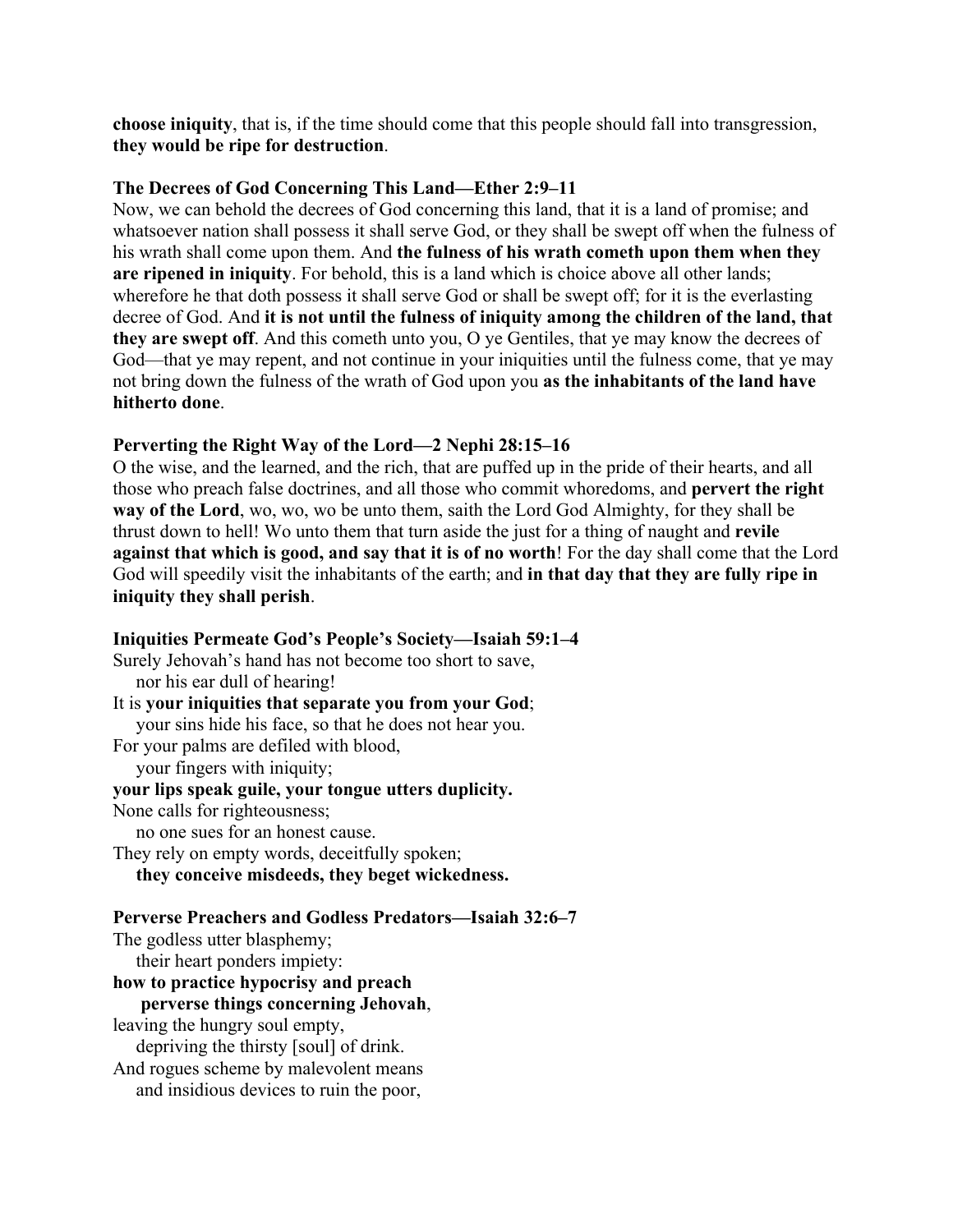and **with false slogans and accusations to denounce the needy**.

#### **God's People Engage in Predatory Dealings—Isaiah 59:12–14**

Our transgressions before you have multiplied;

our sins testify against us.

Our offenses are evident; we perceive our iniquities:

 **willfully denying Jehovah, backing away from following our God, perversely planning ways of extortion,**

 **conceiving in the mind and pondering illicit transactions.**

And so redress is compelled to back away,

 and righteousness to stand at a distance; truth stumbles in the public place and uprightness cannot enter.

#### **A Righteous People Survives Destruction—Isaiah 26:20–21**

Come, O my people, enter your chambers and shut the doors behind you;

#### **hide yourselves a little while**

until the wrath is past.

For now will Jehovah come out of his dwelling place

#### **to punish the inhabitants of the earth for their iniquities;**

the earth will uncover the blood shed upon it and no more conceal its slain.

# 23. A Decreed "Utter Destruction"

**Description:** Could Isaiah's prophecies of an utter destruction upon the whole earth be fulfilled in our day? Does Book of Mormon history illustrate what that looks like?

#### **Destruction Is Decreed—Isaiah 10:22–23; cf. 2 Nephi 10:22–23**

Though your people, O Israel, be as the sands of the sea, only a remnant will return;

#### **although annihilation is decreed,**

it shall overflow with righteousness.

For the Lord, Jehovah of Hosts,

 **will carry out the utter destruction decreed upon the whole earth**.

#### **Destruction by World War—Isaiah 13:4–5; cf. 2 Nephi 23:4–5**

Hark! A tumult on the mountains, as of a vast multitude. Hark! An uproar among kingdoms,

as of nations assembling:

#### **Jehovah of Hosts is marshaling an army for war**.

They come from a distant land beyond the horizon—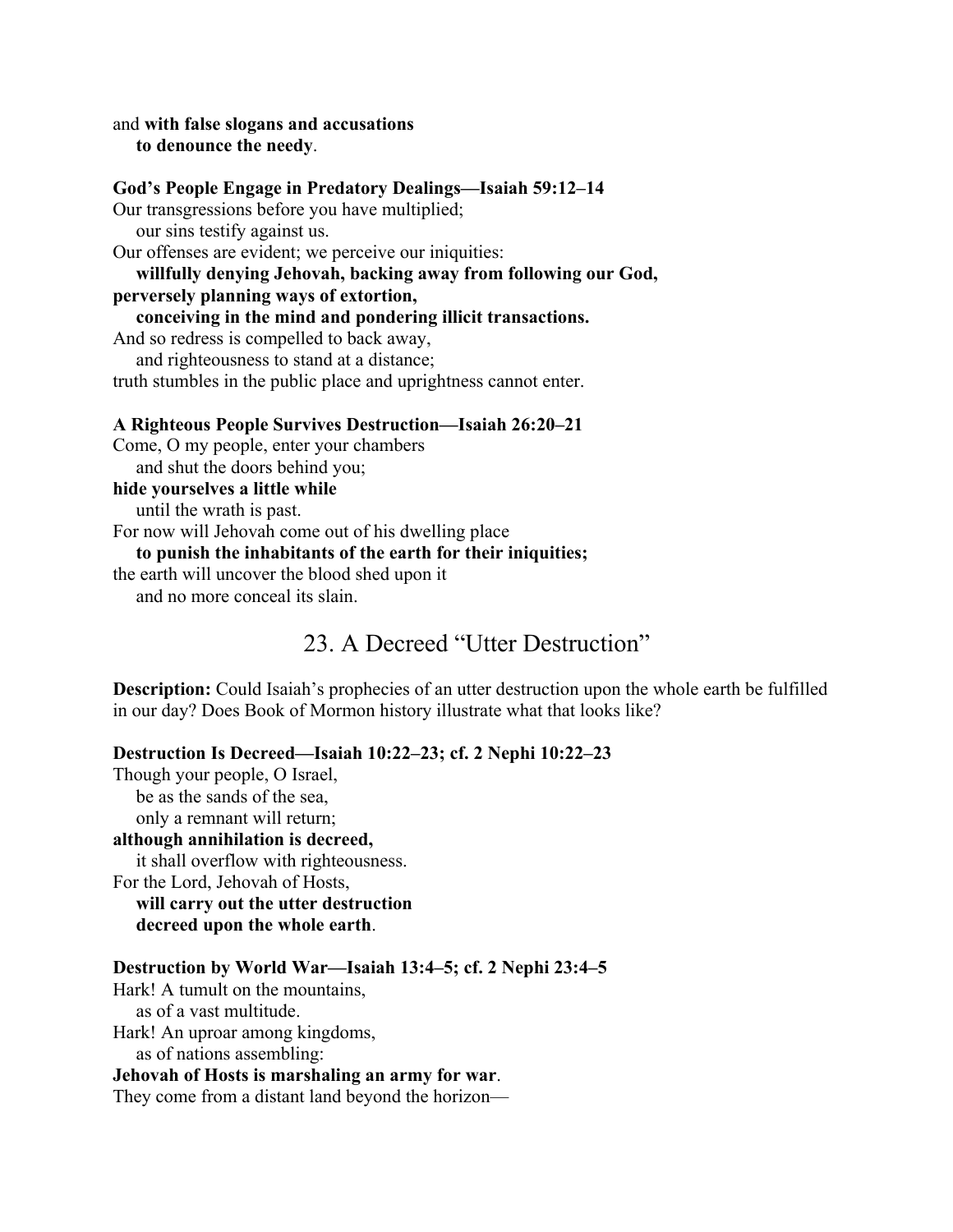Jehovah and the instruments of his wrath **to cause destruction throughout the earth**. . . .

### **Babylon Swept Clean—Isaiah 14:22–23; cf. 2 Nephi 24:22–23**

I will rise up against them, says Jehovah of Hosts.

#### **I will cut off Babylon's name and remnant**, its offspring and descendants, says Jehovah.

I will turn it into swamplands, a haunt for ravens;

#### **I will sweep it with the broom of destruction**, says Jehovah of Hosts.

## **Jehovah Decrees Worldwide Destruction—Isaiah 28:21–22** Jehovah **will rise up as he did on Mount Perazim**, and be stirred to anger, as in the Valley of Gibeon to perform his act, his unwonted act, and **do his work, his bizarre work**. Now therefore scoff not, lest your bonds grow severe, for **I have heard utter destruction decreed by my Lord, Jehovah of Hosts, upon the whole earth**.

## **The Great and Abominable Church Fills the Pit—1 Nephi 14:3**

That great pit, which hath been digged for them by **that great and abominable church**, which was founded by the devil and his children, that he might lead away the souls of men down to hell—yea, that great pit which hath been digged for the destruction of men **shall be filled by those who digged it, unto their utter destruction**, saith the Lamb of God; not the destruction of the soul, save it be the casting of it into that hell which hath no end.

## **A Type of Being Destroyed from the Earth—Mosiah 12:6–8**

And it shall come to pass that I will send forth hail among them, and it shall smite them; and they shall also be smitten with the east wind; and insects shall pester their land also, and devour their grain. And **they shall be smitten with a great pestilence**—and all this will I do because of their iniquities and abominations. And it shall come to pass that **except they repent I will utterly destroy them from off the face of the earth**; yet they shall leave a record behind them, and **I will preserve them for other nations which shall possess the land**; yea, even this will I do that I may discover the abominations of this people to other nations. And many things did Abinadi prophesy against this people.

## **A Type of Being Utterly Destroyed—Alma 9:18–19**

Behold, I [Alma] say unto you that **if ye persist in your wickedness that your days shall not be prolonged in the land**, for the Lamanites shall be sent upon you; and if ye repent not they shall come in a time when you know not, and **ye shall be visited with utter destruction**; and it shall be according to the fierce anger of the Lord. For **he will not suffer you that ye shall live in your iniquities, to destroy his people**. I say unto you, Nay; he would rather suffer that the Lamanites might destroy all his people who are called the people of Nephi, if it were possible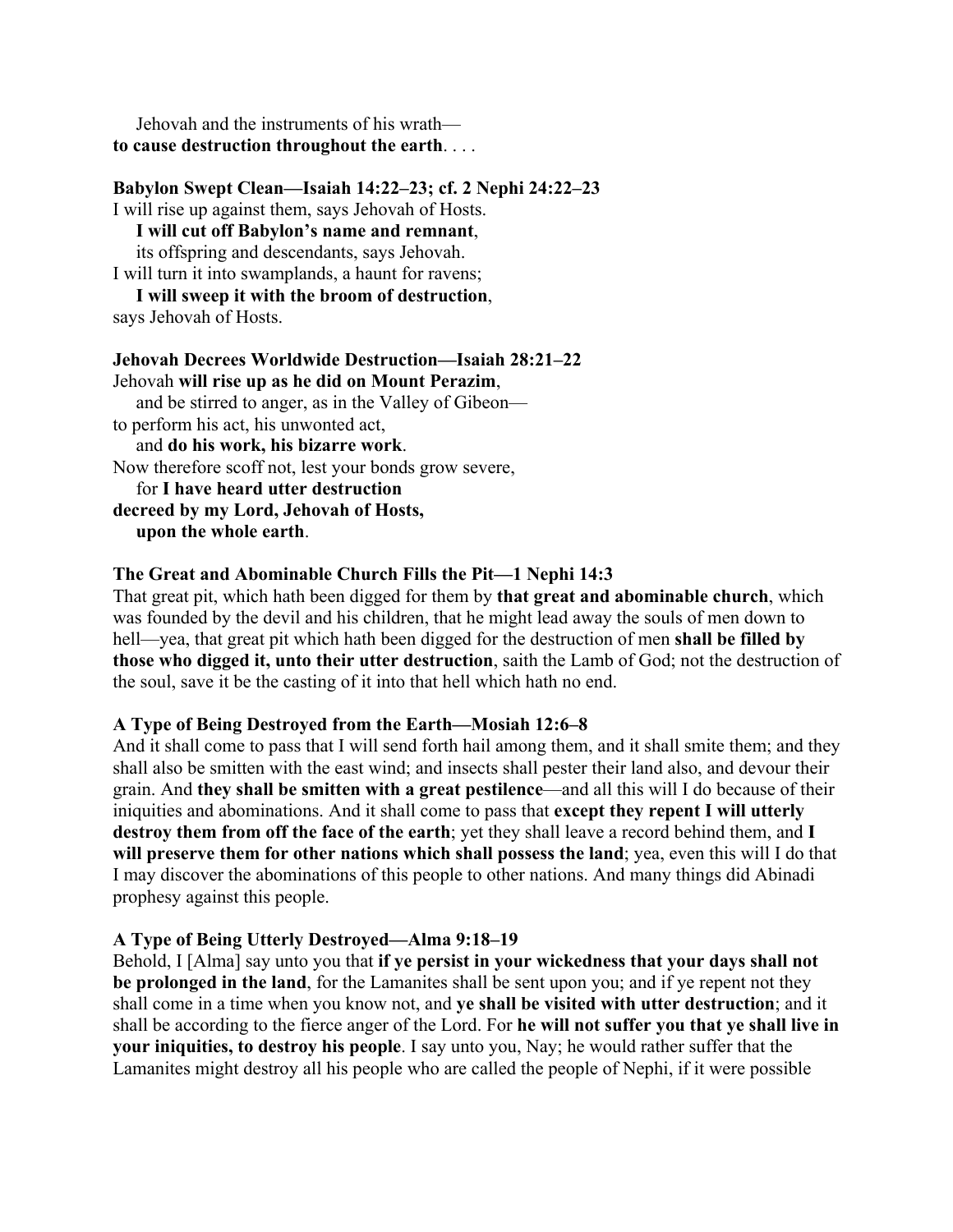that they could fall into sins and transgressions, **after having had so much light and so much knowledge given unto them of the Lord their God**.

### **The Nephites Before Their Destruction—Moroni 9:20–23**

My son, I dwell no longer upon **this horrible scene**. Behold, thou knowest the wickedness of this people; thou knowest that they are without principle, and past feeling; and their wickedness doth exceed that of the Lamanites. Behold, my son, **I cannot recommend them unto God lest he should smite me**. But behold, my son, I recommend thee unto God, and I trust in Christ that thou wilt be saved; and I pray unto God that he will spare thy life, **to witness the return of his people unto him, or their utter destruction**; for I know that they must perish except they repent and return unto him. And if they perish **it will be like unto the Jaredites**, because of the willfulness of their hearts, seeking for blood and revenge.

# 24. Greater Things and Lesser Things

**Description:** Do Latter-day Saints realize the Book of Mormon contains mostly lesser things than God wants to give us. What must we do to qualify for greater things?

## **Less Than a Hundredth Part Written—3 Nephi 26:6–11**

There cannot be written in this book **even a hundredth part** of the things which Jesus did truly teach unto the people; But behold the plates of Nephi do contain the more part of the things which he taught the people. And **these things have I written, which are a lesser part of the things which he taught the people;** and I have written them to the intent that they may be brought again unto this people, from the Gentiles, according to the words which Jesus hath spoken. . . .

## **Less Than a Hundredth Part Written—3 Nephi 26:6–11, Cont.**

And when they shall have received this, which is expedient that they should have first, to try their faith, and **if it shall so be that they shall believe these things then shall the greater things be made manifest unto them**. And if it so be that they will not believe these things, then shall the greater things be withheld from them, unto their condemnation. Behold, I was about to write them, all which were engraven upon the plates of Nephi, but the Lord forbade it, saying: **I will try the faith of my people**.

## **Jesus Expounds All from Beginning to End—3 Nephi 26:3**

And **he did expound all things, even from the beginning until the time that he should come in his glory**—yea, even all things which should come upon the face of the earth, even until the elements should melt with fervent heat, and the earth should be wrapt together as a scroll, and the heavens and the earth should pass away.

## **Great Things Manifest to the Brother of Jared—Ether 4:4–5, 8**

I have written upon these plates the very things which the brother of Jared saw; and **there never were greater things made manifest than those which were made manifest unto the brother of Jared**. Wherefore the Lord hath commanded me to write them; and I have written them. And he commanded me that I should seal them up. . . . And he that will contend against the word of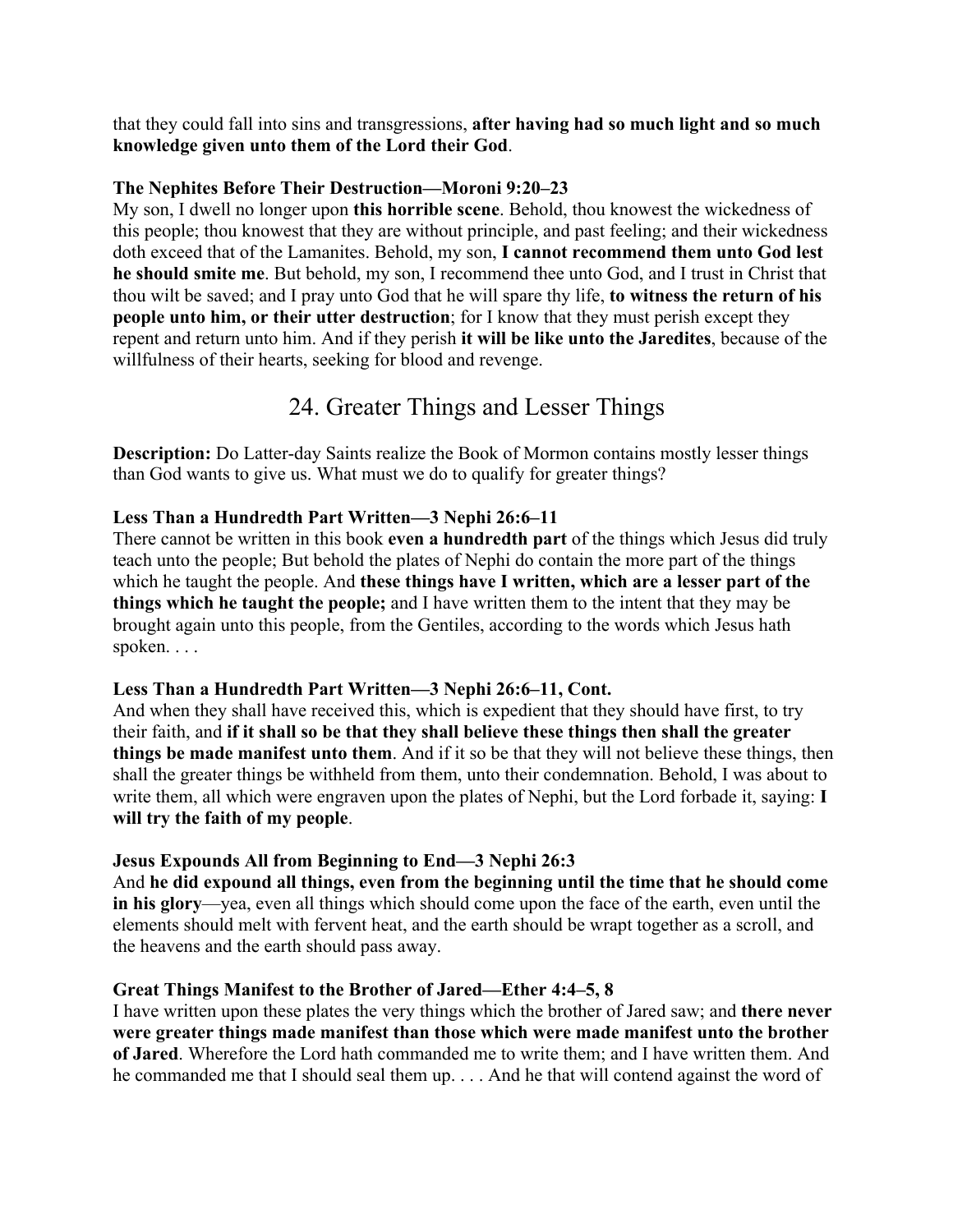the Lord, let him be accursed; and **he that shall deny these things, let him be accursed; for unto them will I show no greater things**, saith Jesus Christ; for I am he who speaketh.

#### **The Gentiles Invited to See the Greater Things—Ether 4:13–14**

Come unto me, O ye Gentiles, and **I will show unto you the greater things, the knowledge which is hid up because of unbelief**. Come unto me, O ye house of Israel, and it shall be made manifest unto you how great things the Father hath laid up for you, from the foundation of the world; and **it hath not come unto you, because of unbelief**.

## **Unbelief Has Caused Condemnation—Doctrine & Covenants 84:54–58**

Your minds in times past **have been darkened because of unbelief**, and because you have treated lightly the things you have received—which **vanity and unbelief have brought the whole church under condemnation**. And this condemnation resteth upon the children of Zion, even all. And they shall remain under this condemnation until they repent and **remember the new covenant, even the Book of Mormon** and the former commandments which I have given them, **not only to say, but to do** according to that which I have written—That they may bring forth fruit meet for their Father's kingdom; **otherwise there remaineth a scourge and judgment to be poured out upon the children of Zion.**

## **Things Sealed to Come Forth in Their Purity—1 Nephi 14:25–26**

The things which thou shalt see hereafter thou shalt not write; for the Lord God hath ordained the apostle of the Lamb of God that he should write them. And also others who have been, **to them hath he shown all things, and they have written them; and they are sealed up to come forth in their purity**, according to the truth which is in the Lamb, in the own due time of the Lord, unto the house of Israel.

#### **Jesus Commands to Search the Words of Isaiah—3 Nephi 23:1**

I say unto you, that ye ought to **search these things**. Yea, a commandment I give unto you that ye search these things diligently; **for great are the words of Isaiah**.

## **Jehovah Declares New Things to His People—Isaiah 42:9**

The prophecies of the former events indeed came to pass, but **new things I yet foretell**. Before they spring up I declare them to you.

#### **New Things Will Happen to God's People—Isaiah 43:18–19**

Never mind the prophecies of bygone events;

do not dwell on things of the past.

**See, I do a new thing; it is now springing up.**

Surely, you are aware of it.

#### **Jehovah Announces New Things to His People—Isaiah 48:6–8** As of now, **I announce to you new things,**

 things withheld and unknown to you, things now coming into being, not hitherto,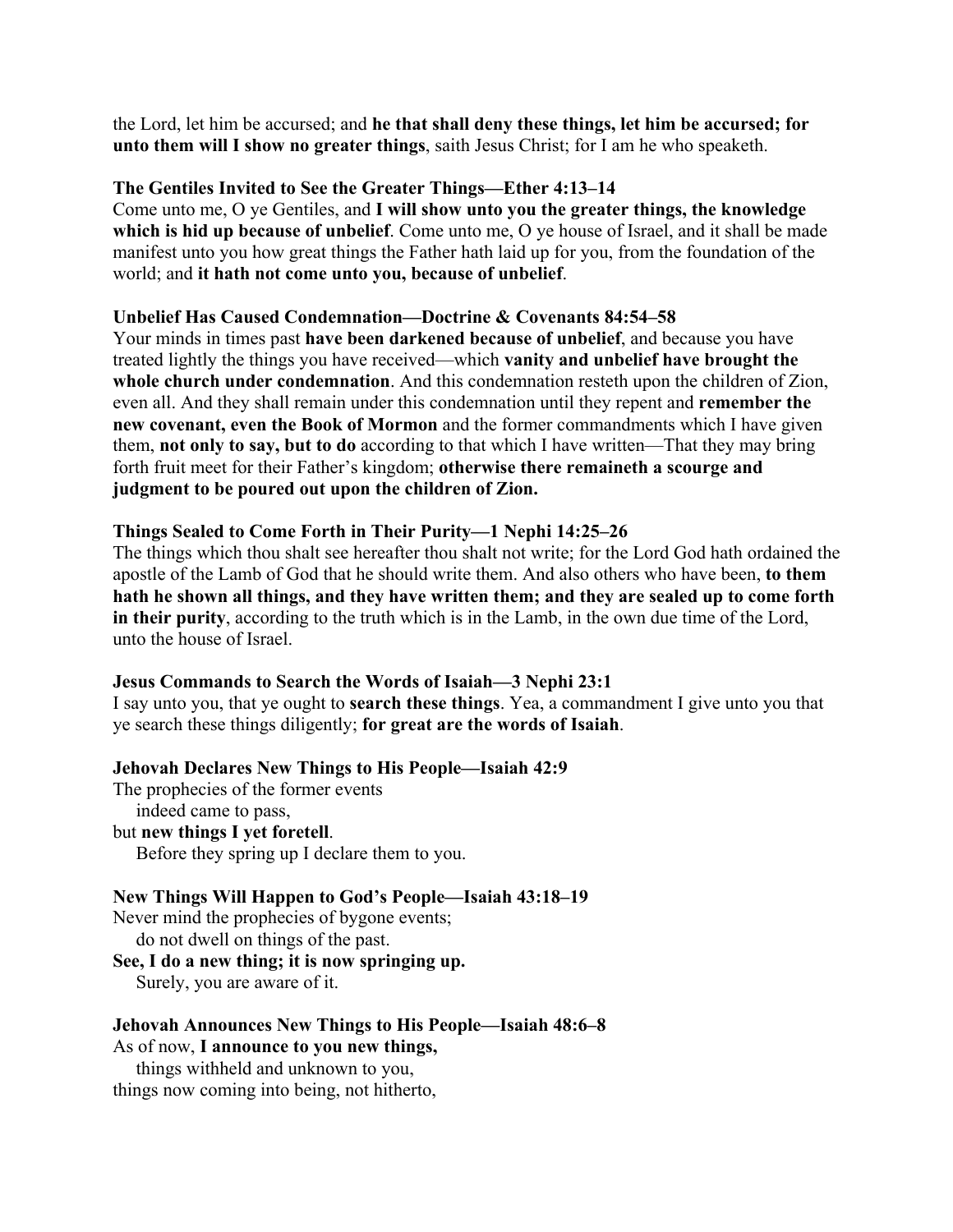#### **things you have not heard of before,**

 lest you should say, Indeed I knew them! You have not heard them, nor have you known them;

#### **before this your ears have not been open to them.**

**Jehovah's Servant Prophesies New Things—Isaiah 48:14–15** All of you, assemble and hear: **Who among you foretold these things?** It is him Jehovah loves, who shall perform his will in Babylon; his **arm** shall be against the Chaldeans. I myself have spoken it, and also called him; **I have brought him, and I will prosper his way.**

**Jehovah's Endtime Servant Instructs Spiritual Kings —Isaiah 52:13–15; cf. 3 Nephi 20:43–45; 21:8 My servant, being astute, shall be highly exalted;** he shall become exceedingly eminent: just as he appalled many—

his appearance was marred beyond human likeness,

his semblance unlike that of men—

So shall he yet astound many nations, kings shutting their mouths at him—

**what was not told them, they shall see; what they had not heard, they shall consider.**

# 25. The Mission of God's Servant

**Description:** Why is God's endtime servant hidden until the time of Jesus' coming to reign on the earth? Was that a reason Nephi was forbidden to say anything about it?

**Jehovah Speaks of His Endtime Servant—Isaiah 42:1–4 My servant whom I sustain,** my chosen one in whom I delight, him I have endowed with my Spirit; **he will dispense justice to the Gentiles.** He will not shout or raise his voice to make himself heard in public. Even a bruised reed he will not break; a dim wick he will not snuff out. **He will perform the work of justice in the cause of truth.** Neither shall he himself grow dim or be bruised until he has brought about justice in the earth.

#### **The isles await his law.**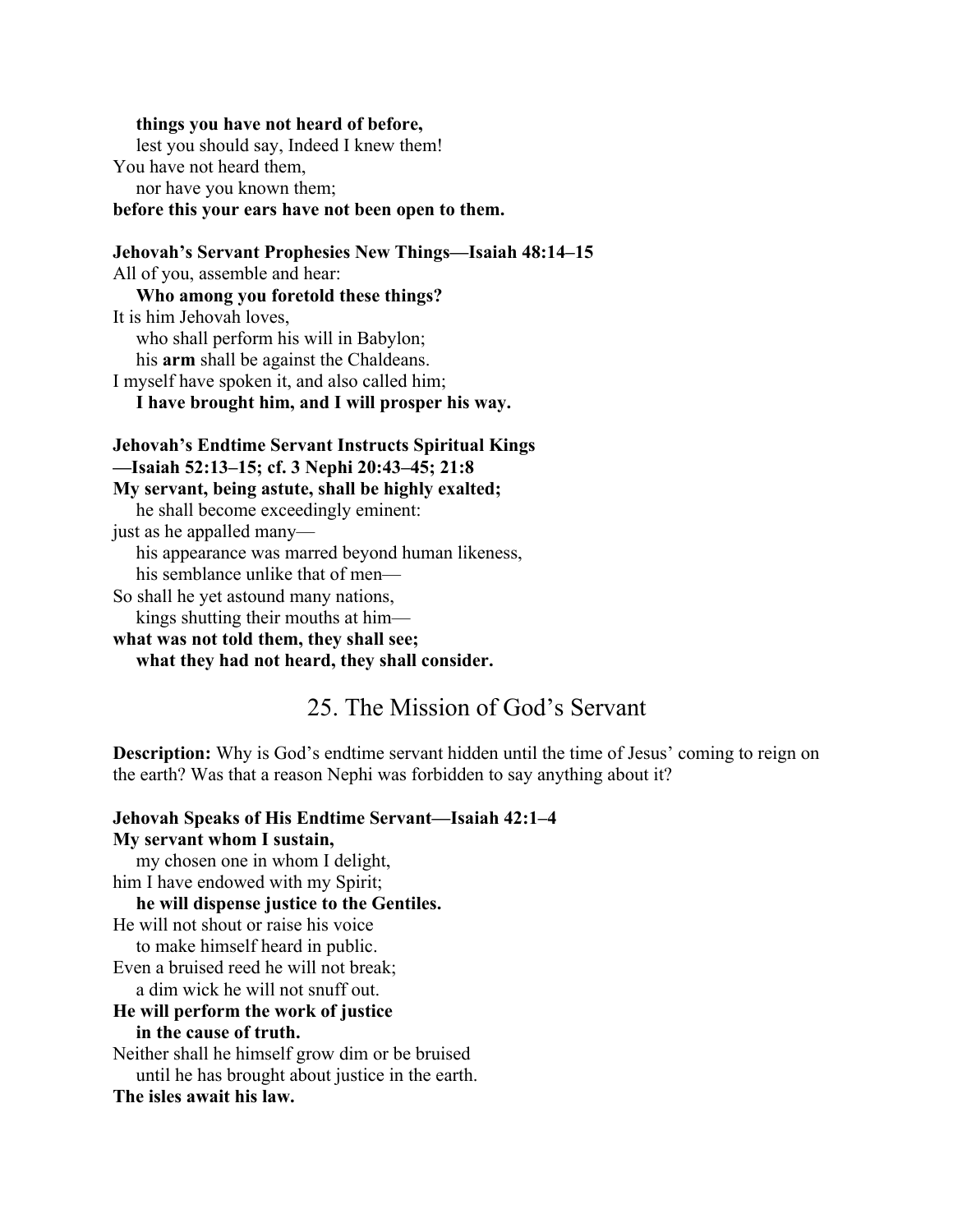**Jehovah Creates and Appoints His Servant—Isaiah 42:6–7** I Jehovah have rightfully called you and will grasp you by the hand; **I have created you and appointed you to be a covenant for the people, a light to the Gentiles,** to open eyes that are blind, to free captives from confinement and from prison those who sit in darkness. **Jehovah Prospers His Servant—Isaiah 48:14–15; cf. 1 Nephi 20:14–15** All of you, assemble and hear: Who among you foretold these things? **It is him Jehovah loves, who shall perform his will in Babylon**; his arm shall be against the Chaldeans. I myself have spoken it, and also called him; **I have brought him, and I will prosper his way. Jehovah's Servant Meets Opposition—Isaiah 50:7–9; cf. 2 Nephi 7:7–9 Because my Lord Jehovah helps me, I shall not be disgraced;** I have set my face like flint, knowing I shall not be confounded. He who vindicates me is near me. **Who has a dispute with me? Let us face one another! Who will bring charges against me? Let him confront me with them!** See, my Lord Jehovah sustains me. Who then will incriminate me? Surely all such shall wear out like a garment; the moth shall consume them. **Jehovah's Servant Is Hidden—Isaiah 49:1–3; cf. 1 Nephi 21:1–3 Hear me, O isles; listen, you distant peoples:** Jehovah called me before I was in the belly; before I was in my mother's womb, he mentioned me by name. He has made my mouth like a sharp sword **in the shadow of his hand he hid me.** He has made me into a polished arrow **in his quiver he kept me secret.** He said to me, **You are my servant, Israel**, in whom I will be glorified.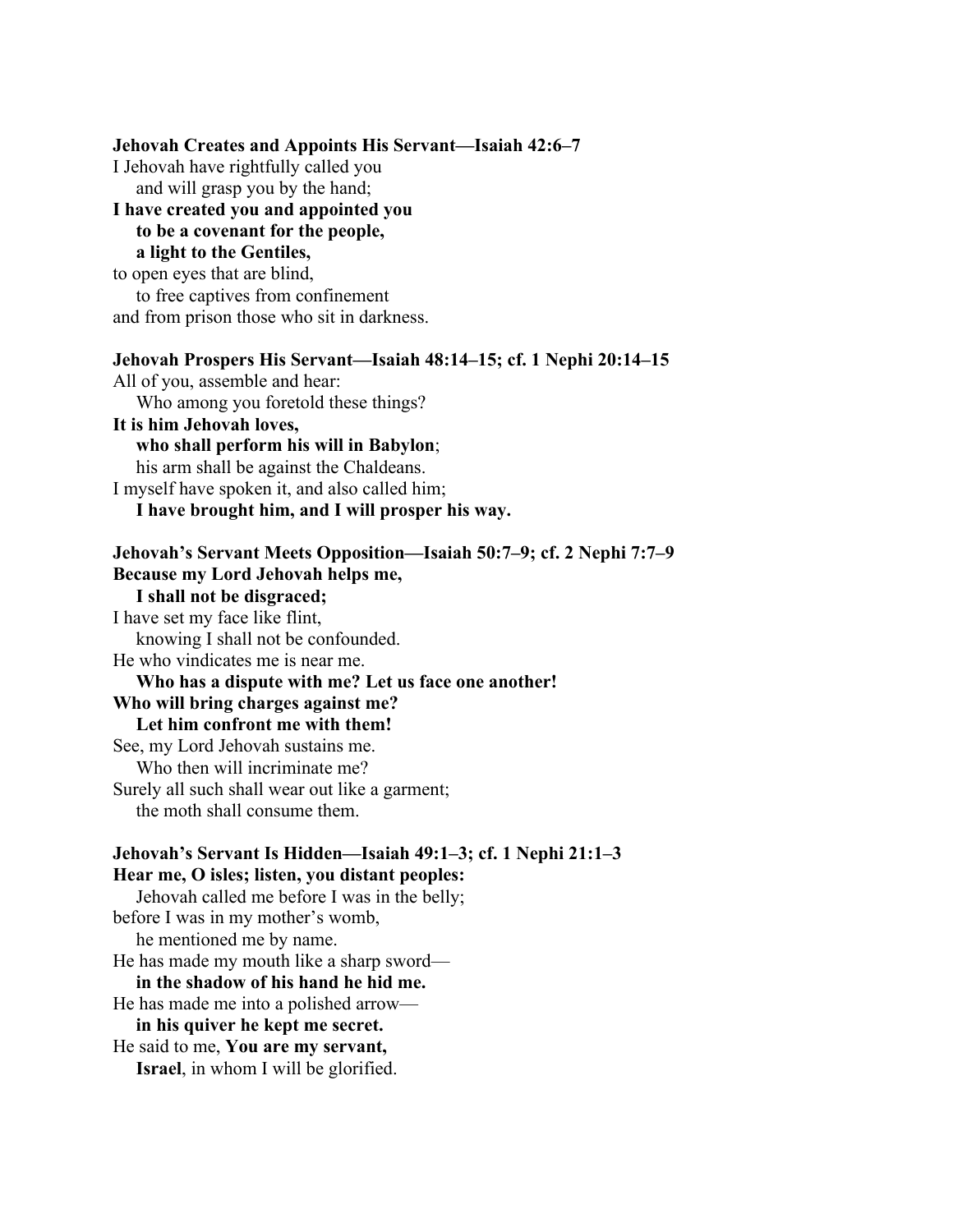**The Servant Restores Israel—Isaiah 49:5–6; cf. 1 Nephi 21:5–6** For now Jehovah has said— he who formed me from the womb  **to be his servant, to restore Jacob to him**, Israel having been gathered to him; for I won honor in the eyes of Jehovah when my God became my strength he said: **It is too small a thing for you to be my servant to raise up the tribes of Jacob** and to restore those preserved of Israel. I will also appoint you to be a light to the nations, that my salvation may be to the end of the earth. **The Servant Is Appointed—Isaiah 49:8–10; cf. 1 Nephi 21:8–10** I have created you and appointed you to be a covenant of the people, **to restore the Land and reapportion the desolate estates,** to say to the captives, Come forth! and to those in darkness, Show yourselves! **They shall feed along the way and find pasture on all barren heights;** they shall not hunger or thirst, nor be smitten by the heatwave or the sun: he who has mercy on them will guide them; **he will lead them by springs of water. Jehovah Empowers His Arm—Isaiah 51:9–11; cf. 2 Nephi 8:9–11** Awake, arise; **clothe yourself with power, O arm of Jehovah!** Bestir yourself, as in ancient times, as in generations of old. Was it not you who carved up Rahab, you who slew the dragon? **Was it not you who dried up the Sea,** the waters of the mighty deep, and made of ocean depths a way by which the redeemed might pass? . . . **Jehovah Empowers His Arm—Isaiah 51:9–11 Cont.** Let the ransomed of Jehovah return! **Let them come singing to Zion,** their heads crowned with everlasting joy; let them obtain joy and gladness,

and sorrow and sighing flee away.

#### **Jehovah's Servant Is Marred or Disfigured —Isaiah 52:13–15; cf. 3 Nephi 20:43–45; 21:8, 10 My servant,** being astute, shall be highly exalted;

 he shall become exceedingly eminent: just as he appalled many—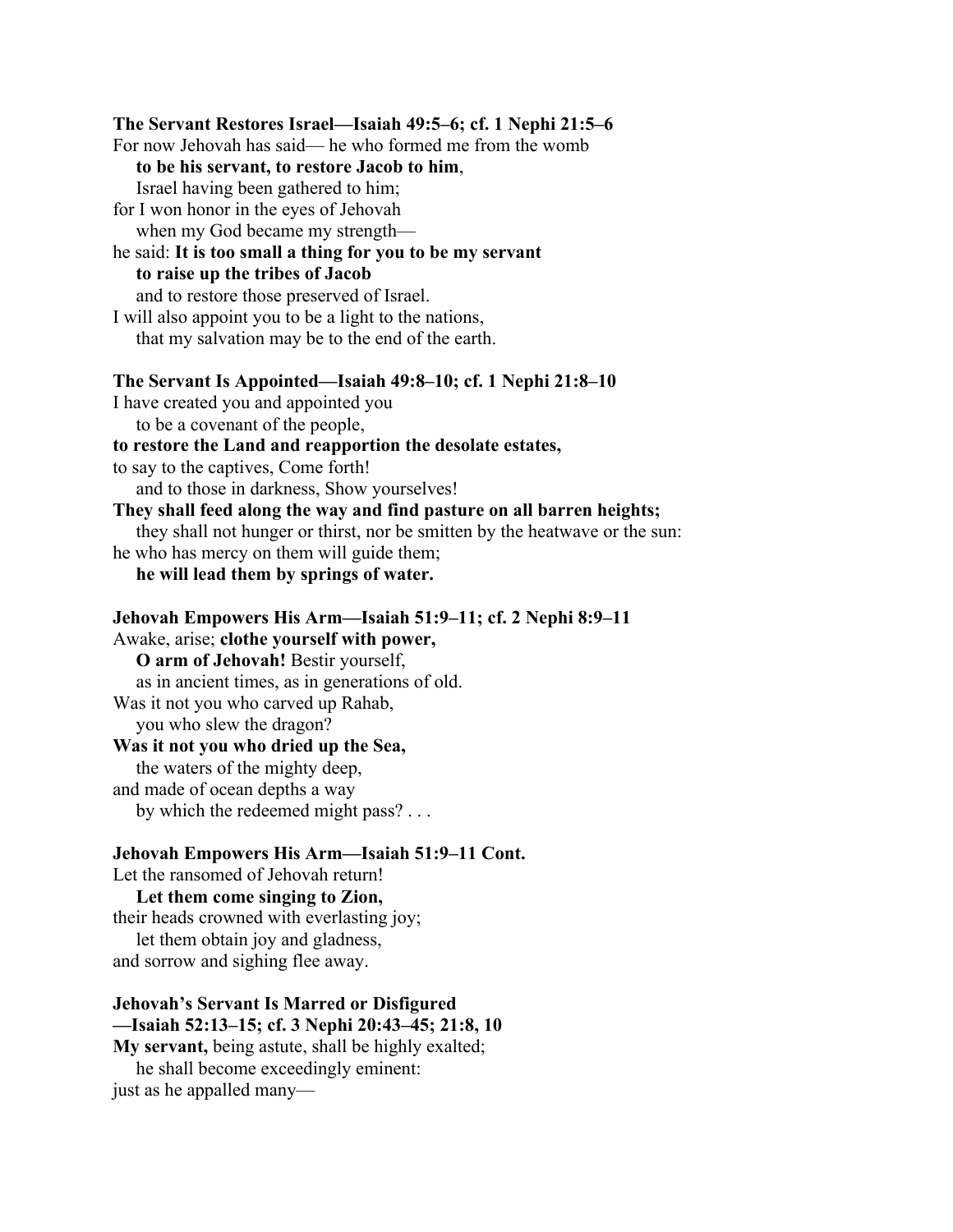#### **his appearance was marred beyond human likeness,**

his semblance unlike that of men—

So shall he yet astound many nations,

 **kings shutting their mouths at him** what was not told them, they shall see; and what they had not heard they hall consider..

#### **Jesus Heals His Servant Who Is Marred**

### **—3 Nephi 21:10–11; cf. Isaiah 52:13–14; 57:18–19**

Behold, **the life of my servant shall be in my hand**; therefore they shall not hurt him, **although he shall be marred because of them. Yet I will heal him**, for I will show unto them that my wisdom is greater than the cunning of the devil. Therefore it shall come to pass that **whosoever will not believe in my words, who am Jesus Christ**, which the Father shall cause him to bring forth unto the Gentiles, and shall give unto him power that he shall bring them forth unto the Gentiles, (it shall be done even as Moses said) **they shall be cut off from among my people who are of the covenant**.

# 26. Who Are the Endtime Servants?

**Description:** Are Zenos' servants who graft in the natural branches, John's 144,000 servants, and Isaiah's servants who restore the house of Israel all the same servants?

### **The Lord's Servant Calls Other Servants—Jacob 5:60–61**

Because that I have preserved the natural branches and the roots thereof, and that **I have grafted in the natural branches again into their mother tree**, and have preserved the roots of their mother tree, that, perhaps, the trees of my vineyard may bring forth again good fruit and that I may have joy again in the fruit of my vineyard, and, perhaps, that I may rejoice exceedingly that I have preserved the roots and the branches of the first fruit—Wherefore, **go to, and call servants, that we may labor diligently with our might in the vineyard,** that we may prepare the way, that I may bring forth again the natural fruit, which natural fruit is good and the most precious above all other fruit. . . .

## **Endtime Servants Graft in the Branches—Jacob 5:62–63**

Wherefore, let us go to and labor with our might this last time, for behold the end draweth nigh, and this is for the last time that I shall prune my vineyard. **Graft in the branches; begin at the last that they may be first, and that the first may be last,** and dig about the trees, both old and young, the first and the last; and the last and the first, that all may be nourished once again for the last time.

## **The Lord Sets His Hand to Restore His People—Jacob 6:2–3**

And **the day that he shall set his hand again the second time to recover his people**, is the day, yea, even the last time, that the servants of the Lord shall go forth in his power, to nourish and prune his vineyard; and **after that the end soon cometh**. And how blessed are they who have labored diligently in his vineyard; and how cursed are they who shall be cast out into their own place! **And the world shall be burned with fire**.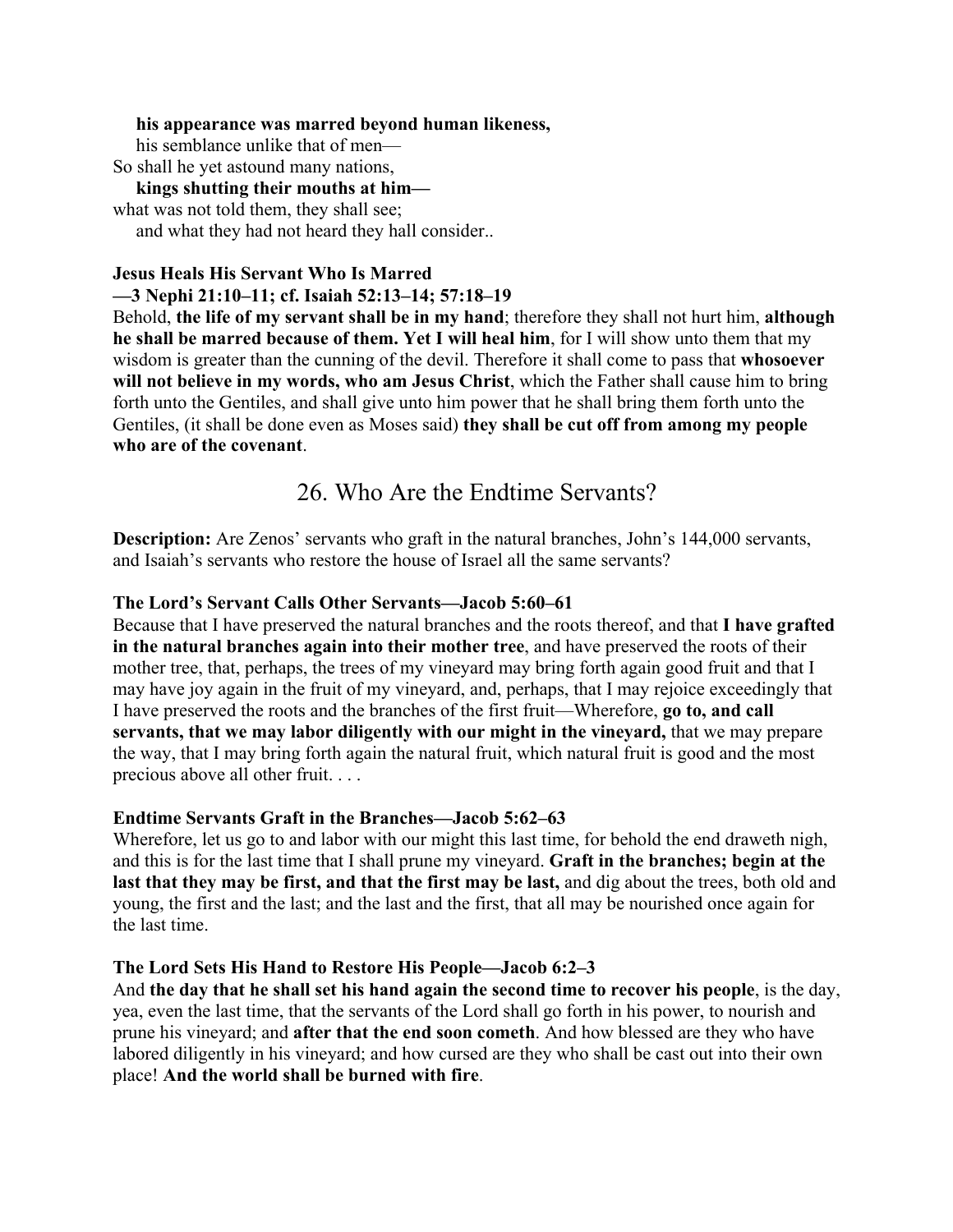**Jehovah's Servants Offer Acceptable Sacrifices—Isaiah 56:6–7** The foreigners who adhere to Jehovah to serve him,  **who love the name of Jehovah, that they may be his servants** all who keep the Sabbath without profaning it, holding fast to my covenant these I will bring to my holy mountain and gladden in my house of prayer. **Their offerings and sacrifices shall be accepted on my altar. Jehovah's Watchmen Intercede for His People—Isaiah 62:6 I have appointed watchmen on your walls**, O Jerusalem, who shall not be silent day or night. **You who call upon Jehovah, let not up nor give him respite** till he reestablishes Jerusalem and makes it renowned in the earth. **The Gentiles' Kings and Queens Gather Israel —Isaiah 49:22–23; cf. 1 Nephi 21:22–23; 2 Nephi 6:6–7; 10:9** Thus says my Lord Jehovah: **I will lift up my hand to the Gentiles**, raise my ensign to the peoples; and they will bring your sons in their bosoms and carry your daughters on their shoulders. **Kings shall be your foster fathers, queens your nursing mothers. A Remnant Is Saved for His Servants' Sake—Isaiah 65:8–9** Thus says Jehovah: As when there is juice in a cluster of grapes and someone says, Don't destroy it, it is still good, **so I will do for the sake of my servants by not destroying everything:** I will extract offspring out of Jacob, and out of Judah heirs of my mountains; my chosen ones shall inherit them, **my servants shall dwell there.**

```
Jehovah's Servants Receive Divine Protection—Isaiah 54:16–17
It is I who create the smith who fans the flaming coals,
    forging weapons to suit his purpose;
```
it is I who create the ravager to destroy.

```
Whatever weapon is devised against you, it shall not succeed;
    every tongue that rises to accuse you, you shall refute.
```
**This is the heritage of the servants of Jehovah**, and such is their vindication by me, says Jehovah.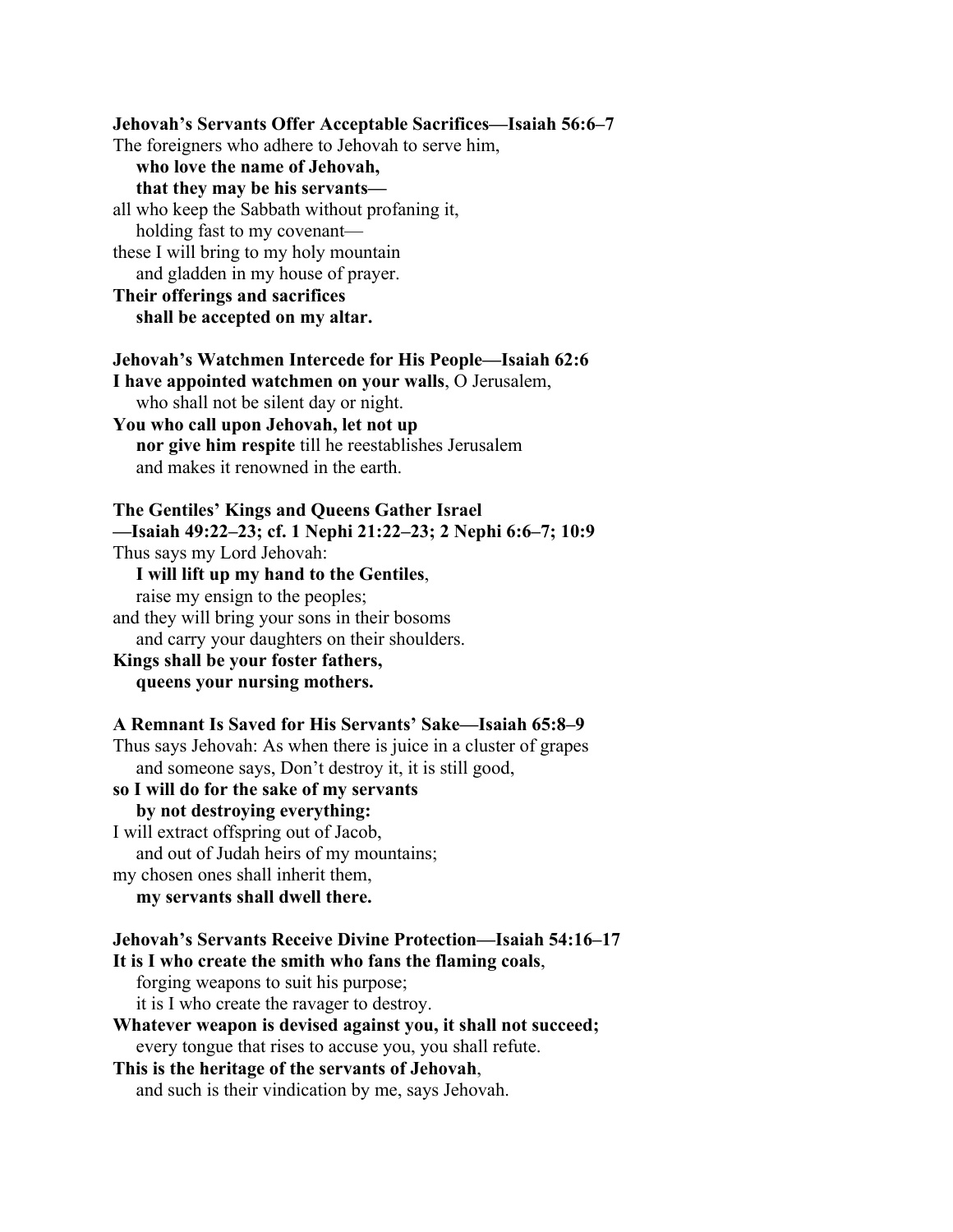#### **Zion's Watchmen Cry Out—Isaiah 52:8; cf. 3 Nephi 16:18; 20:32** Hark! **Your watchmen lift up their voice**;

 as one they cry out for joy: for they shall see eye to eye **when Jehovah reestablishes Zion**.

### **144,000 Servants of God Are Sealed—Revelation 7:2–4**

I saw another **angel ascending from the east**, having the seal of the living God: and he cried with a loud voice to the four angels, to whom it was given to hurt the earth and the sea, Saying, Hurt not the earth, neither the sea, nor the trees, **till we have sealed the servants of our God in their foreheads.** And I heard the number of them which were sealed: and there were sealed **an hundred and forty and four thousand of all the tribes of the children of Israel**.

#### **144,000 Servants Stand on Mount Zion—Revelation 14:1**

I looked, and, lo, a Lamb stood on the Mount Zion, and with him an hundred forty and four thousand, **having his Father's name written in their foreheads**.

### **144,000 Are High Priests—Doctrine & Covenants 77:11**

Q. What are we to understand by sealing the one hundred and forty-four thousand, out of all the tribes of Israel—twelve thousand out of every tribe? A. We are to understand that **those who are sealed are high priests, ordained unto the holy order of God**, to administer the everlasting gospel; for they are they who are ordained out of every nation, kindred, tongue, and people, by the angels to whom is given power over the nations of the earth, **to bring as many as will come to the church of the Firstborn**.

# 27. Translated Beings as Exemplars

**Description:** Do Book of Mormon instances of translated beings foreshadow what Latter-day Saints may become who qualify by doing the kinds of works they did?

## **Alma Desires to Preach to Every People—Alma 29:1**

O that I were an angel, and **could have the wish of mine heart**, that I might go forth and speak with the trump of God, with a voice to shake the earth, **and cry repentance unto every people**!

#### **Nephi Is Unwearying, Doesn't Seek His Life—Helaman 10:4–5**

Blessed art thou, Nephi, for those things which thou hast done; for I have beheld how **thou hast with unwearyingness declared the word**, which I have given unto thee, unto this people. And **thou hast not feared them, and hast not sought thine own life**, but hast sought my will, and to keep my commandments. And now, because thou hast done this with such unwearyingness, behold, **I will bless thee forever;** and I will make thee mighty in word and in deed, in faith and in works; yea, even that all things shall be done unto thee according to thy word, for **thou shalt not ask that which is contrary to my will**. . . .

#### **God Endows Nephi with the Sealing Power—Helaman 10:6–7**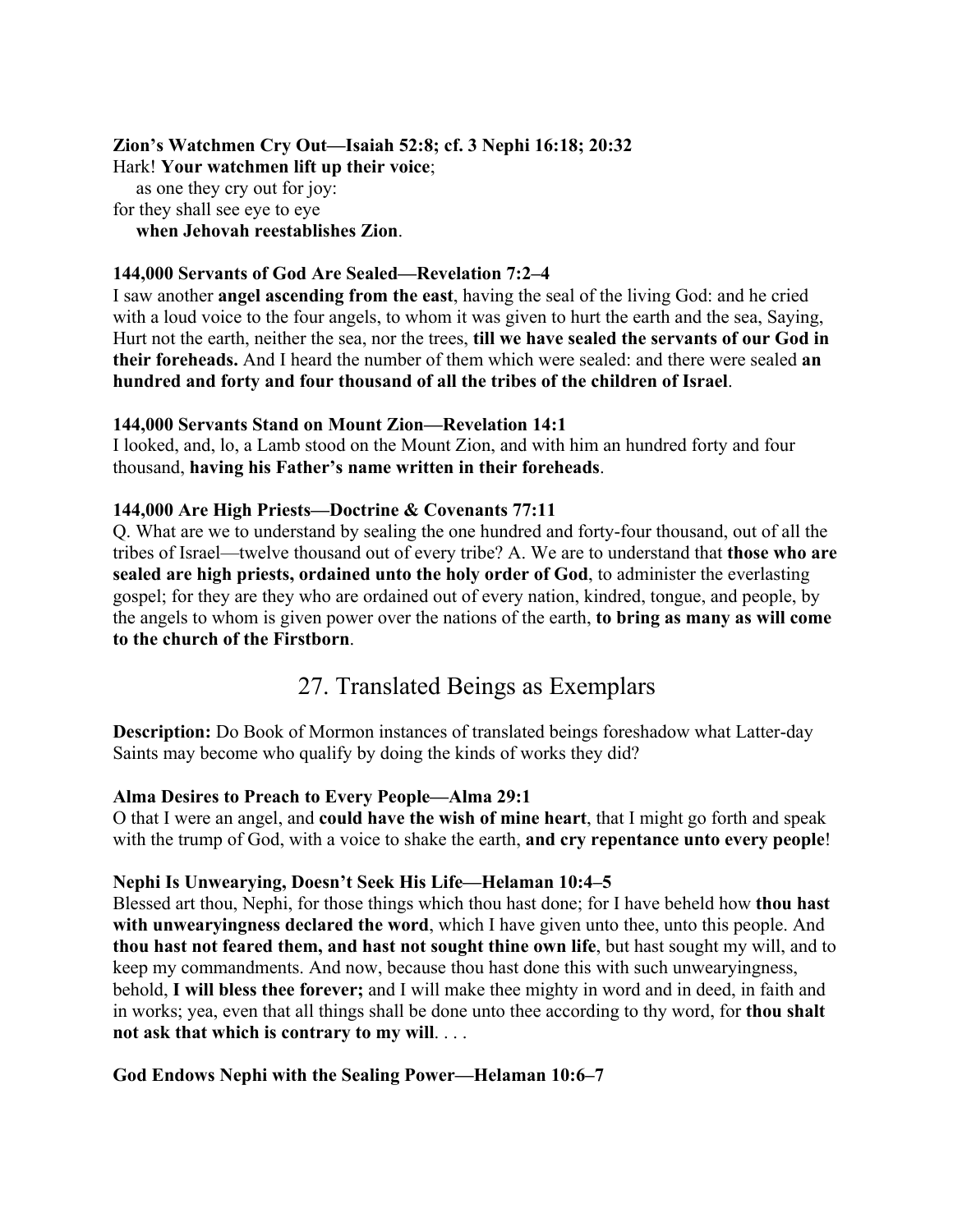Behold, thou art Nephi, and I am God. Behold, I declare it unto thee in the presence of mine angels, that **ye shall have power over this people**, and shall smite the earth with famine, and with pestilence, and destruction, according to the wickedness of this people. Behold, I give unto you power, that **whatsoever ye shall seal on earth shall be sealed in heaven**; and whatsoever ye shall loose on earth shall be loosed in heaven; and thus shall ye have power among this people.

#### **The Three Nephites Never Taste of Death—3 Nephi 28:4–7**

When he had spoken unto them **he turned himself unto the three**, and said unto them: What will ye that I should do unto you, when I am gone unto the Father? And they sorrowed in their hearts, for they durst not speak unto him the thing which they desired. And he said unto them: Behold, I know your thoughts, and **ye have desired the thing which John, my beloved**, who was with me in my ministry, before that I was lifted up by the Jews, **desired of me**. Therefore, more blessed are ye, for **ye shall never taste of death**; but ye shall live to behold all the doings of the Father unto the children of men, even until all things shall be fulfilled according to the will of the Father, **when I shall come in my glory with the powers of heaven**. . . .

#### **The Three Nephites Are Translated—3 Nephi 28:8–10, Cont.**

And **ye shall never endure the pains of death**; but when I shall come in my glory ye shall be changed in the twinkling of an eye from mortality to immortality; and then shall ye be blessed in the kingdom of my Father. And again, ye shall not have pain while ye shall dwell in the flesh, **neither sorrow save it be for the sins of the world**; and all this will I do because of the thing which ye have desired of me, for **ye have desired that ye might bring the souls of men unto me, while the world shall stand**. And for this cause ye shall have fulness of joy; and ye shall sit down in the kingdom of my Father; yea, your joy shall be full, even as the Father hath given me fulness of joy; and **ye shall be even as I am**, and I am even as the Father; and the Father and I are one.

#### **The Three Nephites Are Caught up into Heaven—3 Nephi 28:13–16**

And behold, the heavens were opened, and **they were caught up into heaven, and saw and heard unspeakable things**. And it was forbidden them that they should utter; neither was it given unto them power that they could utter the things which they saw and heard; And whether they were in the body or out of the body, they could not tell; for it did seem unto them like a transfiguration of them, that **they were changed from this body of flesh into an immortal state, that they could behold the things of God**. But it came to pass that they did again minister upon the face of the earth; nevertheless they did not minister of the things which they had heard and seen, because of the commandment which was given them in heaven.

#### **The Three Nephites Could Receive No Harm—3 Nephi 28:19–23**

And they were cast into prison by them who did not belong to the church. And the prisons could not hold them, for they were rent in twain. And they were cast down into the earth; but **they did smite the earth with the word of God, insomuch that by his power they were delivered out of the depths of the earth**; and therefore they could not dig pits sufficient to hold them. And thrice they were cast into a furnace and received no harm. And twice were they cast into a den of wild beasts; and behold they did play with the beasts as a child with a suckling lamb, and received no harm. And **it came to pass that thus they did go forth among all the people of**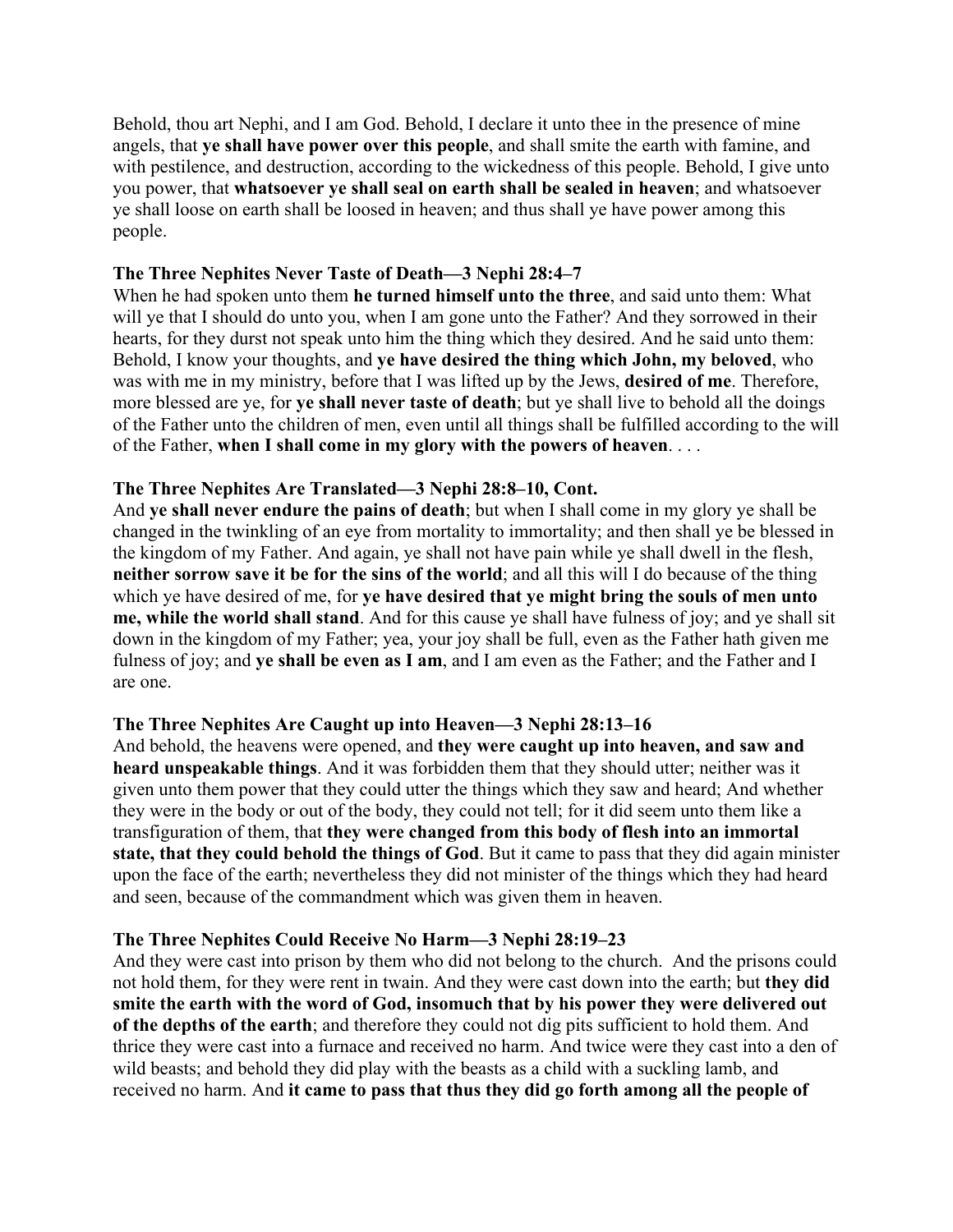# **Nephi, and did preach the gospel of Christ unto all people upon the face of the land**; and

they were converted unto the Lord, and were united unto the church of Christ, and thus the people of that generation were blessed, according to the word of Jesus.

## **The Three Nephites Have Convincing Power—3 Nephi 28:27–30**

Behold **they will be among the Gentiles**, and the Gentiles shall know them not. They will also be among the Jews, and the Jews shall know them not. And it shall come to pass, when the Lord seeth fit in his wisdom that **they shall minister unto all the scattered tribes of Israel, and unto all nations, kindreds, tongues and people**, and shall bring out of them unto Jesus many souls, that their desire may be fulfilled, and also **because of the convincing power of God which is in them. And they are as the angels of God,** and if they shall pray unto the Father in the name of Jesus they can show themselves unto whatsoever man it seemeth them good.

## **Satan Has No Power over the Three Nephite Disciples—3 Nephi 28:38–40**

Therefore, that they might not taste of death **there was a change wrought upon their bodies, that they might not suffer pain nor sorrow save it were for the sins of the world**. Now this change was not equal to that which shall take place at the last day; but there was a change wrought upon them, insomuch that **Satan could have no power over them, that he could not tempt them; and they were sanctified in the flesh, that they were holy**, and that the powers of the earth could not hold them. And in this state they were to remain until the judgment day of Christ; and at that day they were to receive a greater change, and to be received into the kingdom of the Father to go no more out, but to dwell with God eternally in the heavens.

# 28. On Becoming Brothers of Jared

**Description:** Should Latter-day Saints act on God's invitation to see all things the brother of Jared saw by exercising faith and performing a similar ministry to his?

## **The Lord Hears the Brother of Jared—Ether 1:40–42**

It came to pass that **the Lord did hear the brother of Jared, and had compassion upon him**, and said unto him: Go to and gather together thy flocks, both male and female, of every kind; and also of the seed of the earth of every kind; and thy families; and also Jared thy brother and his family; and also thy friends and their families, and the friends of Jared and their families. And when thou hast done this thou shalt go at the head of them down into the valley which is northward. And there will I meet thee, and **I will go before thee into a land which is choice above all the lands of the earth**.

## **The Lord Leads the Brother of Jared's People—Ether 2:5–8**

And it came to pass that the Lord commanded them that they should go forth into the wilderness, yea, into that quarter where there never had man been. And it came to pass that **the Lord did go before them, and did talk with them as he stood in a cloud, and gave directions whither they should travel**. And it came to pass that they did travel in the wilderness, and did build barges, in which they did cross many waters, being directed continually by the hand of the Lord. And **the Lord would not suffer that they should stop beyond the sea in the wilderness, but he would that they should come forth even unto the land of promise**, which was choice above all other lands, which the Lord God had preserved for a righteous people. And he had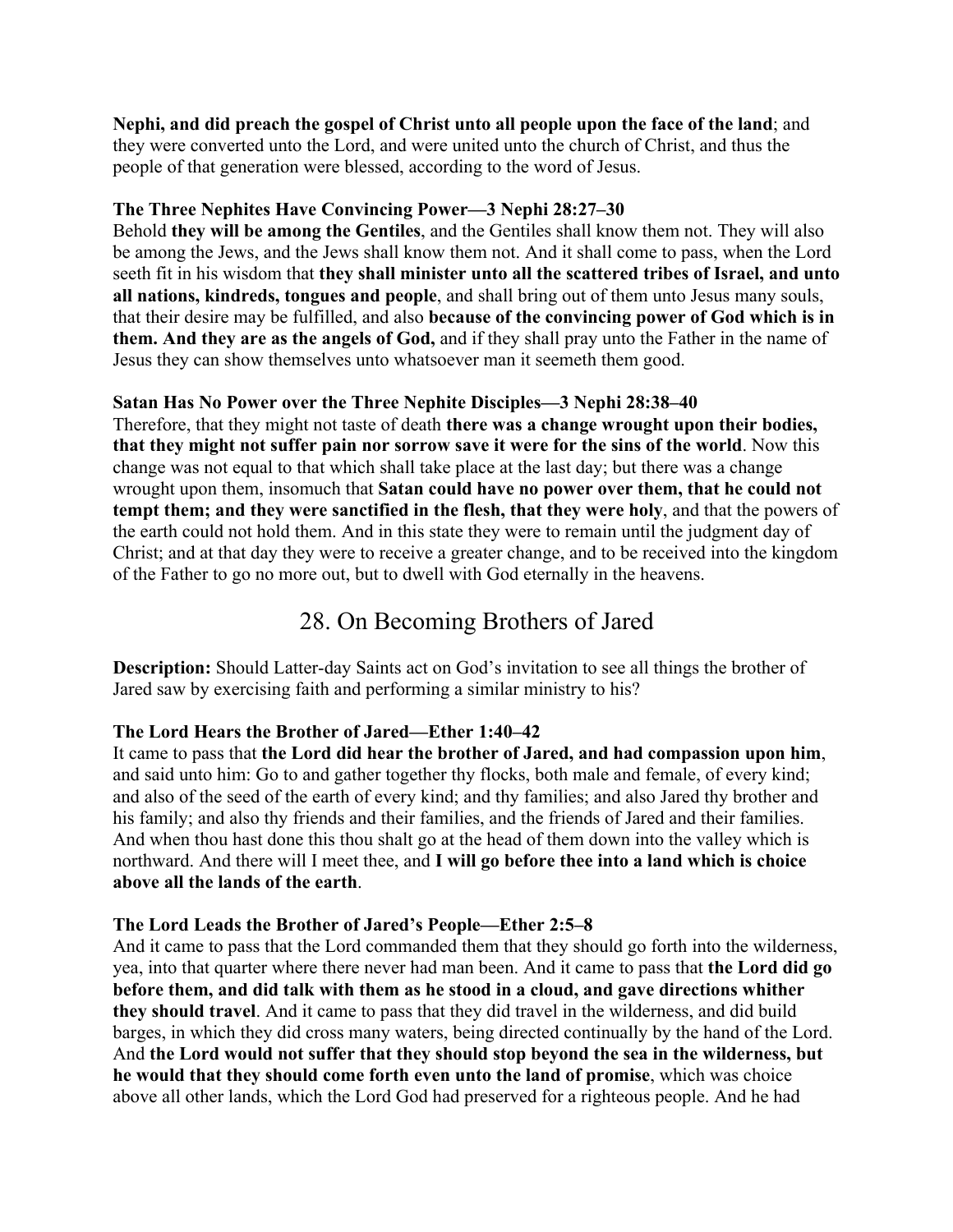sworn in his wrath unto the brother of Jared, that whoso should possess this land of promise, from that time henceforth and forever, should serve him, the true and only God, or they should be swept off when the fulness of his wrath should come upon them.

### **The Brother of Jared Intercedes for His Brethren—Ether 2:14–15**

And it came to pass at the end of four years that **the Lord came again unto the brother of Jared, and stood in a cloud and talked with him**. And for the space of three hours did the Lord talk with the brother of Jared, and chastened him because he remembered not to call upon the name of the Lord. And the brother of Jared repented of the evil which he had done, and **did call upon the name of the Lord for his brethren who were with him**.

## **The Brother of Jared Sees All Things—Ether 3:23–27**

Behold, **these two stones will I give unto thee,** and ye shall seal them up also with the things which ye shall write. For behold, the language which ye shall write I have confounded; wherefore I will cause in my own due time that these stones shall magnify to the eyes of men these things which ye shall write. And when the Lord had said these words, **he showed unto the brother of Jared all the inhabitants of the earth which had been, and also all that would be; and he withheld them not from his sight, even unto the ends of the earth.** For he had said unto him in times before, that if he would believe in him that he could show unto him all things—it should be shown unto him; therefore **the Lord could not withhold anything from him, for he knew that the Lord could show him all things.** And the Lord said unto him: Write these things and seal them up; and I will show them in mine own due time unto the children of men.

## **The Brother of Jared Sees Great Things—Ether 4:4–5**

Behold, I have written upon these plates the very things which the brother of Jared saw; and **there never were greater things made manifest than those which were made manifest unto the brother of Jared**. Wherefore the Lord hath commanded me to write them; and I have written them. And he commanded me that I should seal them up; and **he also hath commanded that I should seal up the interpretation thereof**; wherefore I have sealed up the interpreters, according to the commandment of the Lord. . . .

## **The Gentiles See What the Brother of Jared Saw—Ether 4:6–8**

**They shall not go forth unto the Gentiles until the day that they shall repent of their iniquity**, and become clean before the Lord. And in that day that they shall exercise faith in me, saith the Lord, even as the brother of Jared did, that they may become sanctified in me, **then will I manifest unto them the things which the brother of Jared saw**, even to the unfolding unto them all my revelations, saith Jesus Christ, the Son of God, the Father of the heavens and of the earth, and all things that in them are. And **he that will contend against the word of the Lord, let him be accursed**; and he that shall deny these things, let him be accursed; for unto them will I show no greater things, saith Jesus Christ; for I am he who speaketh.

## **The Gentiles Must Rend Their Veil of Unbelief—Ether 4:13–16**

**Come unto me, O ye Gentiles, and I will show unto you the greater things, the knowledge which is hid up because of unbelief**. Come unto me, O ye house of Israel, and it shall be made manifest unto you how great things the Father hath laid up for you, from the foundation of the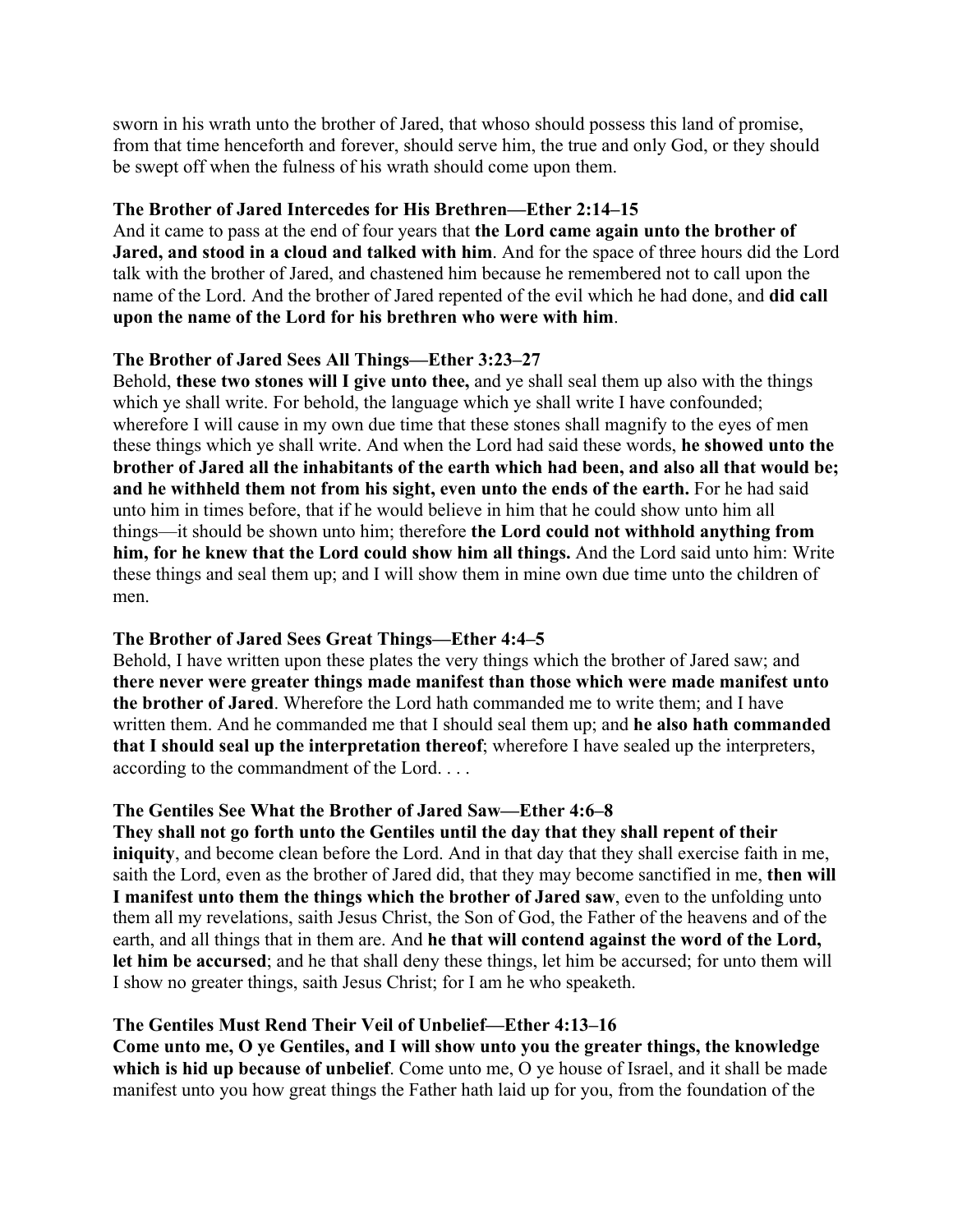world; and it hath not come unto you, because of unbelief. Behold, **when ye shall rend that veil of unbelief** which doth cause you to remain in your awful state of wickedness, and hardness of heart, and blindness of mind, then shall the great and marvelous things which have been hid up from the foundation of the world from you—

## **The Gentiles Rend Their Veil of Unbelief—Ether 4:13–16, Cont.**

yea, **when ye shall call upon the Father in my name**, with a broken heart and a contrite spirit, then shall ye know that the Father hath remembered the covenant which he made unto your fathers, O house of Israel. And then shall my revelations which I have caused to be written by my servant John be unfolded in the eyes of all the people. Remember, when ye see these things, ye shall know that **the time is at hand that they shall be made manifest in very deed**.

## **The Lord Shows Nephi and John All Things—1 Nephi 14:24–30**

Behold, the things which this apostle of the Lamb shall write are many things which thou hast seen; and behold, the remainder shalt thou see. But the things which thou shalt see hereafter thou shalt not write; for the Lord God hath ordained the apostle of the Lamb of God that he should write them. And **also others who have been, to them hath he shown all things, and they have written them; and they are sealed up to come forth in their purity, according to the truth which is in the Lamb,** in the own due time of the Lord, unto the house of Israel. And I, Nephi, heard and bear record, that the name of the apostle of the Lamb was John, according to the word of the angel. And behold, I, Nephi, am forbidden that I should write the remainder of the things which I saw and heard; wherefore the things which I have written sufficeth me; and I have written but a small part of the things which I saw. And I bear record that **I saw the things which my father saw, and the angel of the Lord did make them known unto me**. And now I make an end of speaking concerning the things which I saw while I was carried away in the spirit.

# 29. The Coming of One Like Moses

**Description:** Do the scriptures speak of more than one prophet like Moses besides Jesus Christ? Do Isaiah's prophecies throw light on what Jesus said about his servant?

# **A Prophesied Prophet Like Moses—Deuteronomy 18:15, 19**

The Lord thy **God will raise up unto thee a prophet from the midst of thee, of thy brethren, like unto me**; unto him ye shall hearken. . . . And it shall come to pass, that whosoever will not hearken unto my words which he shall speak in my name, **I will require it of him**.

# **The Lord Is the Prophet Like Moses—1 Nephi 22:19–21**

The righteous shall not perish; for the time surely must come **that all they who fight against Zion shall be cut off**. And the Lord will surely prepare a way for his people, unto the fulfilling of the words of Moses, which he spake, saying: **A prophet shall the Lord your God raise up unto you, like unto me**; him shall ye hear in all things whatsoever he shall say unto you. And it shall come to pass that all **those who will not hear that prophet shall be cut off from among the people**. And now I, Nephi, declare unto you, that **this prophet of whom Moses spake was the Holy One of Israel**; wherefore, he shall execute judgment in righteousness.

# **A Choice Seer Is a Prophet Like Moses—2 Nephi 3:7, 9**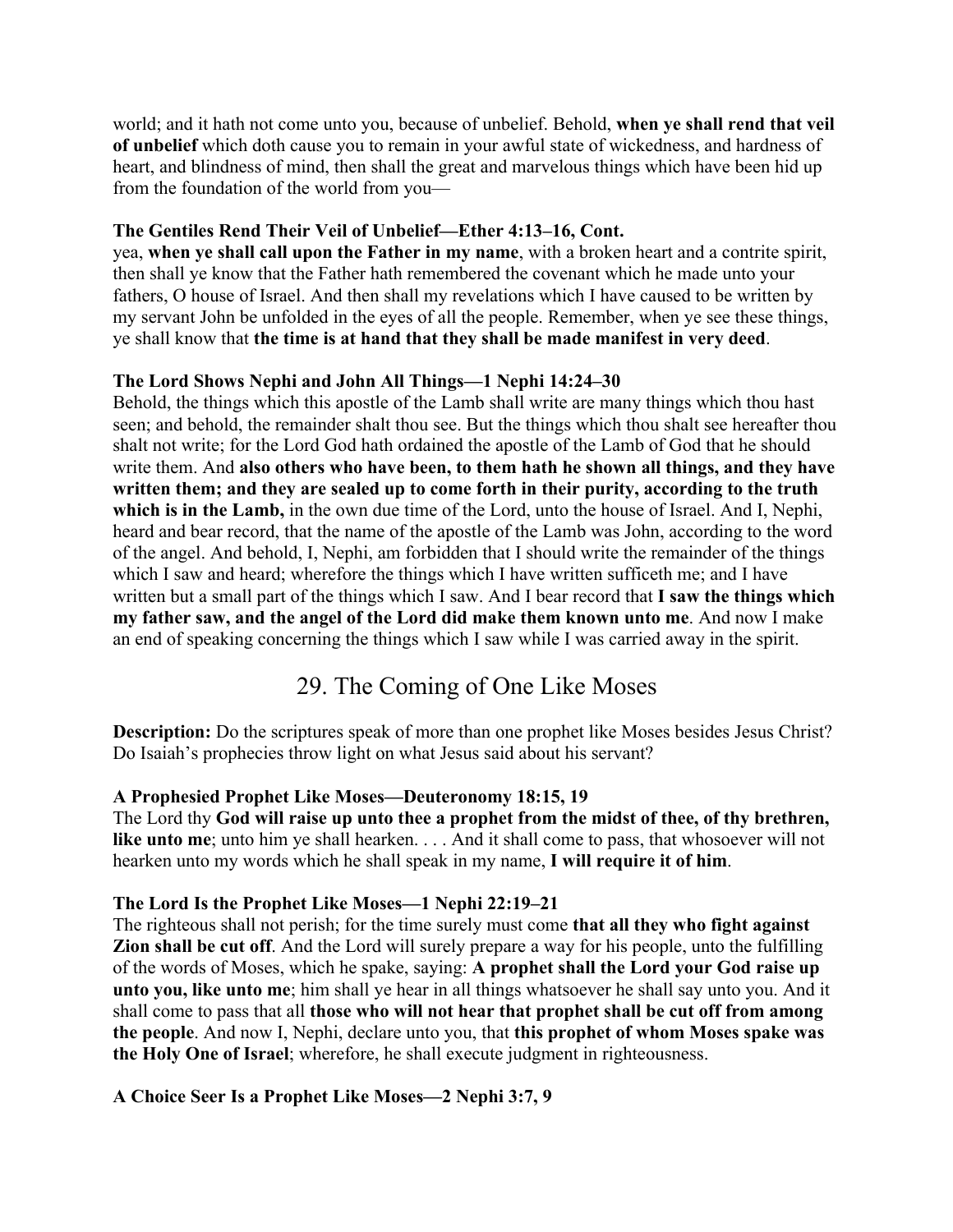Joseph truly said: Thus saith the Lord unto me: **A choice seer will I raise up out of the fruit of thy loins;** and he shall be esteemed highly among the fruit of thy loins. And unto him will I give commandment that he shall **do a work for the fruit of thy loins, his brethren**, which shall be of great worth unto them, even to the bringing of them to the knowledge of the covenants which I have made with thy fathers. . . . **And he shall be great like unto Moses,** whom I have said I would raise up unto you, to deliver my people, O house of Israel.

#### **Jesus Is the Prophesied Prophet Like Moses—3 Nephi 20:23**

Behold, **I am he of whom Moses spake,** saying: A prophet shall the Lord your God raise up unto you of your brethren, like unto me; him shall ye hear in all things whatsoever he shall say unto you. And it shall come to pass that **every soul who will not hear that prophet shall be cut off from among the people**.

### **Jesus' Servant Is a Prophet Like Moses—3 Nephi 21:10–12**

**The life of my servant shall be in my hand;** therefore they shall not hurt him, although he shall be marred because of them. Yet I will heal him, for I will show unto them that my wisdom is greater than the cunning of the devil. Therefore it shall come to pass that **whosoever will not believe in my words, who am Jesus Christ**, which the Father shall cause him to bring forth unto the Gentiles, and shall give unto him power that he shall bring them forth unto the Gentiles, (it shall be done even as Moses said) **they shall be cut off from among my people who are of the covenant**. And my people who are a remnant of Jacob shall be among the Gentiles, yea, in the midst of them as a lion among the beasts of the forest, as a young lion among the flocks of sheep, who, **if he go through both treadeth down and teareth in pieces,** and none can deliver.

#### **One Like Moses Leads Them—Doctrine & Covenants 103:15–20**

Behold, I say unto you, the redemption of Zion must needs come by power; Therefore, **I will raise up unto my people a man, who shall lead them like as Moses led the children of Israel**. For ye are the children of Israel, and of the seed of Abraham, and **ye must needs be led out of bondage by power, and with a stretched–out arm**. And as your fathers were led at the first, even so shall the redemption of Zion be. Therefore, let not your hearts faint, for I say not unto you as I said unto your fathers: Mine angel shall go up before you, but not my presence. But I say unto you: Mine angels shall go up before you, and also my presence, **and in time ye shall possess the goodly land**.

#### **Moses Stretches out His Hand over the Sea—Exodus 14:21–28**

**Moses stretched out his hand over the sea;** and the Lord caused the sea to go back by a strong east wind all that night, and made the sea dry land, and the waters were divided. And the children of Israel went into the midst of the sea upon the dry ground: and the waters were a wall unto them on their right hand, and on their left. And **the Egyptians pursued, and went in after them to the midst of the sea, even all Pharaoh's horses, his chariots, and his horsemen**. And it came to pass, that in the morning watch the Lord looked unto the host of the Egyptians through the pillar of fire and of the cloud, and troubled the host of the Egyptians, And took off their chariot wheels, that they drove them heavily: so that the Egyptians said, Let us flee from the face of Israel; for the Lord fighteth for them against the Egyptians. And the Lord said unto Moses, Stretch out thine hand over the sea, that the waters may come again upon the Egyptians, upon their chariots, and upon their horsemen. And **Moses stretched forth his hand over the sea, and**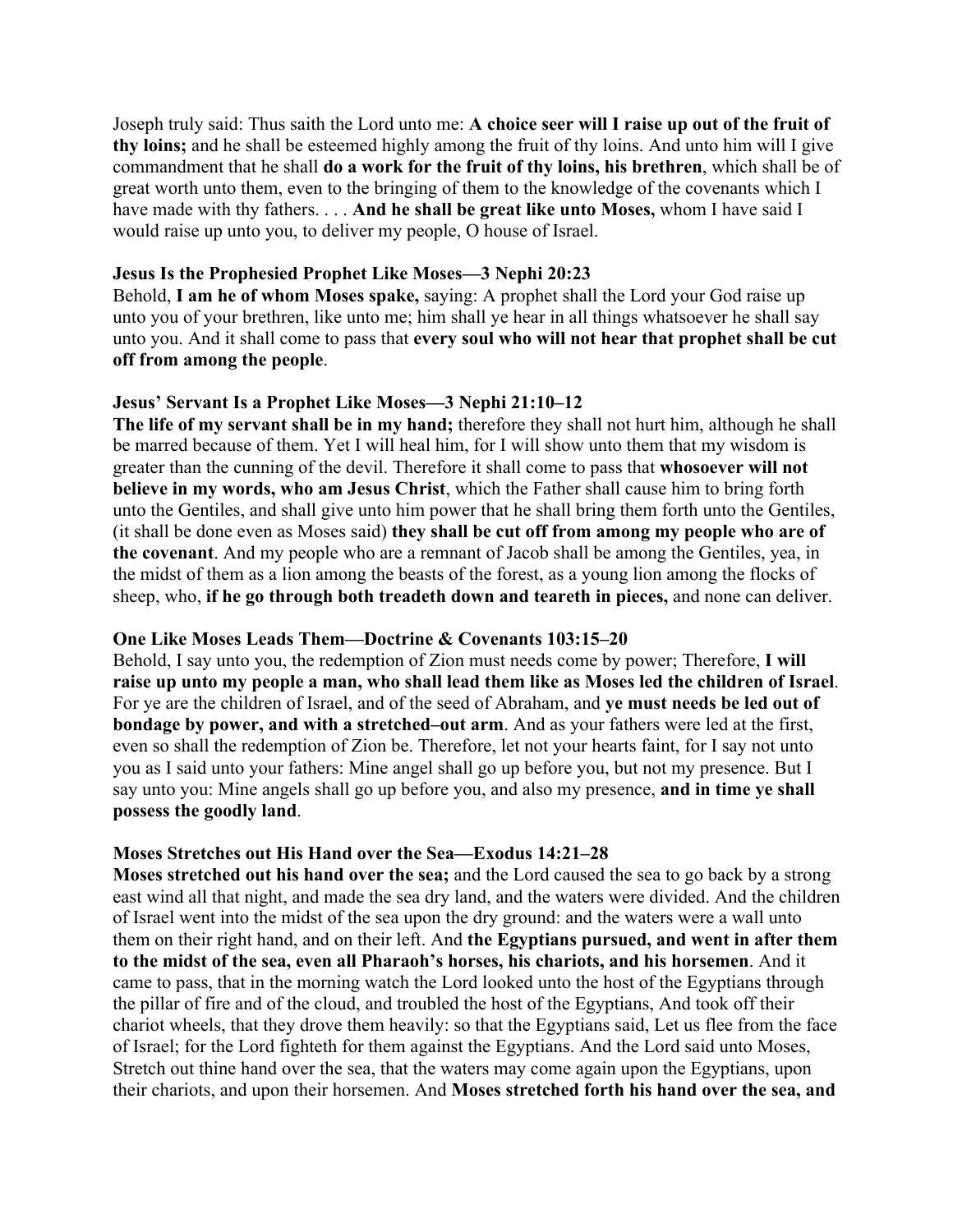**the sea returned to his strength when the morning appeared; and the Egyptians fled against it; and the Lord overthrew the Egyptians in the midst of the sea**. And the waters returned, and covered the chariots, and the horsemen, and all the host of Pharaoh that came into the sea after them; there remained not so much as one of them.

#### **The Lord Makes Bare His Arm—1 Nephi 22:11–12; cf. Isaiah 52:10**

The Lord God will proceed to **make bare his arm in the eyes of all the nations, in bringing about his covenants and his gospel unto those who are of the house of Israel**. Wherefore, he will bring them again out of captivity, and they shall be gathered together to the lands of their inheritance; and **they shall be brought out of obscurity and out of darkness**; and they shall know that the Lord is their Savior and their Redeemer, the Mighty One of Israel.

# **Jehovah Empowers His Arm—Isaiah 51:9–11; cf. 2 Nephi 8:9–11**

Awake, arise; **clothe yourself with power,**

#### **O arm of Jehovah!**

Bestir yourself, as in ancient times, as in generations of old. Was it not you who carved up Rahab, you who slew the dragon? **Was it not you who dried up the Sea,** the waters of the mighty deep,

and made of ocean depths a way by which the redeemed might pass? . . .

#### **Jehovah Empowers His Arm—Isaiah 51:9–11, Cont.**

Let the ransomed of Jehovah return!

 **Let them come singing to Zion,** their heads crowned with everlasting joy; let them obtain joy and gladness, and sorrow and sighing flee away.

#### **Israel's Returnees Travel Unharmed—Isaiah 43:1–2**

Do not fear, for I have redeemed you. I have called you by name; you are mine. **When you cross the waters, I will be with you;** [when you traverse] the rivers, you shall not be overwhelmed. **Though you walk through the fire,** you shall not be burned;

its flame shall not consume you.

**Jehovah Appoints His Servant as a Lawgiver—Isaiah 55:3–5** Give ear and come unto me;  **pay heed, that your souls may live**! And I will make with you an everlasting covenant: my loving fidelity toward David.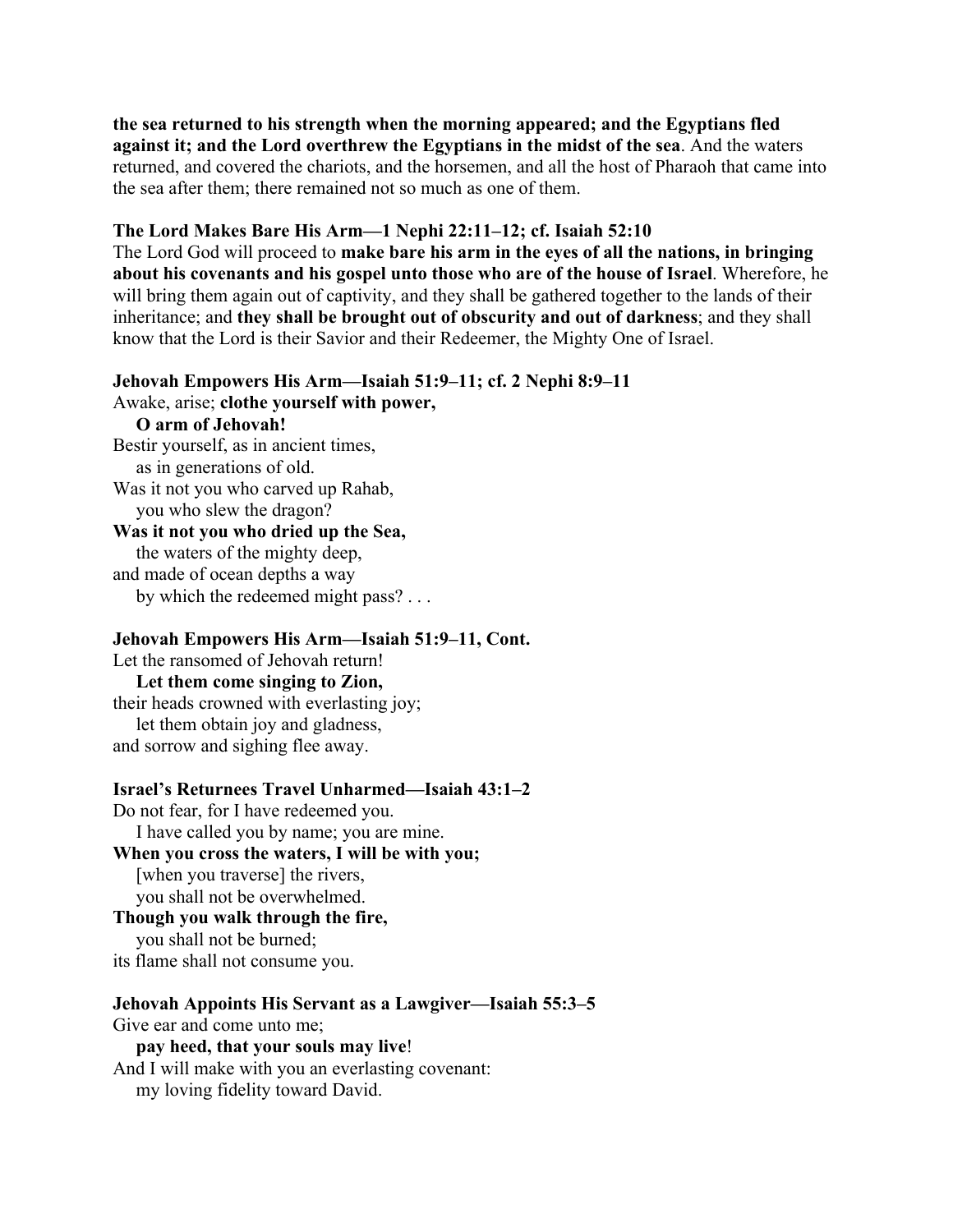#### See, **I have appointed him as a witness to the nations,**

 **a prince and lawgiver of the peoples**.

You will summon a nation that you did not know;

a nation that did not know you will hasten to you—

because of Jehovah your God,

### **the Holy One of Israel, who gloriously endows you**.

# 30. Types of the Coming of Christ

**Description:** Do the scriptures contain foreshadowings of Jesus' second coming to the earth that inform Latter-day Saints of what the events of his coming will be like?

#### **Jehovah Comes as Redeemer to Zion—Isaiah 59:19–20**

From the west men will fear Jehovah Omnipotent, and from the rising of the sun his glory.

For **he will come [upon them] like a hostile torrent** impelled by the Spirit of Jehovah.

#### But **he will come as Redeemer to Zion**, to those of Jacob who repent of transgression, says Jehovah.

**Preparing for Jehovah's Coming to Zion—Isaiah 62:10–12**

Pass on, go through gates;

**prepare the way for the people**!

Excavate, pave a highway cleared of stones;

raise the ensign to the nations!

Jehovah has made proclamation to the end of the earth:

# **Tell the Daughter of Zion, See, your Salvation comes,**

## **his reward with him, his work preceding him.**

They shall be called the holy people, the redeemed of Jehovah; and you shall be known as in demand, a city never deserted.

## **As Jesus Ascended to Heaven So He Will Descend—Acts 1:9–11**

When he had spoken these things, while they beheld, **he was taken up; and a cloud received him out of their sight**. And while they looked steadfastly toward heaven as he went up, behold, two men stood by them in white apparel; Which also said, Ye men of Galilee, why stand ye gazing up into heaven? This same Jesus, which is taken up from you into heaven, **shall so come in like manner as ye have seen him go into heaven**.

## **Jesus Comes in the Clouds of Heaven—Matthew 24:30**

They shall **see the Son of man coming in the clouds of heaven** with power and great glory.

## **Nephites Look for the Sign of Jesus' Coming—3 Nephi 8:3–6**

The people began **to look with great earnestness for the sign which had been given** by the prophet Samuel, the Lamanite, yea, for the time that there should be darkness for the space of three days over the face of the land. And **there began to be great doubtings and disputations**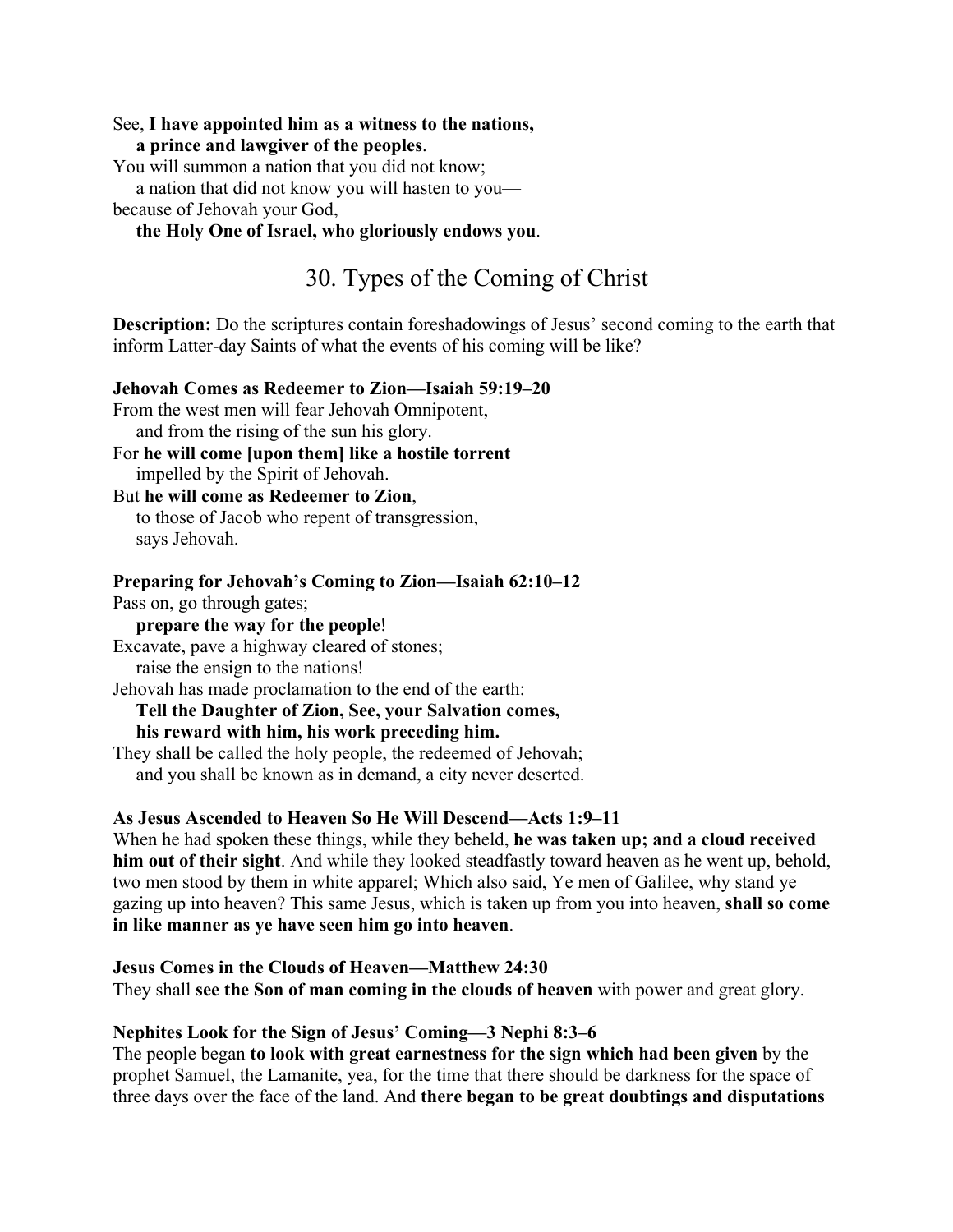**among the people, notwithstanding so many signs had been given**. And it came to pass in the thirty and fourth year, in the first month, on the fourth day of the month, **there arose a great storm, such an one as never had been known in all the land**. And there was also a great and terrible tempest; and there was terrible thunder, insomuch **that it did shake the whole earth as if it was about to divide asunder**.

#### **A Terrible Destruction at Jesus' Coming—3 Nephi 8:11–15**

There was **a great and terrible destruction in the land southward. But behold, there was a more great and terrible destruction in the land northward**; for behold, the whole face of the land was changed, because of the tempest and the whirlwinds, and the thunderings and the lightnings, and **the exceedingly great quaking of the whole earth**; And the highways were broken up, and the level roads were spoiled, and many smooth places became rough. And many great and notable cities were sunk, and many were burned, and many were shaken till the buildings thereof had fallen to the earth, and **the inhabitants thereof were slain, and the places were left desolate**. And there were some cities which remained; but the damage thereof was exceedingly great, and there were many in them who were slain.

### **Jesus Descends Out of Heaven to Earth—3 Nephi 11:8–11**

They cast their eyes up again towards heaven; and behold, **they saw a Man descending out of heaven; and he was clothed in a white robe**; and he came down and stood in the midst of them; and the eyes of the whole multitude were turned upon him, and they durst not open their mouths, even one to another, and wist not what it meant, for they thought it was an angel that had appeared unto them. And it came to pass that he stretched forth his hand and spake unto the people, saying: **Behold, I am Jesus Christ, whom the prophets testified shall come into the world**. And behold, I am the light and the life of the world; and I have drunk out of that bitter cup which the Father hath given me, and **have glorified the Father in taking upon me the sins of the world**, in the which I have suffered the will of the Father in all things from the beginning.

#### **The Nephites Fall Down and Worship Jesus—3 Nephi 11:16–17**

And when they had all gone forth and had witnessed for themselves, they did cry out with one accord, saying: **Hosanna! Blessed be the name of the Most High God!** And they did fall down at the feet of Jesus, and did worship him.

## **Jesus Comes to Dwell among His People—3 Nephi 21:23–25**

They [the Gentiles] shall assist my people, the remnant of Jacob, and also as many of the house of Israel as shall come, **that they may build a city, which shall be called the New Jerusalem**. And then shall they assist my people that they may be gathered in, who are scattered upon all the face of the land, in unto the New Jerusalem. And **then shall the power of heaven come down among them; and I also will be in the midst**.

## **The Lord's Glory Is upon His People Zion—Moses 7:15–18**

There went forth **a curse upon all people that fought against God**; And from that time forth there were wars and bloodshed among them; but the Lord came and dwelt with his people, and they dwelt in righteousness. The fear of the Lord was upon all nations, **so great was the glory of the Lord, which was upon his people**. And the Lord blessed the land, and they were blessed upon the mountains, and upon the high places, and did flourish. And **the Lord called his people**